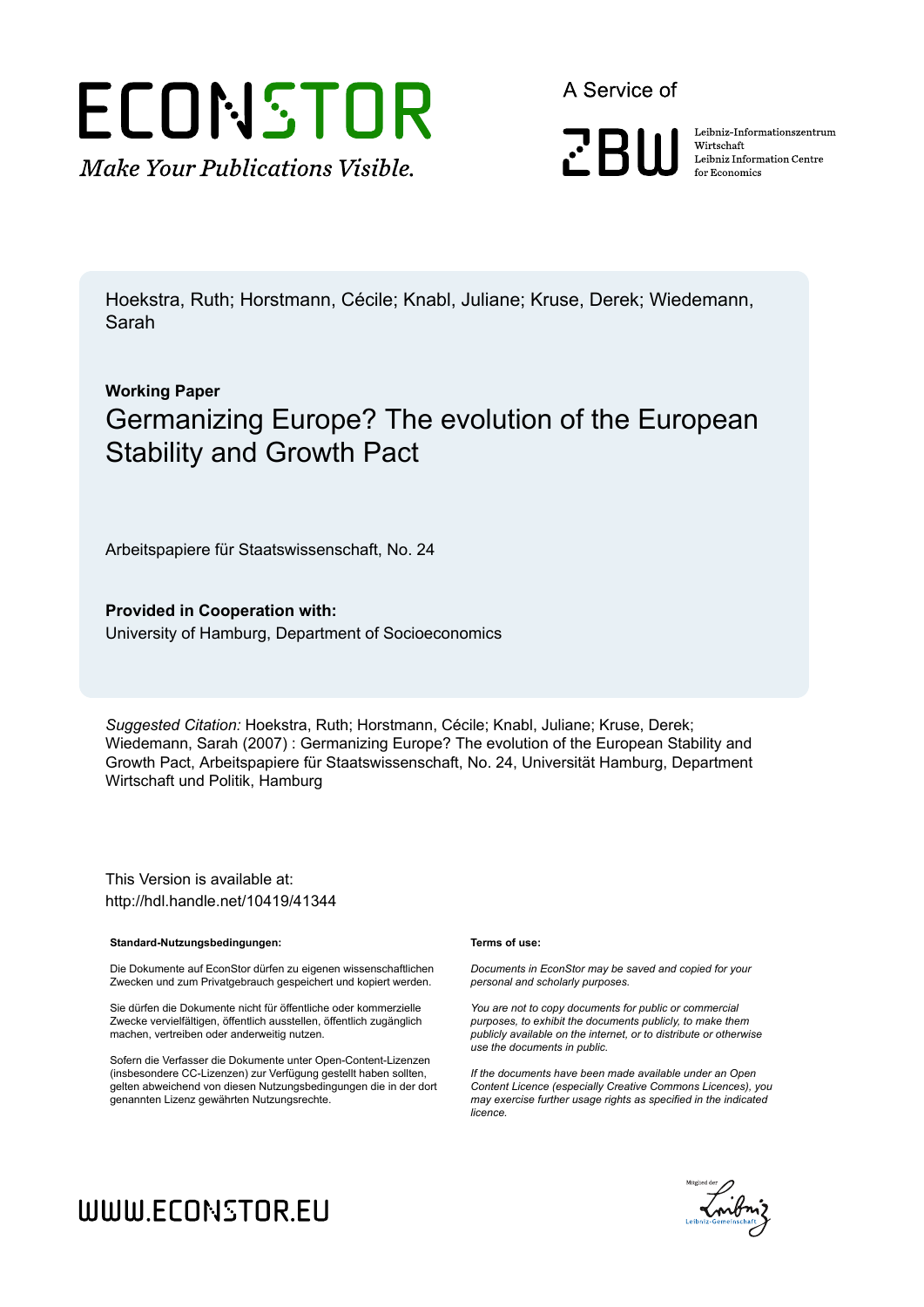# –STAATSWISSENSCHAFTEN ARBEITSPAPIERE FÜR STAATSWISSENSCHAFTEN E $\bigcup$ Z AZ **RA**  $\mathbf \Xi$  $\blacktriangleright$ OG $\bigcup$  $\equiv$ MOZ O $\bigcup$  $\mathbf \Xi$ Z ARBEITSPAPIERE FÜR O**UD RA**  $\mathbf \Xi$  $\mathbf{\Omega}$ A**P**  $\bigcirc$ Z  $\equiv$ K**RA** OW

No 24

# **Germanizing Europe?**

### **The Evolution of the European Stability and Growth Pact**

**by** 

Ruth Hoekstra, Cécile Horstmann, Juliane Knabl, Derek Kruse, Sarah Wiedemann

**May 2007** 

ISSN: 1613-7000

Department Wirtschaft und Politik

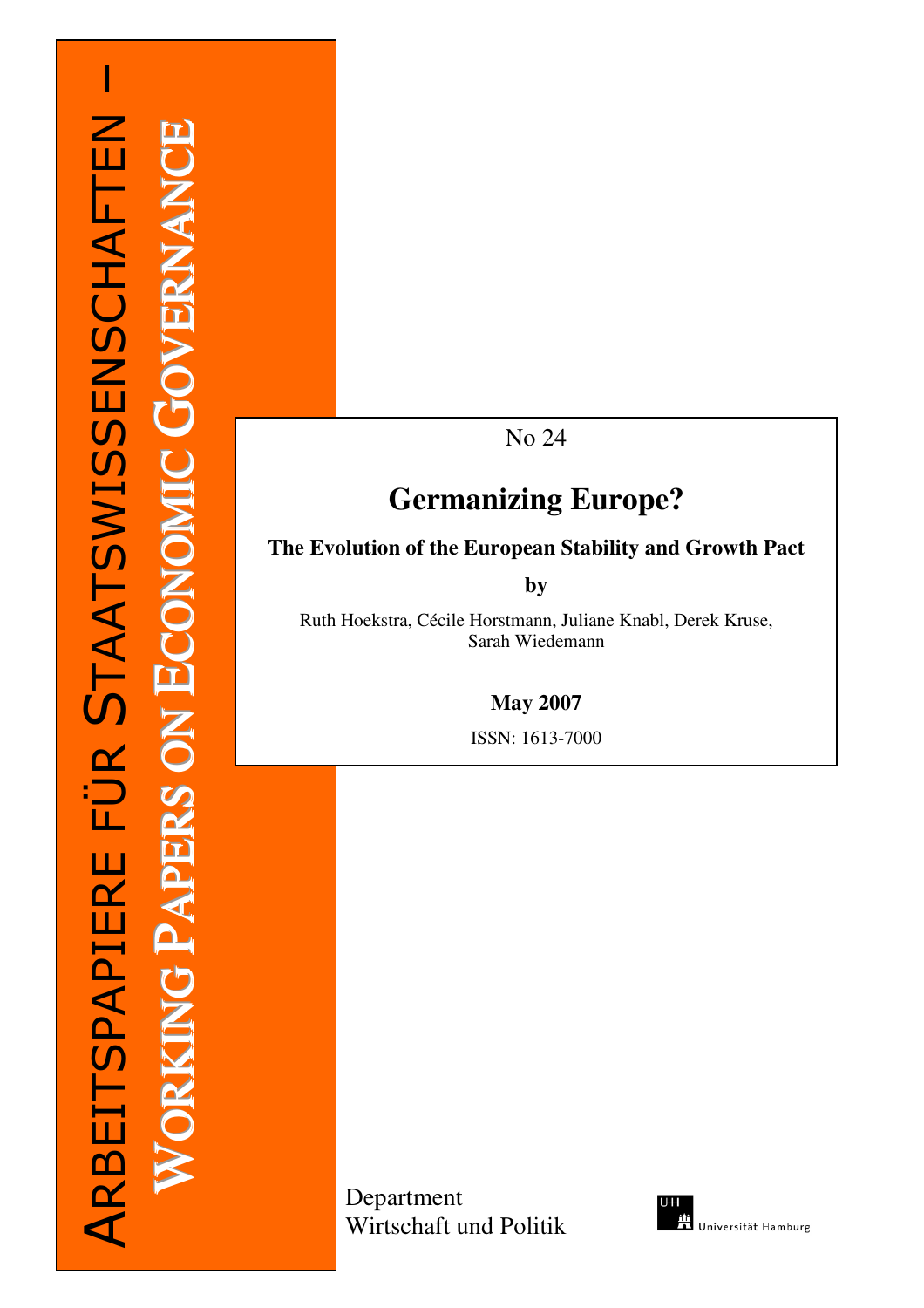Die Arbeitspapiere für STAATSWISSENSCHAFT/ Working Papers on ECONOMIC GOVERNANCE werden in unregelmäßiger Folge von der Professur Wirtschaftspolitik/ Economic Governance am Department Wirtschaft und Politik der UNIVERSITÄT HAMBURG ausschließlich in elektronischer Form herausgegeben:

Prof. Dr. Arne Heise Universität Hamburg Fakultät Wirtschafts- und Sozialwissenschaften Department Wirtschaft und Politik Von-Melle-Park 9

D-20146 Hamburg

Tel.: -49 40 42838 2209 e-mail: Arne.Heise@wiso.uni-hamburg.de

Das Verzeichnis aller Arbeitspapiere und anderer Veröffentlichungen/ List of all working papers and other publications: www.hwp-hamburg.de/fach/fg\_vwl/DozentInnen/heise/Materials/heise-downlds.htm

#### **Zitierweise:**

Autor (Jahr), Titel, *Arbeitspapiere für Staatswissenschaften* Nr. X, Department für Wirtschaft und Politik der Universität Hamburg

#### **Citation:**

Author (Year), Title, *Working Papers on Economic Governance* No. X, Department of Economic s and Political Science at Hamburg University

### Acknowledgement

This paper is the revised version of a Student research paper presented in the Euromaster course 'International Political Economy' at Hamburg University, Wintersemester 2006/2007.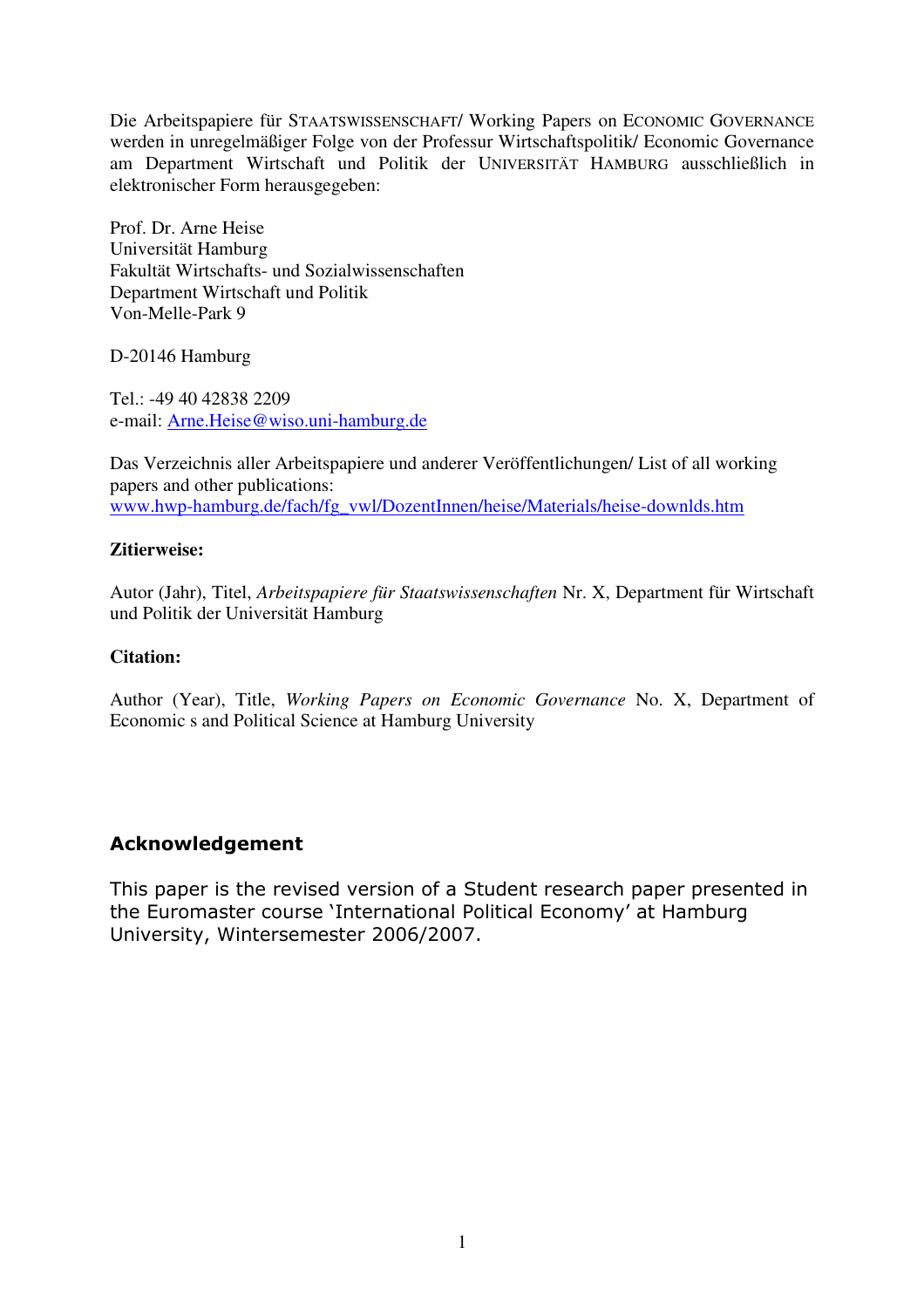### **Contents**

| $\mathbf{1}$   |       |                                                                           |  |
|----------------|-------|---------------------------------------------------------------------------|--|
|                | 1.1   |                                                                           |  |
|                | 1.2   |                                                                           |  |
|                |       |                                                                           |  |
| $\overline{2}$ |       |                                                                           |  |
|                | 2.1   |                                                                           |  |
|                | 2.2   |                                                                           |  |
|                |       |                                                                           |  |
| 3              |       |                                                                           |  |
|                | 3.1   |                                                                           |  |
|                | 3.1.1 |                                                                           |  |
|                | 3.1.2 |                                                                           |  |
|                | 3.1.3 |                                                                           |  |
|                | 3.1.4 |                                                                           |  |
|                | 3.2   |                                                                           |  |
|                | 3.2.1 | Implementation of the Stability Culture in EU Politics - From Genscher to |  |
|                |       |                                                                           |  |
|                | 3.2.2 |                                                                           |  |
|                |       |                                                                           |  |
|                |       | 3.2.2.2 1995-1996: turning of the SPD towards the anti-EMU platform? 19   |  |
|                | 3.2.3 |                                                                           |  |
|                |       |                                                                           |  |
|                |       | 3.2.3.2 EMU as a German responsibility: Helmut Kohl and the CDU  22       |  |
|                |       |                                                                           |  |
|                | 3.2.4 |                                                                           |  |
|                | 3.3   |                                                                           |  |
|                | 3.3.1 |                                                                           |  |
|                | 3.3.2 |                                                                           |  |
|                | 3.3.3 | Manifesto of 60 economists against EMU and the response of chief          |  |
|                |       |                                                                           |  |
|                | 3.3.4 |                                                                           |  |
|                | 3.4   |                                                                           |  |
|                | 3.4.1 |                                                                           |  |
|                | 3.4.2 |                                                                           |  |
|                | 3.4.3 |                                                                           |  |
| $\overline{4}$ |       |                                                                           |  |
|                | 4.1   |                                                                           |  |
|                | 4.2   |                                                                           |  |
|                | 4.3   |                                                                           |  |
|                |       |                                                                           |  |
| 5              |       |                                                                           |  |
|                | 5.1   |                                                                           |  |
|                | 5.2   |                                                                           |  |
|                | 5.2.1 |                                                                           |  |
|                | 5.2.2 |                                                                           |  |
|                | 5.3   |                                                                           |  |
|                | 5.3.1 |                                                                           |  |
|                | 5.3.2 |                                                                           |  |
|                |       |                                                                           |  |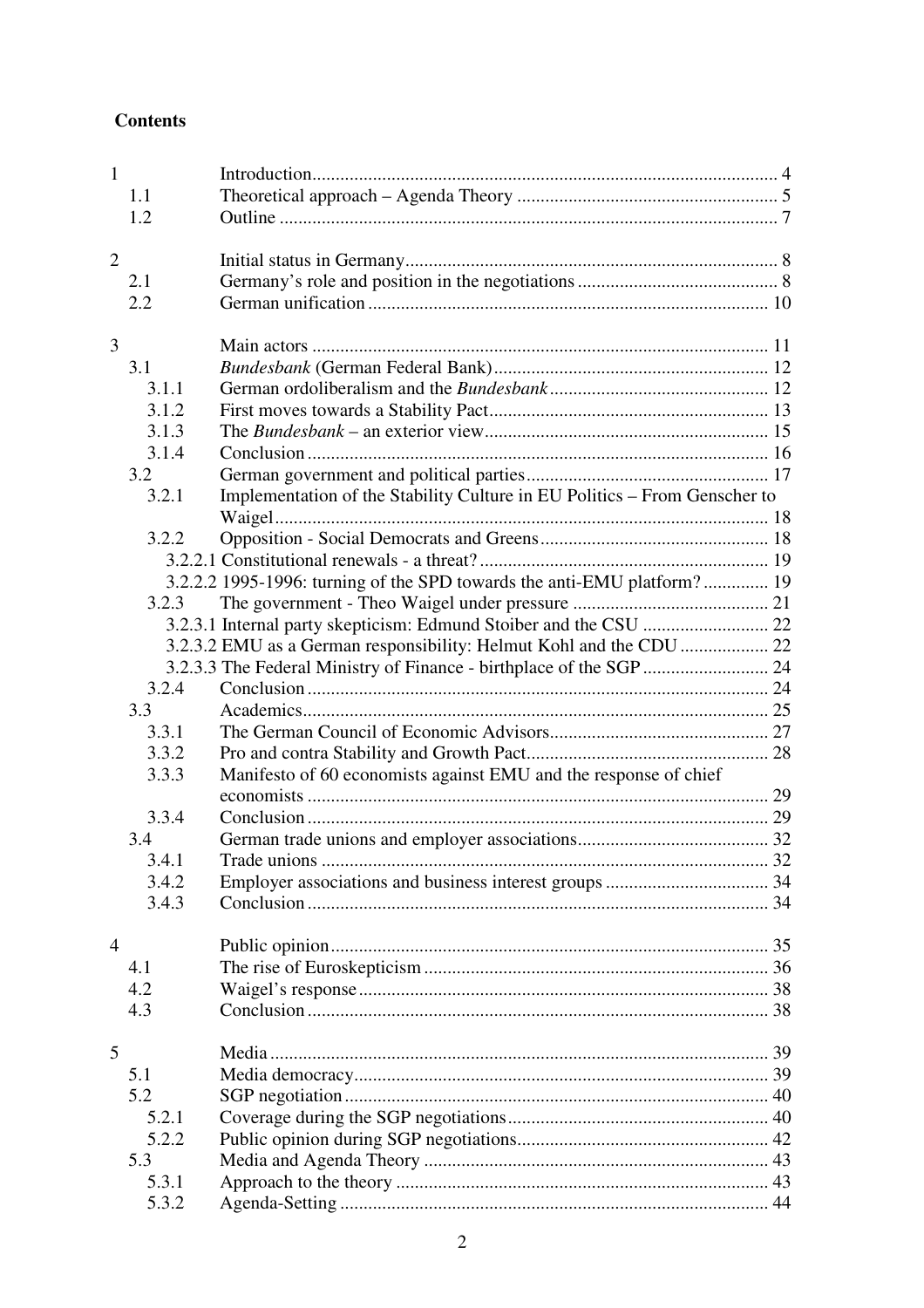| 5.3.4<br>5.4 |  |
|--------------|--|
| 6            |  |
|              |  |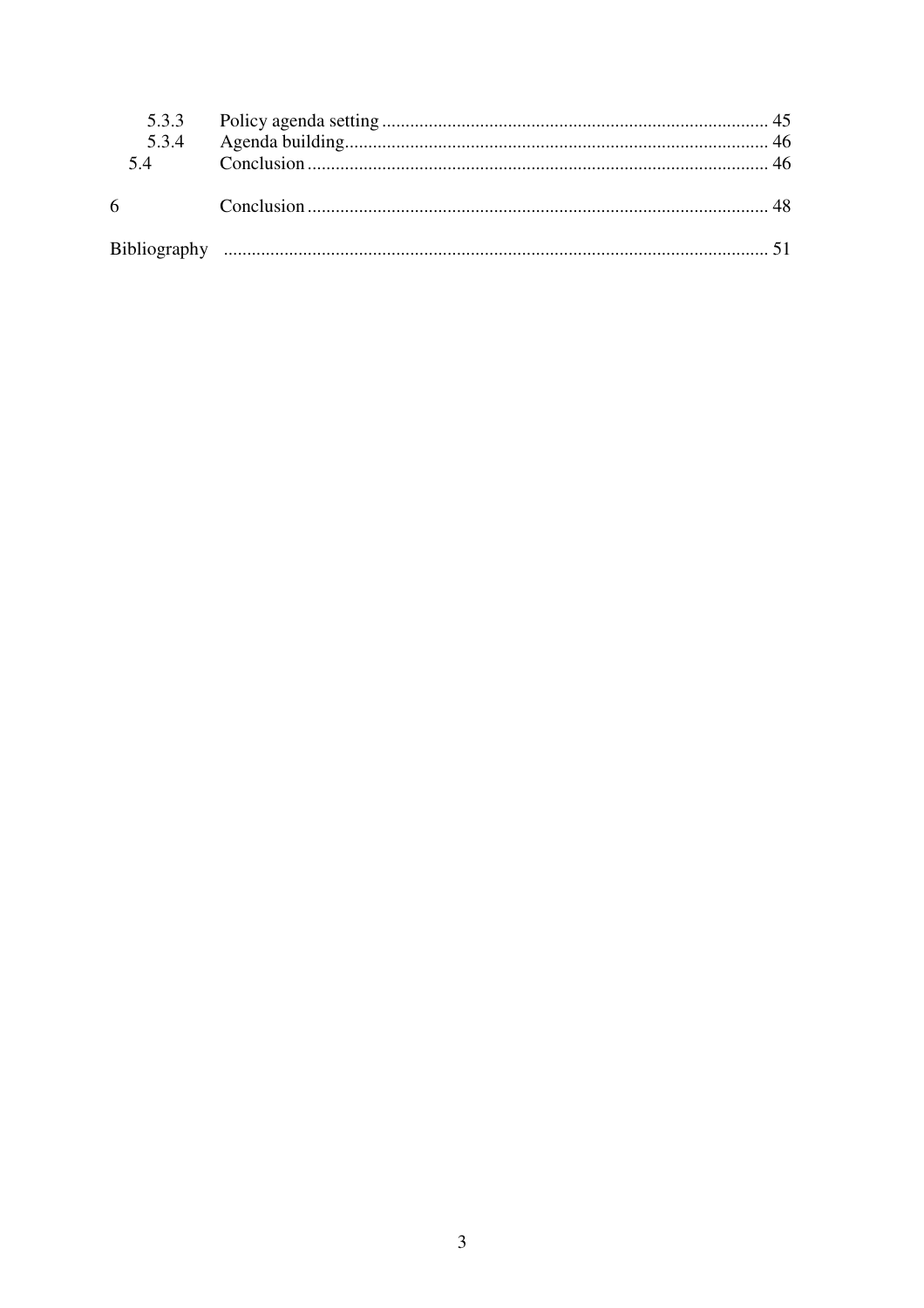### **1 Introduction**

In 1992, the Member States of the European Community signed the Treaty on European Union in Maastricht, one of the most remarkable political achievements of the twentieth century. However, the boldness of the Treaty was apparently more than large segments of the European public were ready for. The replacement of national currencies by the euro and the ensuing permanent interlocking of the Member States' national economies were particularly unsettling developments for many Europeans. One political response to this skepticism regarding the economic future of the European Union was the creation of the Stability and Growth Pact (SGP) in 1997.

With the introduction of the common euro currency, Member States would lose the ability to adjust currency exchange rates to deal with economic problems. An underlying concern throughout the development of European Monetary Union was that Member States, deprived of the exchange rate monetary tool, might be tempted to amass excessive levels of debt to solve national economic problems. Such high public debt would ultimately undermine the European Central Bank's ability to ensure the common economic good of the monetary union, namely price stability, and would therefore have to be safeguarded against. In Maastricht, specific economic convergence criteria were laid out that Member States had to achieve before they would be allowed to adopt the euro. The SGP essentially hardened these standards and kept them in effect indefinitely. The pact had the explicit goal of permanently maintaining fiscal and budgetary discipline amongst European Union Member States who had adopted the euro currency. As adopted in 1997, it imposed a national debt limit of 60% of GDP, as well as a cap to the annual budget deficit of no higher than 3% of GDP. The pact had the practical effect of strengthening the provisions of the Treaty on fiscal discipline, particularly Articles 99 and 104, the Excessive Deficit Procedure. These debt and deficit limits were regarded as the best route to achieving low inflation within the Eurozone, since they effectively prevented any single country from pursuing a fiscal policy incongruent with that of the rest of the Member States (von Hagen 2002: 3-7).

Germany was easily the most influential country during the formative stage of the SGP. It had played the leading role in Europe's economy for decades. At the time, it appeared to many political observers that Germany, with its strong and stable economy, had much to gain from such an agreement, which would ensure that other Member States would not be able to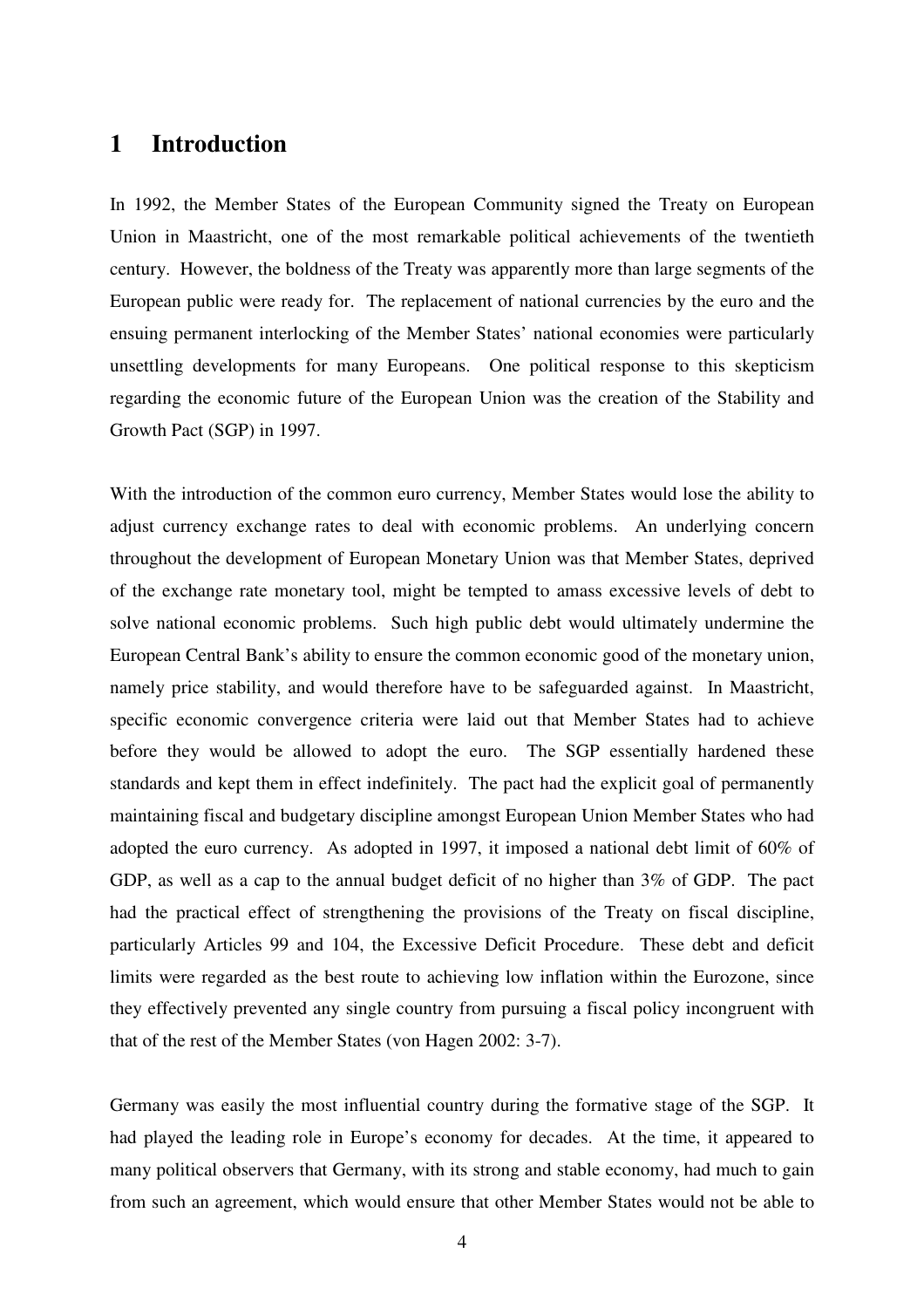negatively affect it by pursuing unsound fiscal policy. Indeed, the very idea of such a pact was initially put forward by the German finance minister, Theo Waigel.

Fiscal policy is one of the most important instruments of national policy making. It certainly falls under the category of "high politics" which can be used to national advantage. Obviously then, from a national perspective, there is a cost associated with transferring fiscal policy decision-making to the European supranational level. And yet, that is precisely what the SGP does; by imposing limits on the allowable size of national debts and deficits, the pact restricts the flexibility that national politicians can make use of to deal with fiscal concerns facing their countries. Even given the potential benefits to Germany, what would prompt such an economically strong and stable nation to willingly transfer some of its fiscal policy authority to the supranational level? In order to investigate this subject, this paper will examine the positions taken by all the relevant actors in the German political process during the creation and development of the SGP. In particular, we will attempt to answer the following research question:

Can the European Stability and Growth Pact be explained in a framework of ideas, ideologies and interests in media democracies?

The question is posed in such a manner so as to determine whether the Agenda Theory can be used to explain this particular evolution of European fiscal governance. Before we can begin to answer this question, though, it will be useful to examine the Agenda Theory and its application to contemporary politics.

### *1.1 Theoretical approach – Agenda Theory*

According to the Agenda Theory of political economy, voters are guided by self-interest; however, they do not have complete information and are therefore restricted in the rationality of their voting behavior. To compensate for this, many voters rely on the ideologies put forth by political parties to assist them in deciding who to vote for (generally speaking, the lower the voter's ability to absorb all the information available, the higher their propensity for relying on an ideological crutch). These ideologies provide voters with a solid foundation from which they can better make sense of a complex world (Heise 2005: 5).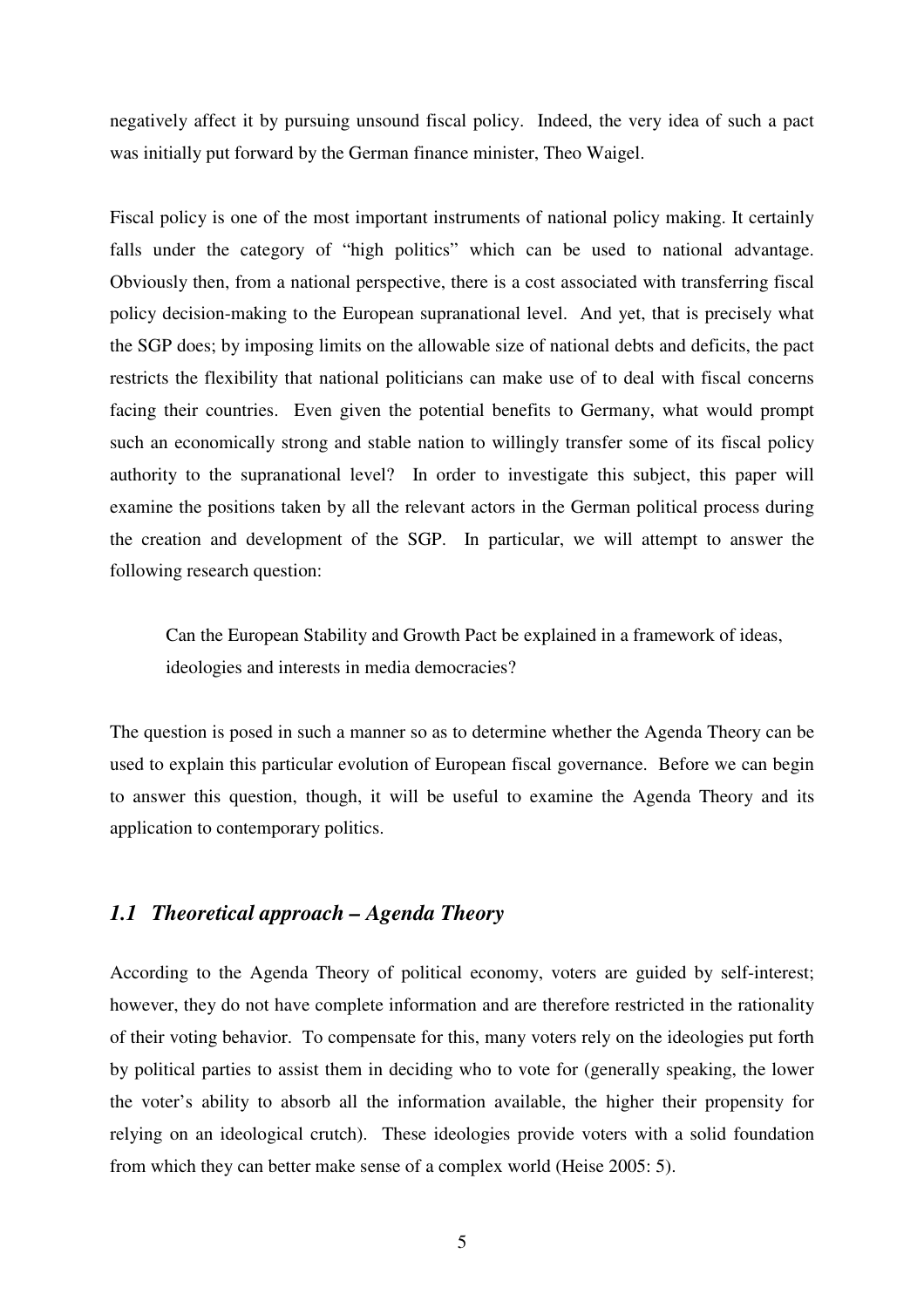Some theories view the ideologies of political parties as mere "black boxes," which can be filled with the political preferences of the median voter before an election, then altered to reflect shifts in public opinion before the next election. The Agenda Theory posits that the development of party ideology is not merely carried out to achieve short-term success at the polling stations, but is rather focused on achieving a coherent and enduring party brand that will maintain its appeal to voters. The successful use of such a branding technique will secure a long-term attachment between voter and party (Heise 2005: 5-6).

However, the challenge for political parties is to get their messages across to the voting public. In the modern mass media environment (consisting primarily of television, newspapers, and the internet), it is extremely difficult for a party to achieve direct contact with the voters. Most of the time, its message will have to be conveyed through the media, which should not be regarded as neutral transmitters of these messages. Based on the ideological position and economic interests of the media, as well as the ideological position of the media elites (who can strongly influence the way messages are conveyed in the media), party ideology and message are filtered and reframed before they reach their intended audience (Heise 2005: 7-8).

The interaction of media, political parties, and voters is more complex than this onedirectional description, though. Each of the three players exerts influence on the other two. The attempts by parties to get their message on the list of issues that the media deem newsworthy is referred to by Heise (2005: 8-9) as *agenda building*. The media, in turn, are responsible for *agenda setting*, that is, determining which party messages are worthy of inclusion in their products. The media are also in control of *policy agenda setting*, by informing the parties of public opinion, presumably based on what issues provoke the most interest and passion in their viewers/readers (and therefore the highest ratings/sales figures). Finally, the voters themselves, often via lobbies, are responsible for *policy agenda building*, whereby they let their opinions be known to the political parties. However, because of their agenda setting role, the media has already played a major role in shaping the policy orientation of the electorate (Heise 2005: 8-9).

It becomes clear that the media play the largest role in this process, actively taking part in three of the four processes and heavily influencing the fourth. It should therefore come as no surprise to see the term "media democracy" used often in reference to the current political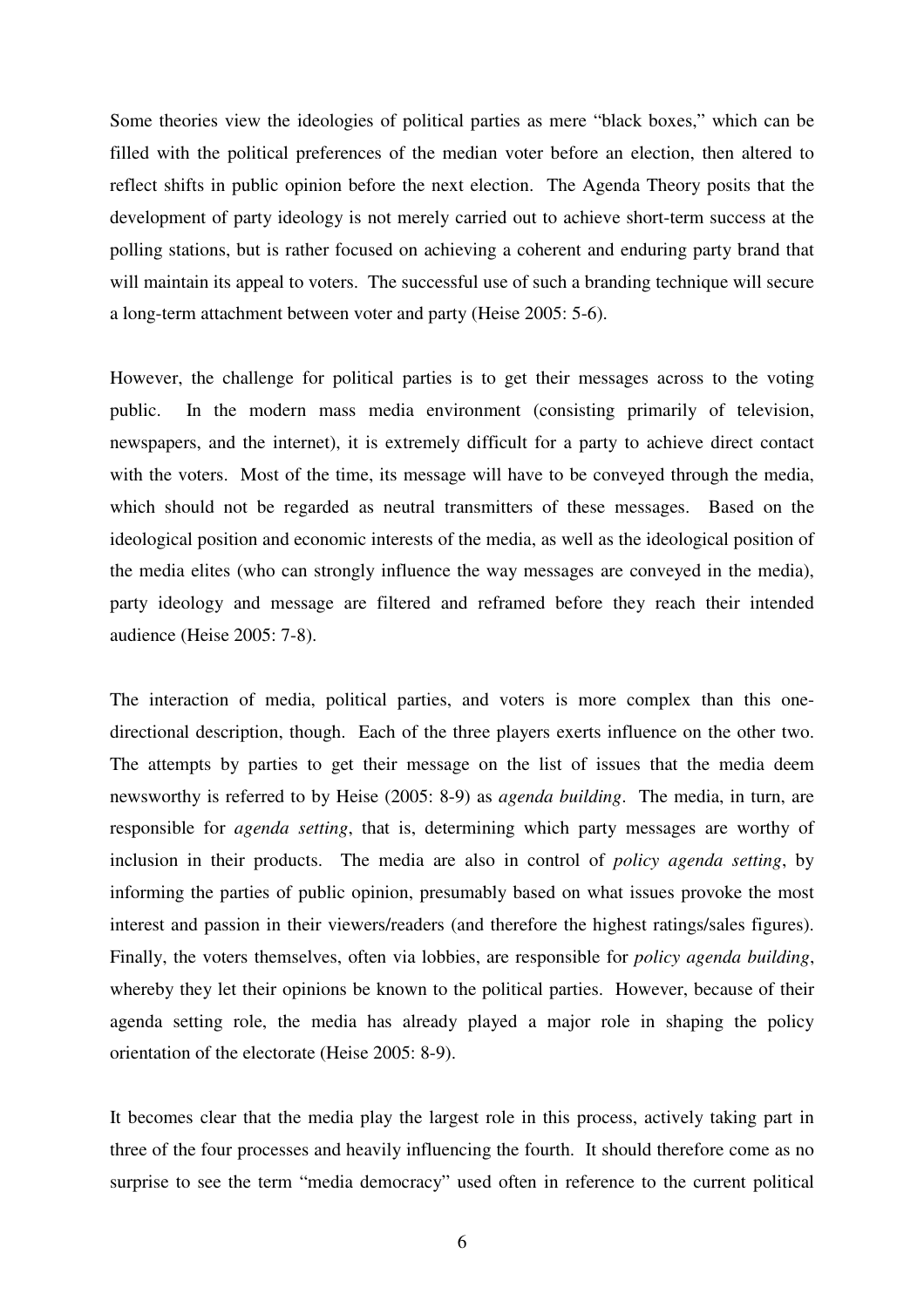system. The political parties' loss of power has been offset by the media's gain. In order to gain access to the voters through the media, politicians can no longer rely on sound policy alone, but must also be able to present themselves and their policies in a compelling manner that readers and viewers will be drawn to. In media democracies, public relations have become as important as public policy (Heise 2005: 9).

#### *1.2 Outline*

In examining whether there is an agenda theoretic explanation for Germany's role in the development of the SGP, it is important to consider the general political setting in Germany during this time. This will perhaps shed additional light on the motivations of the various actors in our investigation. For this reason, Chapter 2 will examine Germany's role and status within the European Union before and during the SGP negotiations. We will also discuss the unique political situation in Germany, namely the recently completed reunification, to see if this had any impact on the decisions made regarding the SGP.

Chapter 3 will look at the main political actors, i.e. the agenda builders, who were in positions that provided them with the largest potential influence on the creation or blockage of the pact. We will begin with the *Bundesbank*, the German Federal Bank. We will then turn to the government actors, first taking a close look at former finance minister Theo Waigel's motives for making such a proposal in the first place, followed by a review of the role played by the Federal Ministry of Finance as an institutional whole. Continuing our examination of government actors, we will next focus on the German political parties, both the governing center-right coalition (Christian Democratic Party, Christian Social Union, and Free Democratic Party) and the center-left opposition (Social Democratic Party and Green Party). We will then look at the role prominent German academics played, in particular the German Council of Economic Advisors. Finally, we will turn our attention to the German trade unions and employer associations.

Chapter 4 will examine public opinion regarding the increasing coalescence of the European Union by sifting through the results of the semi-annual Eurobarometer polls. Though the polling questions may not directly address the SGP, they do give a good indication of the public's general sentiment toward European integration. Through the process of policy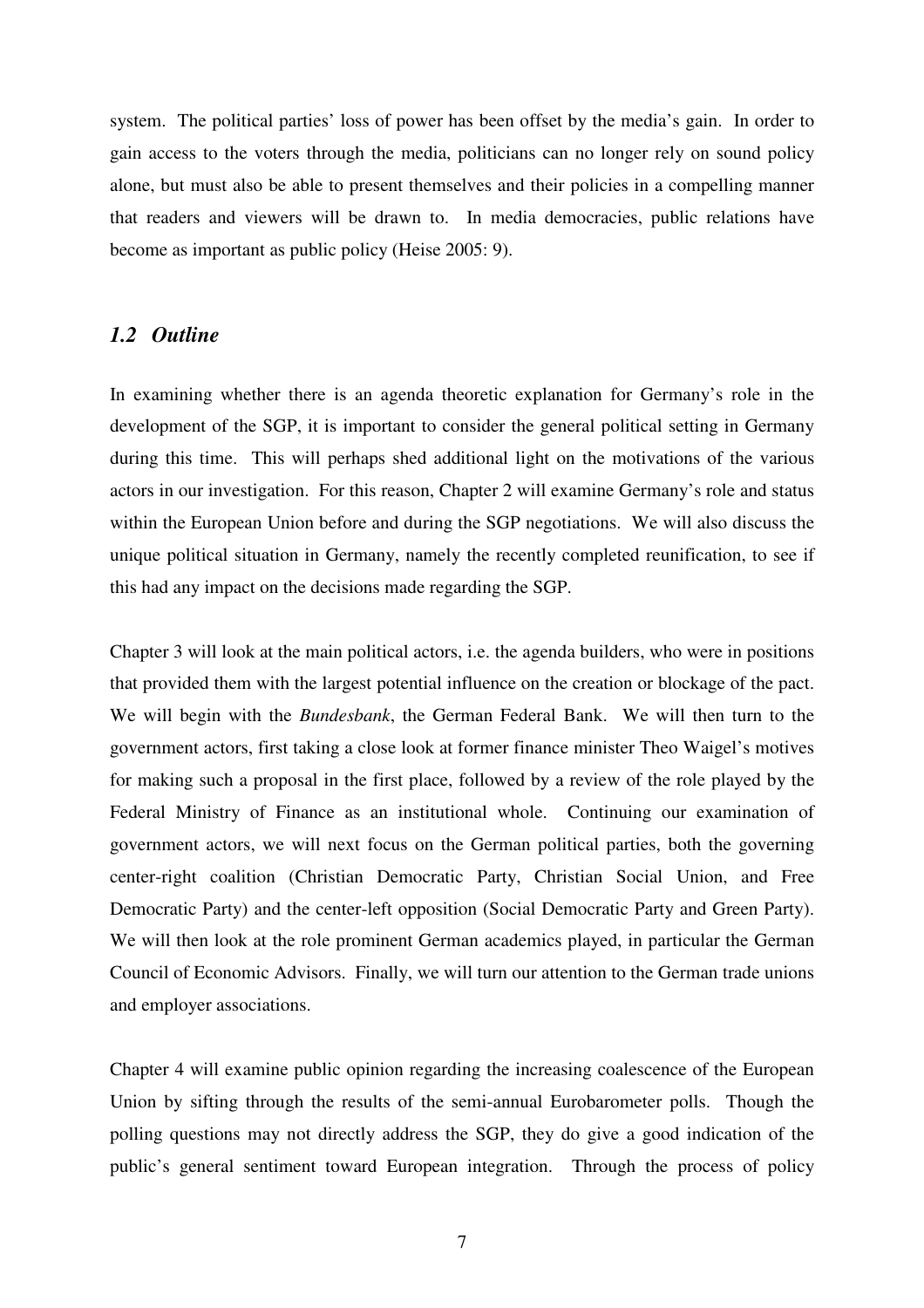agenda building, such polling data will aide political parties with their agenda building, a vital process of the Agenda Theory.

Finally, Chapter 5 will focus on the role of the Agenda Theory's most important actor, the media. We will first examine the nature of media democracies and the effects of their emergence upon public policy. The portrayal of the SGP in the media will be presented and analyzed, along with a re-examination of public opinion regarding the SGP from a different vantage point than that of Chapter 4. Here, we will give additional scrutiny to the complicated give and take between the media and public opinion and their influences on one another. We will conclude the chapter by tying our media findings together within the framework of the Agenda Theory.

### **2 Initial status in Germany**

Germany had not only played an important role in shaping the Treaty on European Union in Maastricht in 1991, but it was the moving force behind the Stability and Growth Pact (SGP) and dominated its negotiations. Reunited Germany, being the most populous and economically strongest country in Europe, surged ahead to assume joint responsibility in enforcing fiscal discipline as a permanent feature of EMU (Bundesministerium für Finanzen 1995: 1).

#### *2.1 Germany's role and position in the negotiations*

With the introduction of the D-Mark on June  $20<sup>th</sup>$ , 1948, the beginning of a long-lasting phase of German currency stability was heralded, which was of great importance in ensuring autonomy in monetary policy in Europe – which was the precondition for the functioning of the European Central Bank (ECB) (Eichel 2006: 2).

Since the beginning of the 1980s, most European countries tied their currency to the German Mark to fight inflationary forces and keep their exchange rates stable. On the one hand, this turned out to be a successful system, leading to monetary and exchange rate stability by the late 1980s. On the other hand, many European states feared German superiority and their own dependence on the German currency. European monetary policy was de facto determined by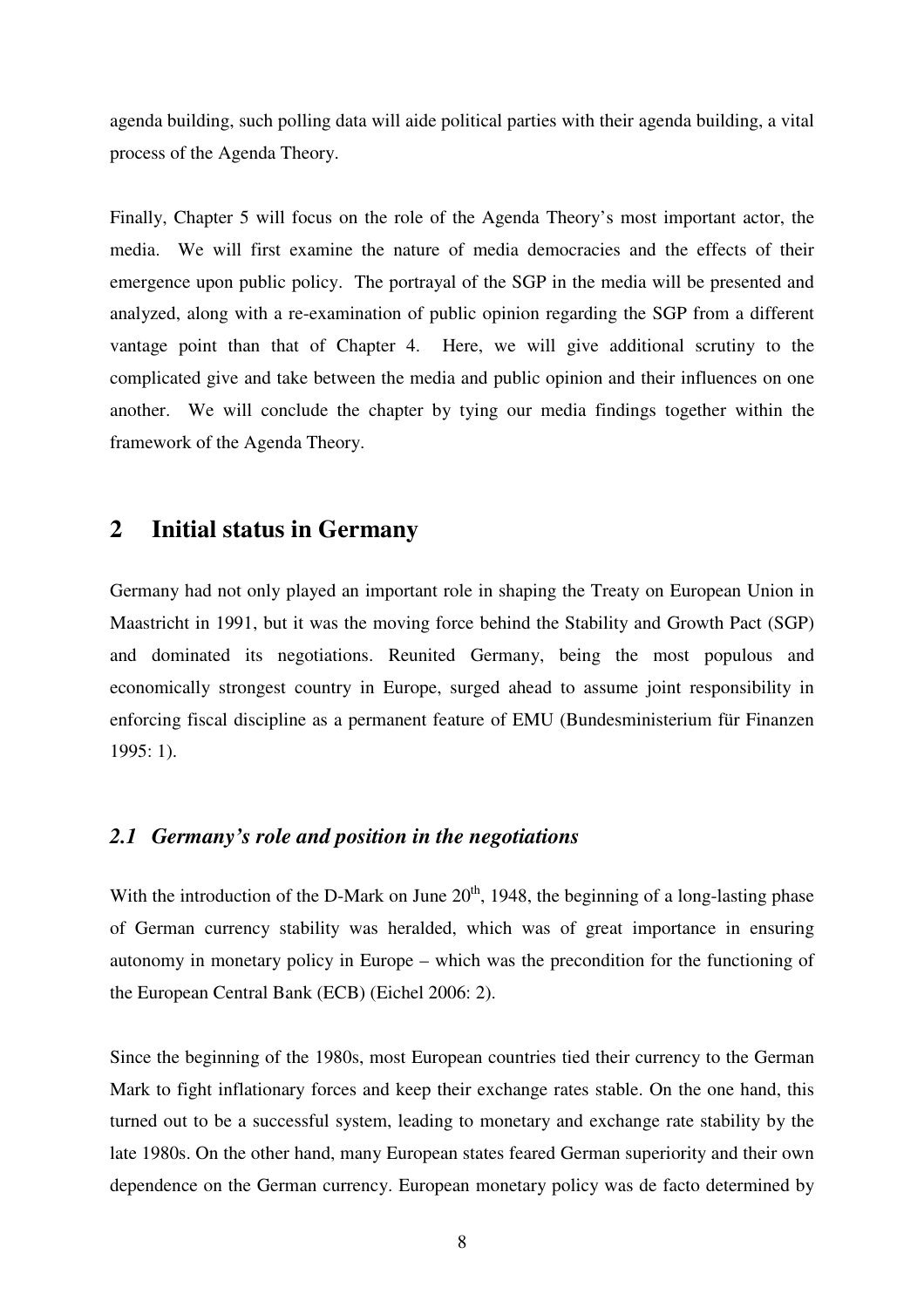the *Bundesbank* alone. This asymmetrical structure put the German position under pressure. Germany's credibility was hinged to their currency policy. In the *Genscher-Memorandum* in 1988, Germany indicated its willingness to further European monetary integration for the first time, yet without giving up monetary leadership and its paramount commitment to price stability (Hillenbrand 1999: 503ff.).

Indeed, Germany's power position in the negotiations of the SGP can be traced back to its monetary leadership for decades. Giving up its power position, Germany declared the SGP to be in the crucial national interest of Germany. With the introduction of the SGP, Germany wanted to ensure that no country would evade the ECB's anti-inflation policy, that there was no free-riding by poorer Member States, and that fiscal discipline would prevent excessive deficits in EMU. The convergence criteria of Maastricht include two fiscal limits – the 3 percent and 60 percent criteria – which stress the importance of fiscal policy at the European level and deprive the Member States of the instrument of expansive fiscal policy measures. The proposal of German Finance Minister Theo Waigel aimed to mitigate the imbalance between national economic policy and European currency policy without questioning the contractual basis laid down in the Treaty of Maastricht. Again, Germany was accused of building up barriers for EMU to push through its own tradition of an independent central bank, price stability, and constrained fiscal policy (Hillenbrand 1999: 512ff.). Nevertheless, the German institutional model held prominence in the negotiations, based on German ordoliberal ideas and the successful history of German monetary policy. After nerve-racking debates on how to construct EMU and SGP, which mainly focused on the aforementioned fiscal criteria, the Council of Ministers finally agreed to the SGP. Surprisingly, thirteen Member States were classified as eligible in the reference year 1997 to enter the third stage of EMU – Belgium, Germany, Finland, France, Ireland, Italy, Luxemburg, the Netherlands, Austria, Portugal and Spain. Meanwhile, Denmark and Great Britain, despite having met the convergence requirements, opted not to participate in EMU.

Particularly for Germany with its miserable past, EMU was a milestone to prove the country's commitment to European integration and assume responsibility for ensuring peace and prosperity in the European Union (Bundesministerium für Finanzen 1995: 1).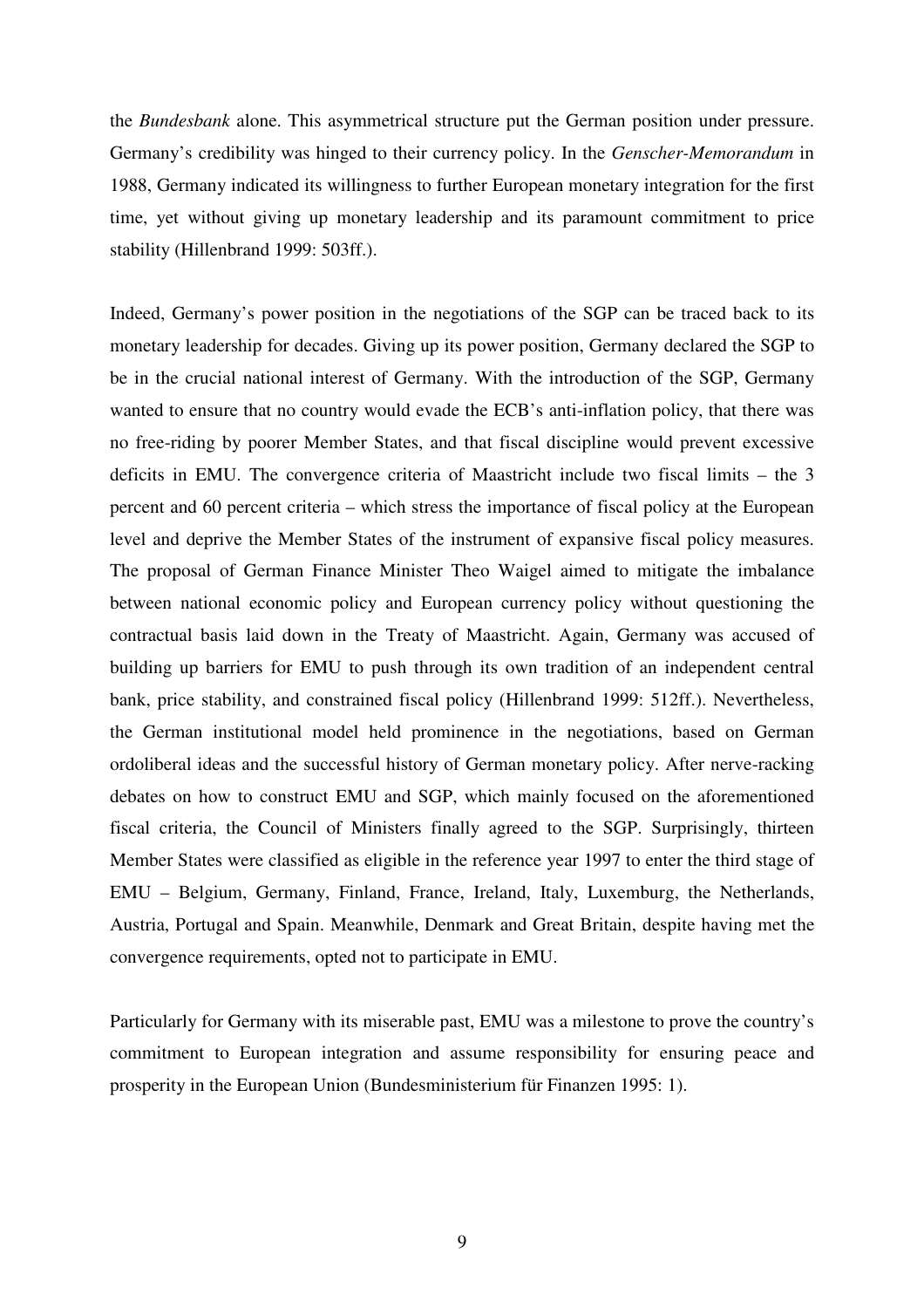### *2.2 German unification*

The reactions to German unification in 1990 were quite mixed. German unity was cause for great joy around the world and especially for the people of East Germany, but it came to be a heavy burden for the German economy. German inflation was already rising prior to 1989, and reunification only intensified inflationary pressures, as the exchange rate between the East German and West German currencies was artificially inflated to one-to-one and massive fiscal transfers to the former East Germany increased the money supply. The German Federal Bank raised interest rates four times between 1990 and 1992, heavily affecting all European countries which had tied their currencies to the D-mark and creating pressure for them to realign their exchange rates. German monetary policies were harshly criticized and the process towards EMU suffered a setback. But European economies recovered soon after the conclusion of the monetary crisis in August 1993, and the German Federal Bank was able to maintain its credibility (Rhodes/Mazey 1995: 259).

In addition to Germany's domestic constraints, which ultimately affected all European countries, old fears of German dominance were evoked by German unity. Germany, now the largest and most powerful country in the middle of Europe, was regarded as a possible threat to its neighbors. The urgent need to integrate Germany into Europe can therefore be explained as a result of the recently completed unification.

Germany was expected to show full commitment to European integration. As a consequence, Chancellor Helmut Kohl was dedicated to European unity, especially during the Maastricht negotiations, in order to overcome history and to prevent further conflicts in Europe. Yet for Germany to sign the treaty, a necessary prerequisite was the implementation of the German model in EMU and SGP. The tradition of price stability and central bank independence was associated with economic prosperity, and Germany would never have agreed upon a SGP conflicting with these deeply rooted German ideals. In the end, the SGP turned out to be heavily biased toward the German institutional model. This can be explained by Germany's evident monetary power and prowess, but also by its domestic institutional structures and actors to which we turn now in the third chapter.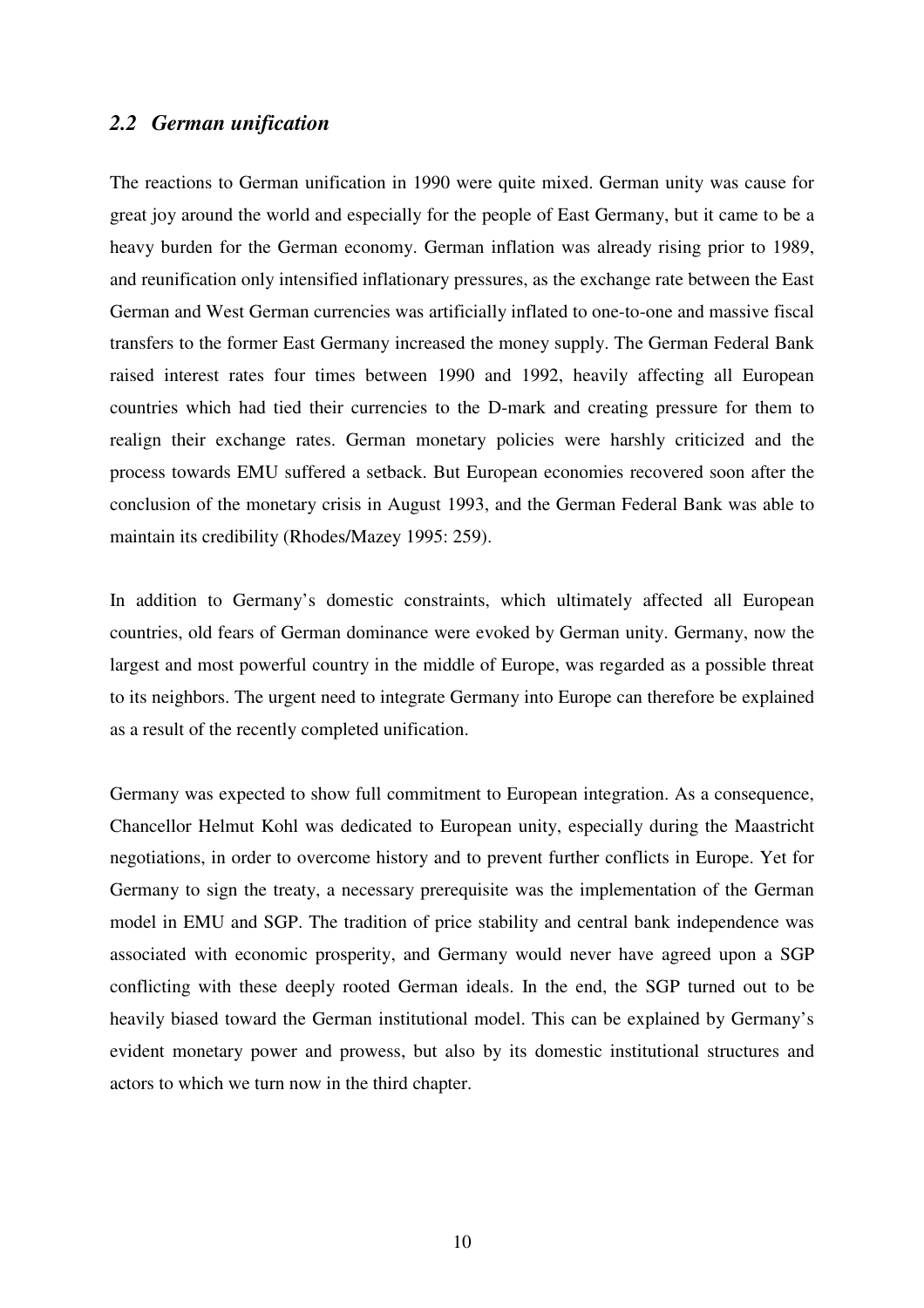### **3 Main actors**

When analyzing the Agenda Theory's main actors in the shaping of German fiscal policy, one has to consider two "typically German principles" that both determine and shape the actors' attitudes during the conceptualization of and negotiations over the SGP: the so-called "D-Mark patriotism" and ordoliberalism. We will now briefly describe both of these important German values.

Germany's historic experience of two hyperinflations during the 20th century (1922/23 and 1948) is one important reason for German economic policy's strong orientation toward stability since World War II. Having suffered critical restrictions to their national freedoms (a divided country, controlled by the allies), the Federal Republic of Germany had to redefine itself after the war. Shortly after 1945, the German economy embarked on an unprecedented boom (known as the *Wirtschaftswunder,* or "German economic miracle"). The freshly devastated country began to be rebuilt, bit by bit. Over the ensuing years, Germany grew to become the strongest economy in Western Europe. Its stable D-Mark currency became a common point of identification and national self-confidence. Deprived of independence in questions of foreign policy, the European integration process – also referred to as "reflexive multilateralism" (Verdun 2002: 204) – was regarded as an important step toward regaining credibility on the continent as well as to compensate for this lack. Although Germany could not participate in international interventions of the UN or within Europe for many years, they compensated for this restriction by making large money transfers ("soft power"), the socalled "check-book diplomacy" (Verdun 2002: 205). This practice reflected the German cultural identity, which was built around two main elements: first, the self-perception as a civilian power on the one hand and, secondly, as a strong economy compensating for its restricted powers via a strong and stable D-Mark. "Germans had, for a long time after the war, few points of orientation or symbols of identification, and the D-Mark was the strongest of them by far." (Sloam 2005: 132) When it came to the question of replacing the D-Mark with another currency, old fears reappeared, and people felt as though one of their most important sources of pride, their country's economic (monetary) power, was being threatened. On the other hand, the country saw itself as one of the driving forces of European integration, of which the coordination of economic and monetary policies was a highly symbolic and historical step. Nonetheless, giving up such an important determinant of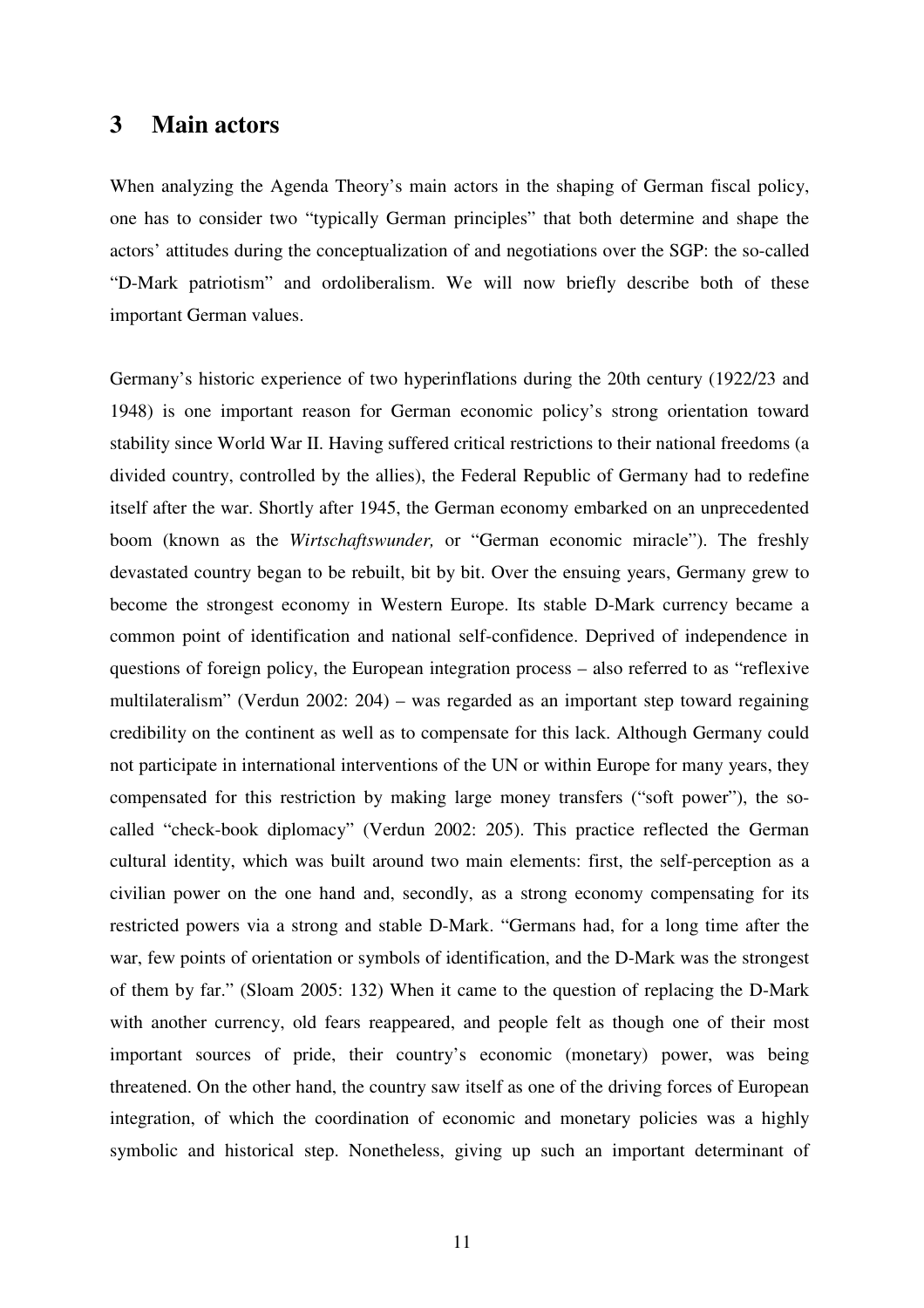national identity seemed much more difficult for Germany than for other countries, a phenomenon that Thomas Risse had described as "D-Mark patriotism" (Risse 1999: 159).

Born out of the experience of political and economic failures during the Weimar Republic and the Third Reich, combined with the post-war economic boom, ordoliberalism was the underlying economic ideology that shaped the German negotiations over European Monetary Union. The German economy was respected abroad and served as a guarantee for stability and self-confidence domestically which was of the utmost importance for the country's particular identity. Germany's economy was the embodiment of ordoliberalism, as evinced by the efficient and long-term functioning of the competitive German market in combination with its strong independent *Bundesbank* committed to low inflation and price stability. Germany's commitment to ordoliberalism served as a role model in Europe that paved the way to an Economic and Monetary Union (Dyson/Padgett 2005: 5).

#### *3.1 Bundesbank (German Federal Bank)*

One of the most influential actors during the creation of the Stability and Growth pact was undoubtedly the German *Bundesbank*. Indeed, outside of the German and the French Ministries of Finance, the *Bundesbank* may have been the most powerful actor. Therefore, when trying to identify and explain the prevailing ideas in Germany on the eve of the SGP, one has to consider the role of the *Bundesbank* and its powerful position, not only within Germany, but also with regard to its influence upon the other Member States of the European Union.

#### **3.1.1** *German ordoliberalism and the Bundesbank*

During the negotiations over the Maastricht Treaty evidence of Germany's leading role concerning monetary power in the European Union was on display. Germany's successful push for the "Europeanization of the German model of an independent, powerful central bank" (Dyson 2002: 186) was driven by its sound ordoliberal convictions. The *Bundesbank* and its president, Hans Tietmeyer (1993-1999), were seen as the pre-eminent guardians of price stability (Dyson 2002: 186), not only in the academic and political spheres, but also in the public.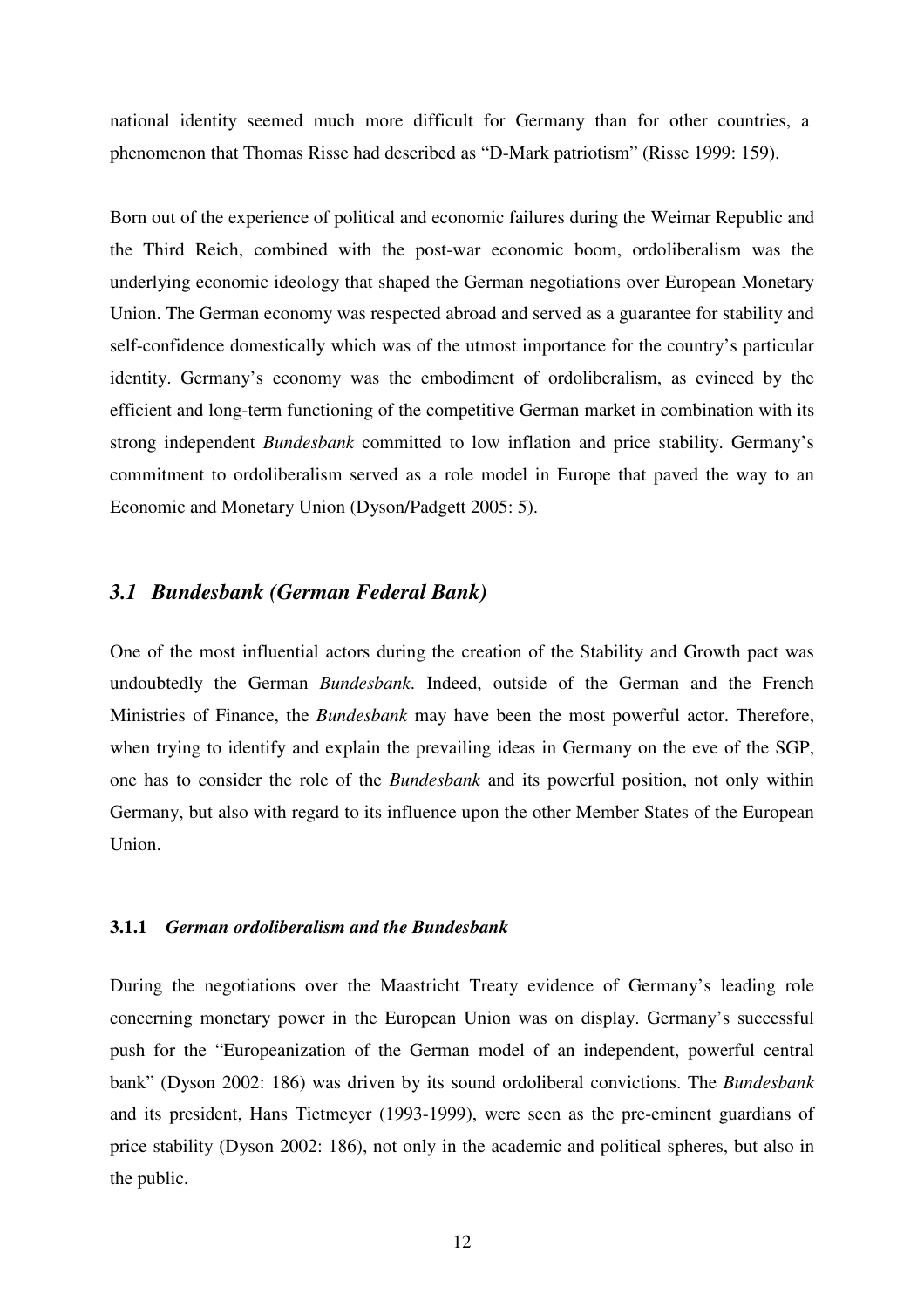#### **3.1.2** *First moves towards a Stability Pact*

After the heads of government of the Member States of the European Community had decided to establish a European Monetary Union, the *Bundesbank* gave its first statement concerning the EMU in September 1990. Its main recommendations in this statement were as follows:

First, the EMU would irrevocably bind the European currencies together by fixing their exchange rates. In the next step, monetary power would have to be handed over from the national to the supranational, namely the European, level. The resulting solidarity community would need a complementary Political Union in order to function well. Thus, the first request from the *Bundesbank* was for closer political cooperation, even a political union, though it did not specify what this cooperation should look like, how it should be managed, or how it should function (Deutsche Bundesbank 1990: 5-6).

Secondly, the *Bundesbank* highlighted in its early statement that a huge divergence between the Member States of the European Community existed and hence, that the envisaged EMU was not be able to work without additional stability. Moreover, the transfer of monetary power to the European level would result in a risk to stability, especially for Germany. Consequently, efforts for greater convergence would have to be made at the European level and monitored by the ECOFIN-Council and the European Commission (Deutsche Bundesbank 1990: 7).

Finally, the *Bundesbank* demanded a contractual safeguarding of stability-oriented fiscalpolicy by the Member States with clear rules and sanctions. With this demand, the bank wanted to ensure that the criteria that it wanted lain down would be interpreted in a strict manner, meaning that there would not be any softening of such criteria through contractually fixed dates (Deutsche Bundesbank 1990: 9-10).

In the following years, the *Bundesbank* made another statement concerning the European Monetary Union and the claim for stability-oriented fiscal policy in the Member States. This statement must be interpreted in light of the political and economic situation in which it had been made.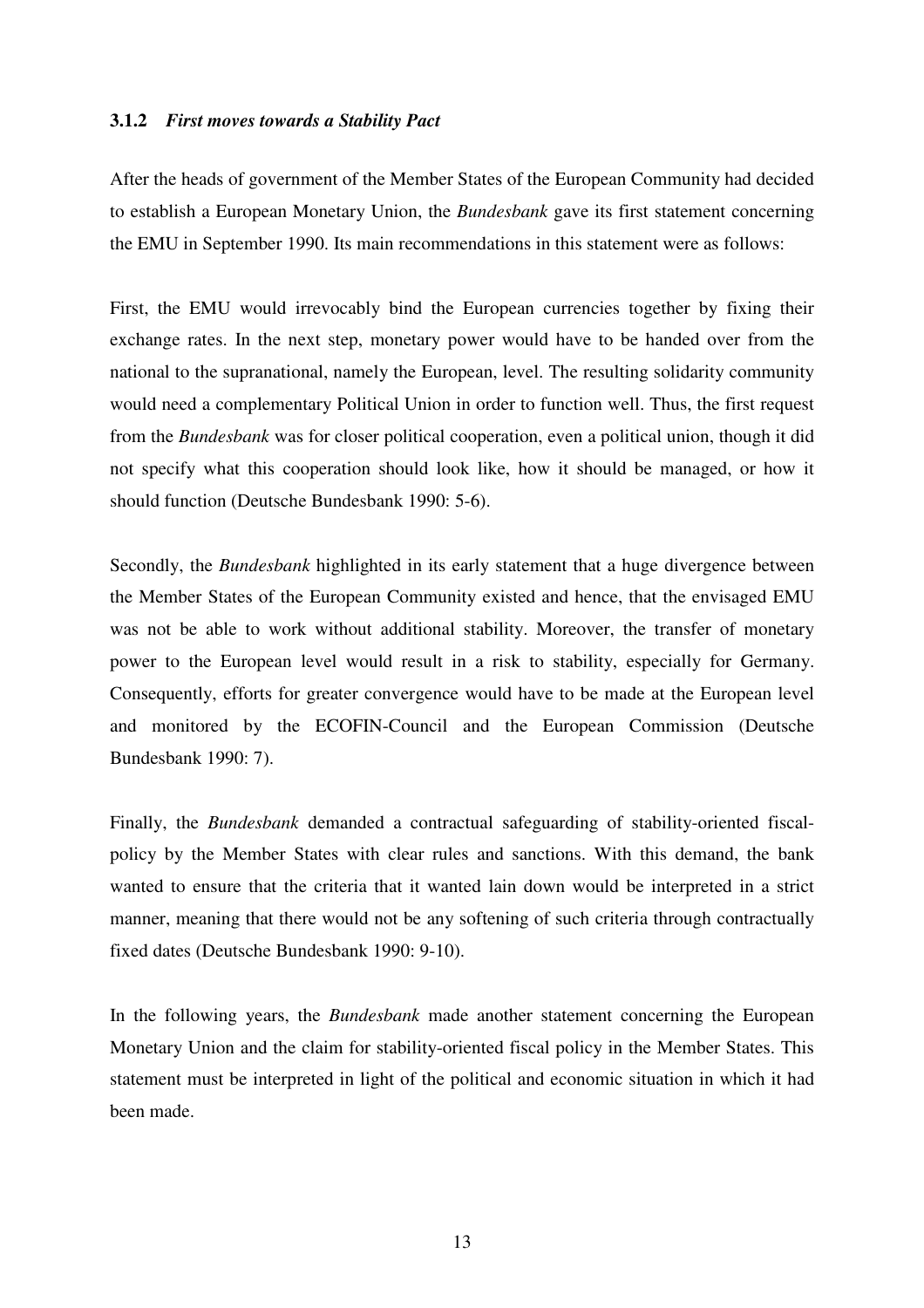The 1992 statement was given just after the signature of the Maastricht Treaty and mainly commented upon this treaty and its major accomplishments. The Central Bank Council<sup>1</sup> stated that the decision over whether the EMU had to be established was only a political decision taken by the government. Even though the *Bundesbank* had served in an advisory function during the negotiations for the German government, and as a result, the Treaty was generally in line with the ideas of the bank, there were still some concerns that the bank wanted to highlight: the establishment of a Political Union was seen as an important foundation for the success of the Monetary Union, which not only needed a common monetary policy but also a common social consensus that could only be reached via a Political Union. Without such a union, a dispute between Member States could lead to a crucial test for the European Union, as there were no common structures of political decision-making that could find a solution for this problem (Tietmeyer 1996: 66). Furthermore, the proposed Common Market made several demands upon the Member States that they had to be aware of: their economic, fiscal and social policies would have to be amended in a way that would lead to more convergence concerning the price stability. Moreover, the independence of the Member State's Central Banks was seen as a crucial factor for the success of EMU. Certainly, the most important point for the *Bundesbank* was the strict fulfilment of the convergence criteria<sup>2</sup> that had been laid down in the Maastricht Treaty for the selection of the Member States taking part in the EMU. Compliance with the entry criteria and a stability-oriented fiscal policy were far more important for the *Bundesbank* than contractually fixed dates. To sum up, the *Bundesbank* held the very strong opinion that no Member State was to be allowed to join the European Monetary Union without having fulfilled the convergence criteria (Deutsche Bundesbank 1992: 11-13).

Hans Tietmeyer and the Central Bank Council were the first to claim the need for a "Stability Pact" in 1995 and thus expressed the latently existing fear and criticism of the German public concerning the EMU. In January, Tietmeyer stated that only some of the Member States of the EU would be able to adopt the common currency on time and tied a condition to the adoption: the states had to accept restrictions to their national budgetary policies in order to assure a

 $\overline{a}$ 

<sup>&</sup>lt;sup>1</sup> The Central Bank Council (*Zentralbankrat*) is the supreme board of the German *Bundesbank* and is composed of the president and the vice-president of the *Bundesbank*, the members of the directorate and the presidents of the Federal State Central Banks (*Landeszentralbanken*).

 $2$  Those criteria, laid down in the Maastricht Treaty, are the following: the first criterion demands that the Member State in question has to have a high degree of price stability. Secondly, the government's financial position has to be sustainable (at most, 3% government deficit in GDP at market prices and 60% ratio of government debt to GDP at market prices); thirdly, the Member State in question was a member of the European Monetary System for at least two years without any problems. The fourth criterion asks for a durable convergence expressed in the long-term interest-rate level (Galahan 1996: 149-152).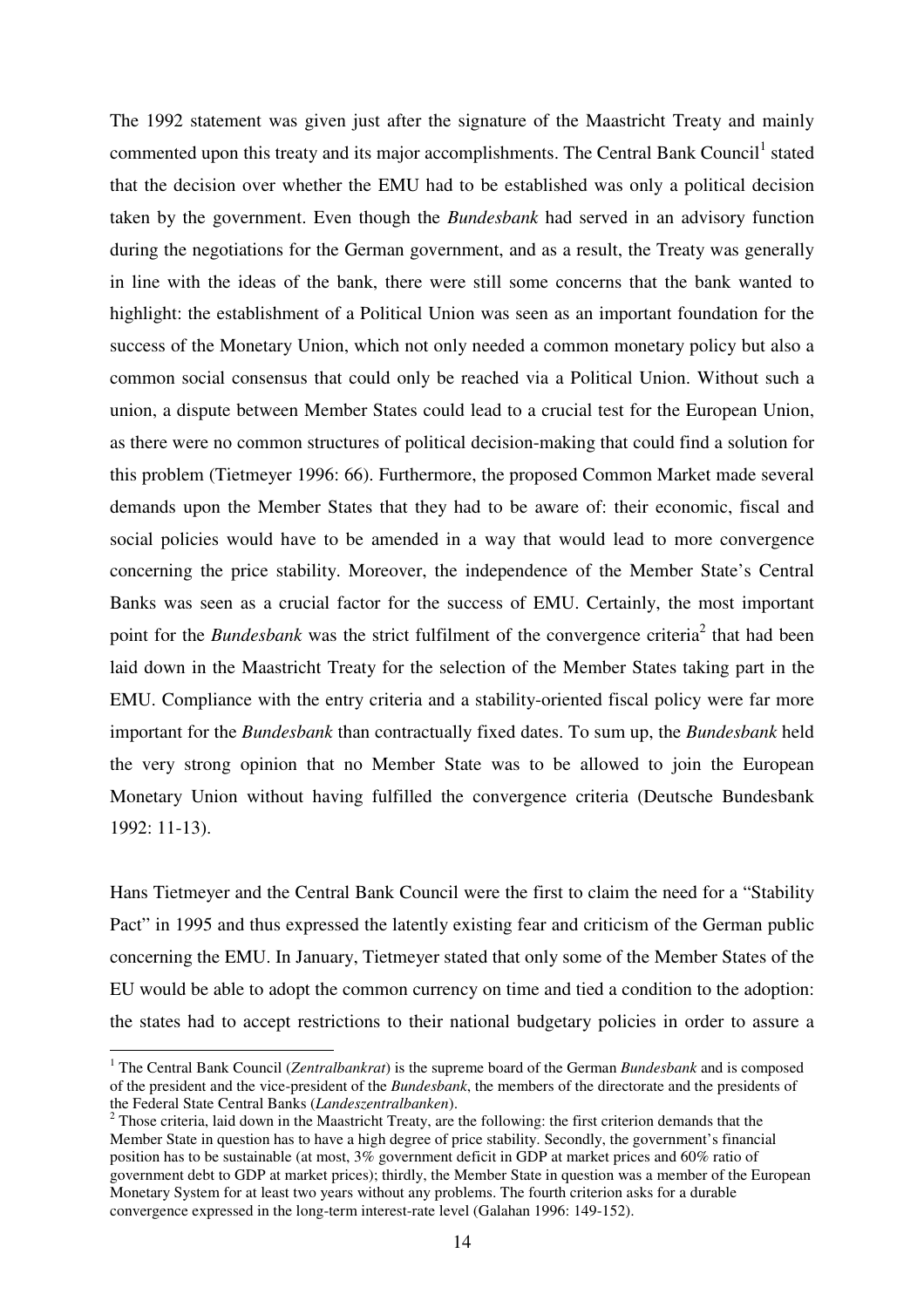stability-oriented fiscal policy. Only three months later, he demanded effective rules and sanctions for the safeguarding of fiscal discipline in the EU; in other words, he claimed the need for a "Stability Pact" (Heipertz 2005: 59-61). The Federal Ministry of Finance – after meeting with Tietmeyer – then took a very similar position concerning the need for such a pact. However, the next step in the process of creating the official SGP was one of political bargaining, a step in which the *Bundesbank* had no more influence. The description of this process will be laid out in the next chapter about government and political parties (see chap. 3.2).

#### **3.1.3** *The Bundesbank – an exterior view*

The last section presented the statements, views and ideas that the *Bundesbank* had concerning EMU, and in particular the SGP. We will now focus on the "outside" view of the *Bundesbank*, meaning its perception in the public and its influence on the process of establishing the SGP. From the analysis, we will be able to draw conclusions about its impact in terms of the Agenda Theory.

During the 1990s, the *Bundesbank* had a strong and influential position. The *Bundesbank* law from 1957 gave it the position of safeguarding the currency, so there was a clear legal basis on which the *Bundesbank* could operate and "define its role as guardian of the stability foundations of EMU, ensuring that convergence was strict and sustainable" (Dyson 2002: 200). Its excellent reputation as being the most successful central bank throughout Europe, coupled with the strong D-Mark, gave the *Bundesbank* the confidence of the global financial markets. Moreover, the German public trusted it. For these reasons, the German government decided to include the *Bundesbank* during the EMU negotiations, rather than leaving it out. The government wanted to make sure that the bank was in agreement with all of the key points of EMU (Dyson 2002: 200-201) and to have the bank as "a critical but constructive partner" (Heipertz 2001: 41).

This leads to the very important observation that, during the negotiations for the SGP, the *Bundesbank* held an "informal veto position" (Heipertz 2005: 68), also referred to as an "implicit veto position". This position was based on the excellent reputation that the *Bundesbank* held with the public (Heipertz 2005: 181-182). Consequently, a negative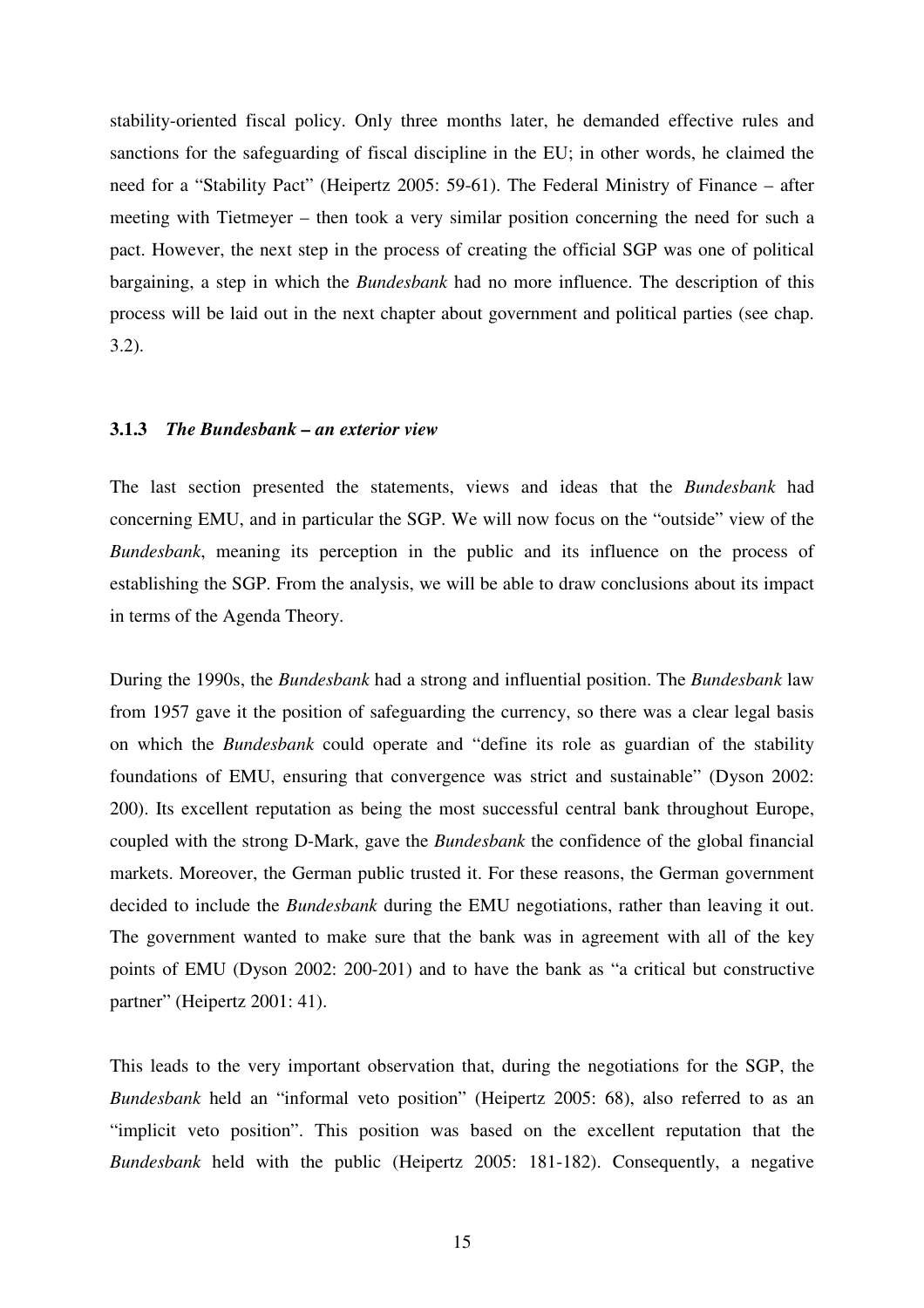statement from the bank concerning the entry into stage three of  $EMU<sup>3</sup>$  would have resulted in enormous political costs for the government (Dyson 2002: 187). Therefore, the inclusion of the *Bundesbank* in the negotiation sessions was of crucial importance for the government.

#### **3.1.4** *Conclusion*

 $\overline{a}$ 

The German *Bundesbank* played its most influential role during the conceptualization stage of the SGP. After the idea of a "Stability Pact" was launched and then adopted by the Federal Ministry of Finance, the *Bundesbank*'s role was reduced to that of a discrete advisor, rather than playing an important role in the public.

Nevertheless, the huge influence on public opinion and the resulting informal veto position that the *Bundesbank* held were factors that could not be ignored by the German government and the Federal Ministry of Finance. The political costs to the government of a negative statement by the *Bundesbank* would have been extremely high, due to the bank's high esteem in the eyes of the public. Therefore, the government decided to include the bank as an advisor in the process of establishing and negotiating the SGP.

Concerning the Agenda Theory, the *Bundesbank* had a certain influence with the media through its credibility as a guarantor of price stability. When the bank first stated that there was a need for stability-oriented fiscal policy, the media took this position and set it on the agenda. During the 1990s, and especially during the period of entering stage three of EMU, Tietmeyer appeared quite frequently in the media. Consequently, the public was undoubtedly influenced by the statements and positions of the *Bundesbank*, as put forward via the media.

 $3$  According to the Treaty of Maastricht, the EMU should be established in three stages: in stage one from July 1990 until the end of 1993, the financial markets were to be liberalized and the economic policies of the Member States should be coordinated. In stage two, which started in 1994 and ended in 1998, there should be no further exchange rate adjustments to the currencies that have been bound together in the European Monetary System; moreover a European Monetary Institute was to be established as a precursor of a European Central Bank and all preparations had to be made for entering into stage three. In stage three, which began in 1999, all exchange rates from the countries that would take part in the EMU were fixed, the control over the common monetary policy was transferred to the Eurosystem, and the SGP came into force (Heipertz 2005: 56-58).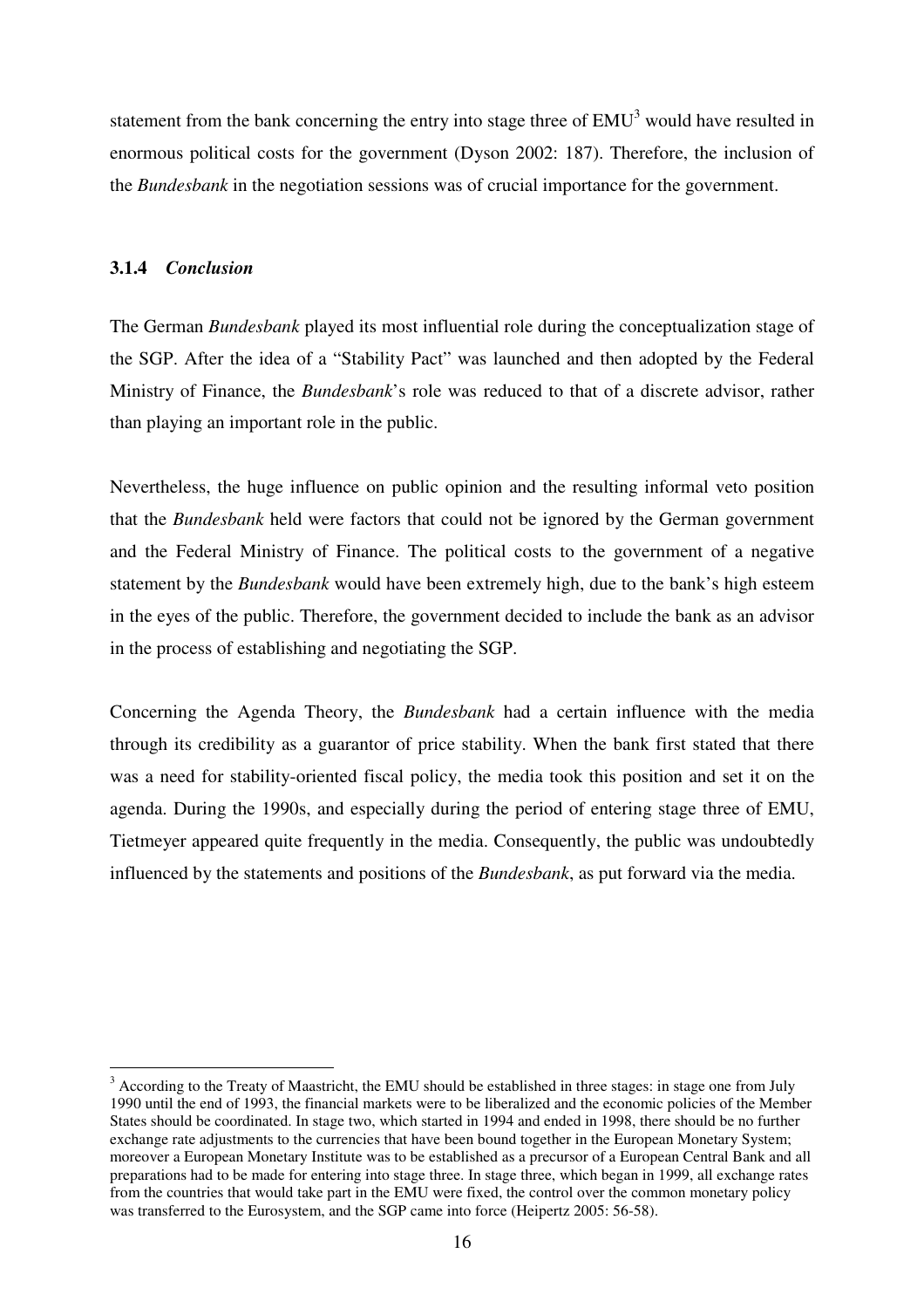#### *3.2 German government and political parties*

When considering the attitude of political parties towards the discussion of the SGP, it is important to take two facts into account. First of all, there has always been a consensus on stability despite different points of view regarding the economic system. Highly inflationary policies, as witnessed in France until the early 1980s, for example, would never have been acceptable. Secondly, the D-Mark had been the ancillary currency in the Economic and Monetary System and therefore had already achieved a trustworthy status; giving up the D-Mark would mean abdicating Germany's leading position in the EMS for a currency dependent on different economic policy cultures.

As head of the German government since 1982, Chancellor Helmut Kohl had always emphasized Germany's attachment to the European project. He considered himself to be "Adenauer's grandson" and declared his "political fate associated with it" (Sloam 2005: 138). The "chancellor of the reunification," Helmut Kohl wanted to effectively implement the larger and therefore (in the eyes of most partners) more threatening Germany into the network of the European Union and its common currency project.

The following text will examine the role of the government (especially the Finance Minister) and the political parties during the discussion of the SGP in Germany. First, a short historical overview of the discussion and German economic ideology will be given. Thereafter, the roles and the positions of the opposition and the government will be discussed, in order to conclude on an agenda-theoretic evaluation of their influence or performance.

#### **3.2.1** *Implementation of the Stability Culture in EU Politics – From Genscher to Waigel*

The *Genscher-Memorandum* in 1988 served as a first draft on how to implement the Economic and Monetary Union; Hans-Dietrich Genscher, the German Minister of Foreign Affairs, proposed the introduction of a European Central Bank based on the example of the German *Bundesbank*. This was not only an important step towards the creation of the EMU, but Germany thereby also wanted to continue its stability-oriented monetary policy within the Eurozone. A few weeks later, the *Delors-Report* (1988/89) set the goal of an effective, well-functioning introduction of a common currency in Europe by 1999 (FES 1997: 96). For the second stage of EMU (which states should enter in January, 1994), the report foresaw the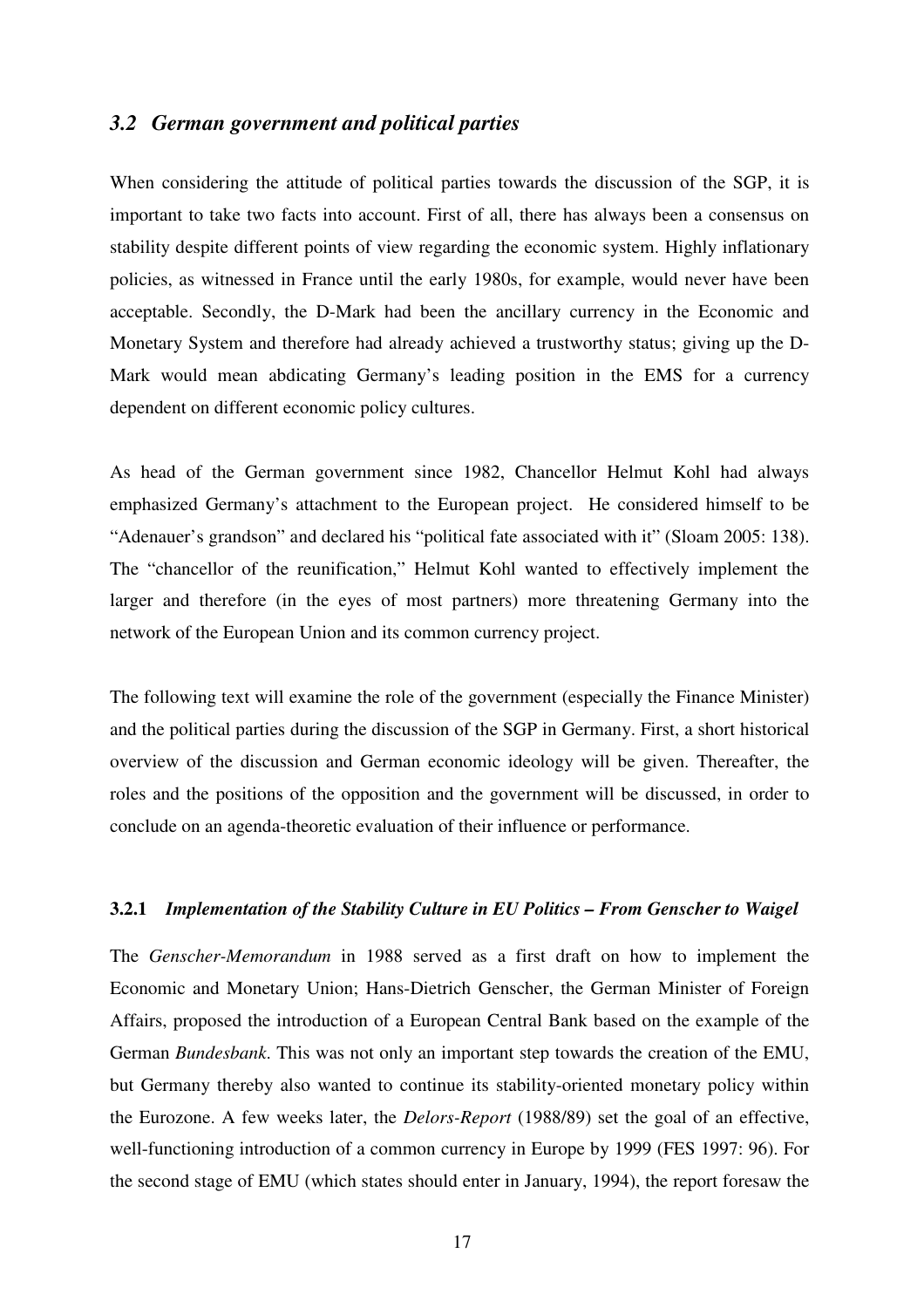strengthening of the economic convergence as well as a higher coordination of monetary policies. Also, it forbade the central bank from giving credits to the public sector.

For the consideration of the role of German parties and the government, two main aspects revealed by these initiatives have to be kept in mind. First, both initiatives were mainly influenced by German politicians. While the former was a national proposition, the latter had been initiated at the Council of Hannover in 1988 on the insistence of the Chancellor Kohl and the French president François Mitterand. This strong influence of the Federal Republic on EMU also is reflected in the second aspect: the prior criteria of stability and convergence, which Germany felt were crucial toward guaranteeing a strong and stable Euro, are granted high importance in both proposals. Furthermore, the German foreign (European) policy had due to its historical and institutional setting - always been focused on integration. It is true that political parties had different points of view on its design and on which aspect should come first, economic or political union, but there was always a general cross-party consensus on this fact. When the SGP was being discussed, EMU was a *fait accompli*, the Maastricht Treaty was ratified and renegotiations were not even on the agenda.

With the entry into stage two of EMU in 1994, the first official demands arose from politicians for a supervision of the currency's stability. At that time, liberalization of the financial markets as well as closer cooperation between the national central banks regarding coordination of economic policies was already advancing. The increasing dissatisfaction of the public, as demonstrated by their fear of the Euro (see chap. 4), threatened to dominate the domestic debate on Europe. Additionally, memories of the EMU-crisis in 1992/93 had seriously affected the German EMU leadership, which until then had gone unchallenged<sup>4</sup>: the widening of the exchange rate mechanism's (ERM) band from 2.25% to 15% was seen as heralding its decline. (Ahrens/Ohr 2003: 62).

#### **3.2.2** *Opposition - Social Democrats and Greens*

 $\overline{a}$ 

From 1982 until 1998, Germany was governed by a Conservative-Liberal coalition, composed of the CDU/CSU and the FDP. As the opposition parties, the SPD and the Green

<sup>&</sup>lt;sup>4</sup> Due to a devaluation of the British pound and the Italian lira and the unwillingness of realignment of the partners, both countries had to leave the exchange rate mechanism of the EMS (as it prescribed fixed exchange rates). A few months later, the increase of the interest rates in France and Germany led to rivalries concerning the role of the anchor currency.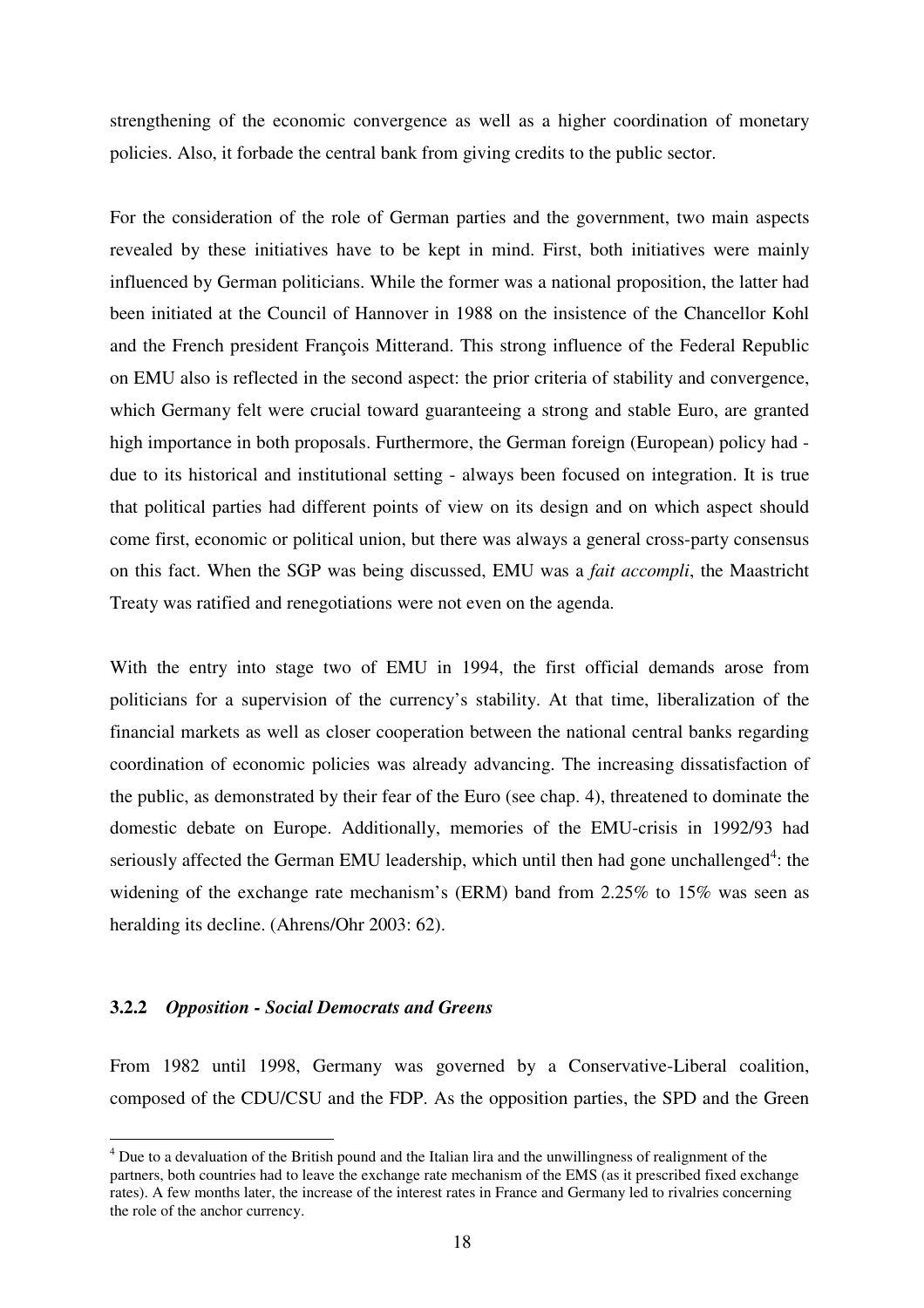Party could not exert a strong influence on creating the concepts of the Monetary Union at the Intergovernmental Conference (IGC), even though the initiative had originally been taken by a social-democratic chancellor, Helmut Schmidt, in 1979 (Waigel 1996: 236). Generally, the SPD played a much larger role concerning the SGP, since the Green Party at that time was just beginning to realign its political vision with the now established EMU. Having fought against the economically-oriented EU since its creation in the 1980s (they compared it to a corporate group), the Greens were against the Maastricht Treaty in general. The constitutional complaint in Germany against its ratification was led by an important Green politician and lawyer, Hans-Christian Ströbele. Thus, the Greens scarcely participated in the debate on the coordination of fiscal policy during the considered time, but instead criticized EMU and the EU in general.

#### **3.2.2.1** *Constitutional renewals - a threat?*

 $\overline{a}$ 

After the debate on the Maastricht Treaty in 1992, the SPD found a way to increase its influence- or more generally, the influence of German opposition parties- on European politics. In October 1992, the German constitution was revised: the *Bundesrat*<sup>5</sup> was given a right to veto (by two-third majority) in the case of sovereignty transfer to any international decision-making body. Hence, in times when opposition parties held a majority in the *Bundesrat* (which was the case since 1992), they had a more effective means of pressure on the government (Rhodes/Mazey 1995: 253). Since the SGP was not a primary source of law and was foreseen as a "common position paper," there is no question that this influence was restricted to a rather symbolic or rhetorical one. But as the German public grew increasingly skeptical towards the Euro the closer it came, a "stab in the back" from the opposition and a potential blocking of European integration was much too risky for the government.

#### **3.2.2.2** *1995-1996: turning of the SPD towards the anti-EMU platform?*

When the countries entered stage two of the *Delors-Report* in 1994, only two of the participating countries, Germany and Luxemburg, fulfilled the fiscal convergence criteria as defined in the Maastricht Treaty. The SPD used this widespread failing to criticize the government: during a general debate on the budget in the German parliament in November

<sup>5</sup> The second legislative chamber in Germany, composed of the prime ministers of the *Länder*.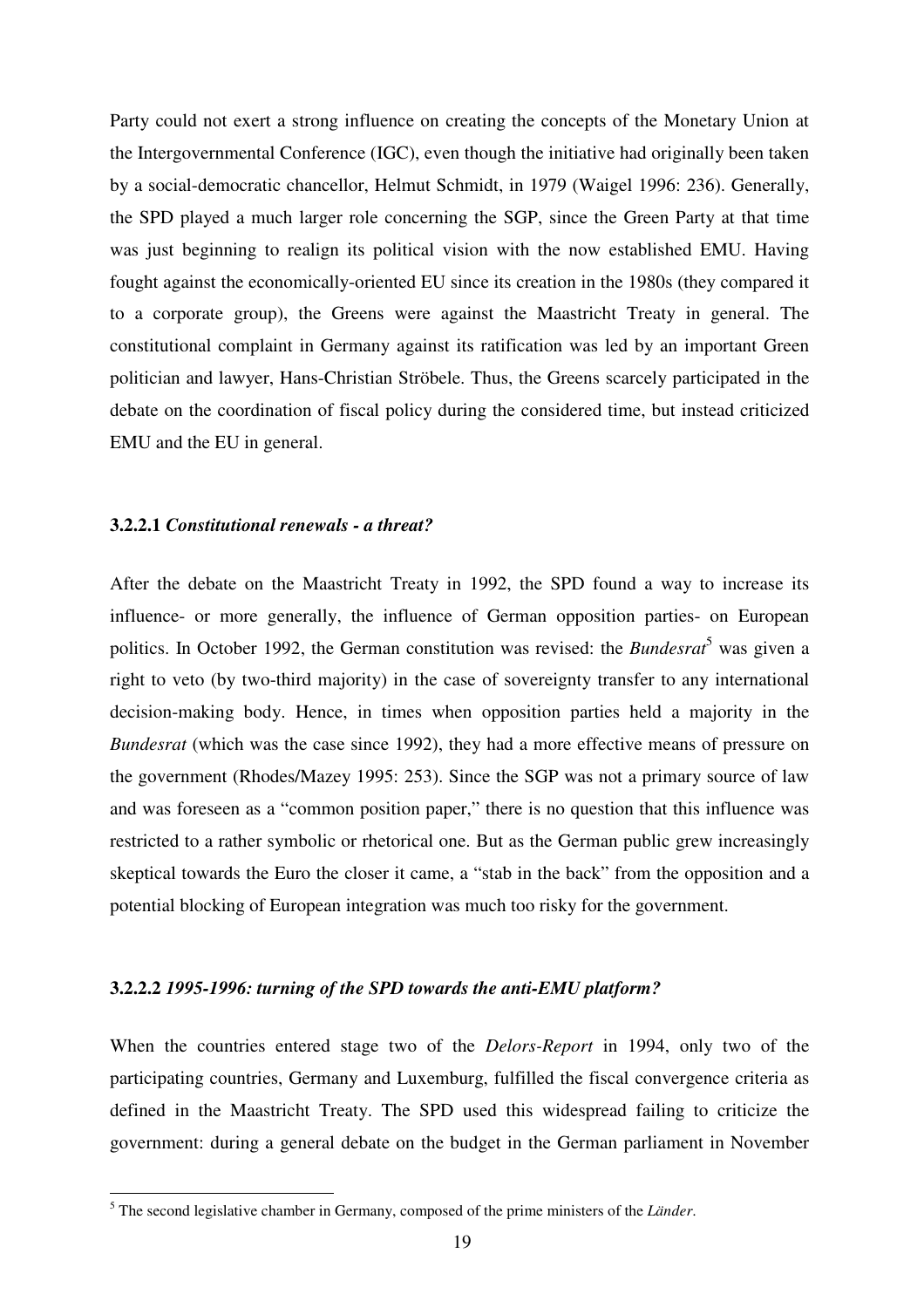1995, the party leader Rudolf Scharping attacked the governing coalition of leading an unsound fiscal policy that might endanger the fulfillment of the convergence criteria and thus the EMU. Picking up the accusations of the academics that EMU had been created too quickly and was not well-planned ("*mit heißer Nadel gestrickt*"), they criticized the lack of a Political Union that Kohl and his partners had declared essential for a functioning EMU (*Die Welt*, 11.11.1995).

A few days later, the SPD held its party conference in Mannheim. In his opening address, Commission President Delors emphasized that neither the simple compliance with the Maastricht criteria nor the creation of the ECB were sufficient to achieve fiscal stability: an "economic government" keeping surveillance on general macro-economic orientation was needed<sup>6</sup>. The speeches of Chairman Rudolf Scharping and his deputy Oskar Lafontaine (minister president of Saarland) both expressed regret for the underdeveloped Political Union, although a general approval of the European project was stressed (*Die Welt,*  16.11.1995). Nonetheless, the issue of stability was still considered highly important- it even had its own place on the agenda of the conference. Echoing the *Bundesbank's* criticisms, they claimed the convergence criteria deserved more respect than the entry into stage three within the given time period (1997 until no later than 1999), taking up the criticisms given by the *Bundesbank*. Scharping proposed a delay of stage three until Italy satisfied the conditions ("controlled delay"<sup>7</sup>). The question of which factor should be given preference, "convergence" or time-table," as well as deciding how firmly the criteria should be fixed, was discussed within the SPD leadership as well, though not without controversy (Dyson 2002: 198): Oskar Lafontaine also supported the idea of a delay, since he considered the "tight fiscal policies" needed for strict compliance with the convergence criteria as "costing jobs" (Notermans 2001: 90), but he did not share the *Bundesbank's* point of view. The minister president of Lower Saxony, Gerhard Schröder ${}^{8}$ , doubting the power of EMU to establish fiscal discipline in the participating countries, wanted the regional elections in Baden-Württemberg and Hamburg to serve as a "referendum on the Economic and Monetary Union" (Heipertz 2005: 69). Former chancellor Helmut Schmidt (SPD) openly criticized his own party colleagues as well as the Euroskepticals within the government as "strategic pygmies" (Sloam 2005: 142).

 $\overline{a}$ 

<sup>&</sup>lt;sup>6</sup> This issue became the subject of a big debate between Germany and France during the following years, with France willing to introduce a *gouvernement économique* to counterbalance the power of the independent ECB. <sup>7</sup> This was one of the alternatives Ordoliberals had mentioned in order to achieve a stable EMU.

<sup>8</sup> Who eventually became German chancellor (1998-2005).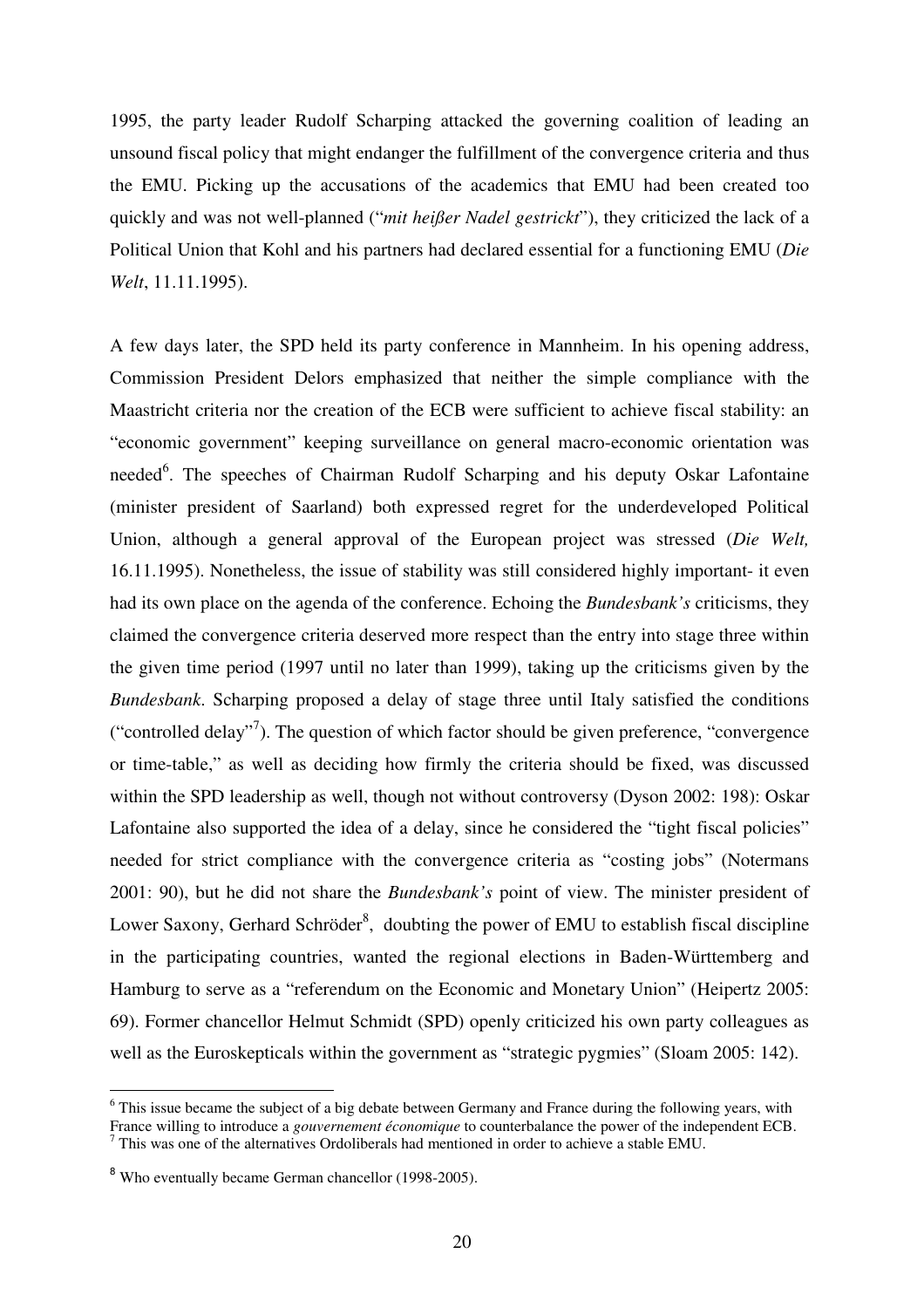Since these elections had shown that voters were reassured by the pact, the opposition responded by criticizing the economic performance of Germany and the unrealistic timetable that could not be carried out (Sloam 2005: 138). Additionally, they raised criticisms against the government on a more traditionally "social democratic" subject, namely the missing EU employment policy (Sloam 2005: 149).

Their method of discussing EU integration as well as their exploitation of the matter for the national elections reveal the populist appeal of the issue. As mentioned above, parties, politicians, and the public feared the abandonment of the D-Mark, the heretofore driving force of German self-perception as a civilian and economic power. By repeating the criticism of the *Bundesbank,* the SPD intended to gain credibility in economic, especially fiscal, questions of the EMU. Secondly, the topic of monetary integration and the common currency were closely linked to the person of Helmut Kohl, who was seen as strongly attached to the European project. The government therefore could be criticized easily and effectively at the same time, as this topic touched important pillars of German national identity. Despite this attitude of the opposition, it should be kept in mind that there was at any time a general consensus among all parties regarding the importance of European integration and a stable common currency (Sloam 2005: 132). Contrary to what had been announced in 1995, the European policy became a minor issue in the upcoming national elections of 1998, a fact that also reveals that the SPD had abandoned its anti-EMU criticism.

#### **3.2.3** *The government - Theo Waigel under pressure*

Due to the nature of the pact, its development was mainly accorded to the Minister of Finance, Theo Waigel; an important switch of competencies had thus taken place. As the linking element between the national and European level, he faced several difficulties. First, he had to reassure the European partners fearing a German hegemony in the EMU (since, after all, the design of the independent ECB and the Maastricht criteria clearly reflected the ideologies of German monetary policy). Secondly, internal party disputes, the open criticism coming from the opposition, as well as the worsening public opinion of the Euro put him under pressure to act. Our research question places the emphasis of our evaluation clearly on actors in the domestic arena; nonetheless, this general situation has to be kept in mind when observing Waigel's behavior.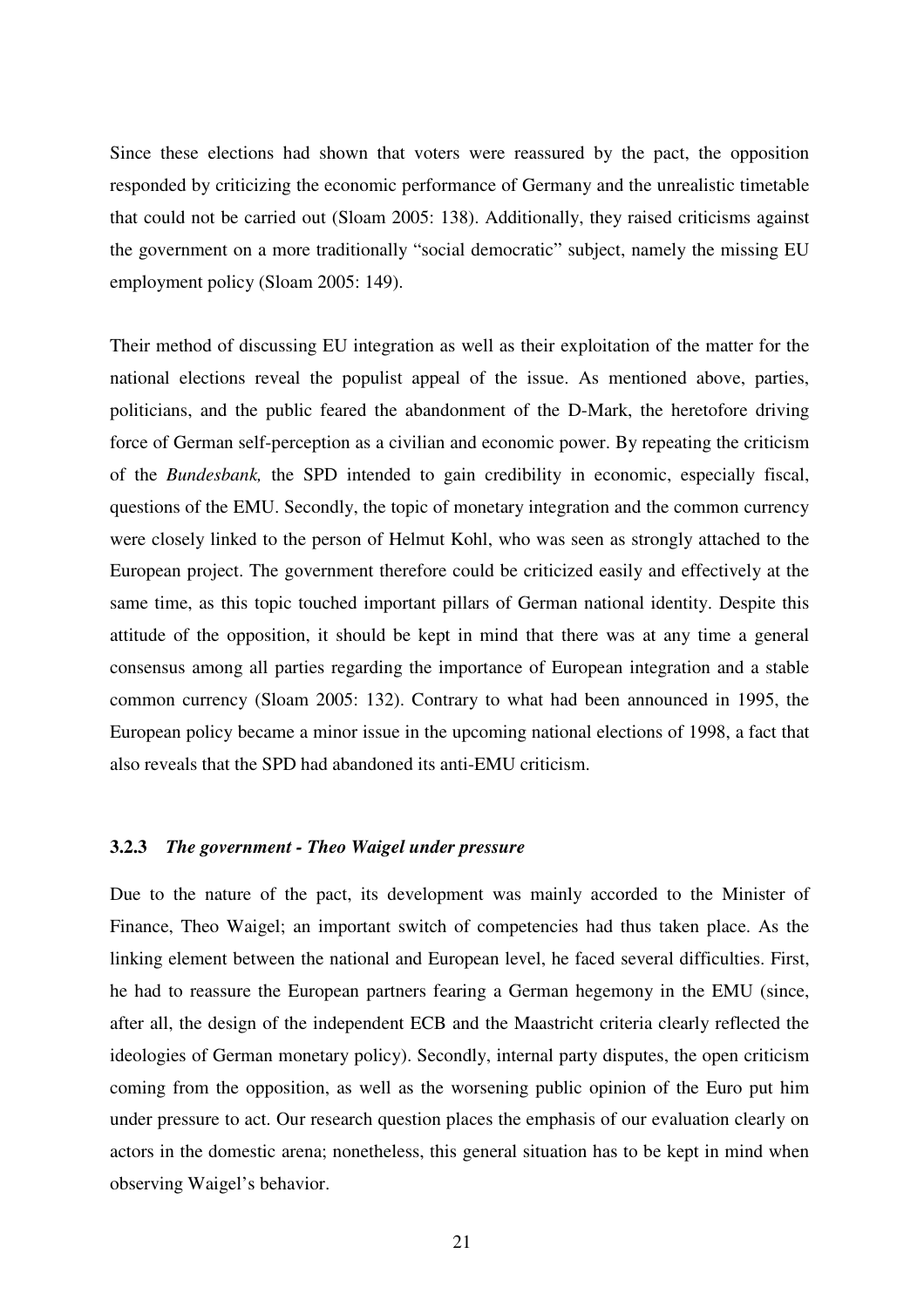#### **3.2.3.1** *Internal party skepticism: Edmund Stoiber and the CSU*

In September 1993, the first negative critiques of EMU and its organization arose within Waigel's own party, the CSU: due to the experiences of the ERM crisis that had lasted until summer 1993 and fearing a shift towards the extreme-right in the upcoming elections, D-Mark patriotism was a topic that seemed highly exploitable. Anticipating this, the Bavarian Prime Minister Edmund Stoiber wrote a letter to Kohl in which he proposed delaying entry to stage two until June 1994, when elections to the European parliament would have taken place (Dyson 2002: 198). Furthermore, the rivalries between the CSU party leader Waigel and Prime Minister Stoiber increased during the ensuing months: in 1995, both were candidates for the prime minister post (the more prestigious one) as well as for the chairman's position. Especially for the latter, the anti-EMU sentiments were pushed by Stoiber (*FAZ*, 4.11.1995), whereas during the prime minister elections, a more domestically oriented campaign denouncing Waigel's credibility and honorableness had been run<sup>9</sup>. Politically weakened by these rivalries and facing increasing Euroskeptical attacks from the prime minister, Waigel had to react.

#### **3.2.3.2** *EMU as a German responsibility: Helmut Kohl and the CDU*

In addition to the pressure from his own party, Waigel was also constrained by Kohl's statements at the IGCs and to the German public. The chancellor refused to delay the timetable because of the "special responsibility" he believed Germany had for the EMU: a symbolic gesture that would show the German desire to make European integration irreversible, deriving from Germany's self-perception as the driving force of the European Union and its leadership role on monetary integration. Nevertheless, Kohl insisted on strict compliance with the criteria and made clear that Germany was not willing to make any compromises concerning stability and convergence (*German News*, 7.12.1995). One important reason for this stance surely stems from the difficulties that Kohl faced during ratification of the Maastricht Treaty in Germany. The narrow majority within the two chambers and the constitutional complaint that had been lodged against the Treaty generated high domestic political costs (Rhodes/Mazey 1995: 259).

 $\overline{a}$ 

 $9^9$  Comparable to the actual situation in Bavaria, the illegitimate relationship of Waigel was denounced intolerable for a future representative.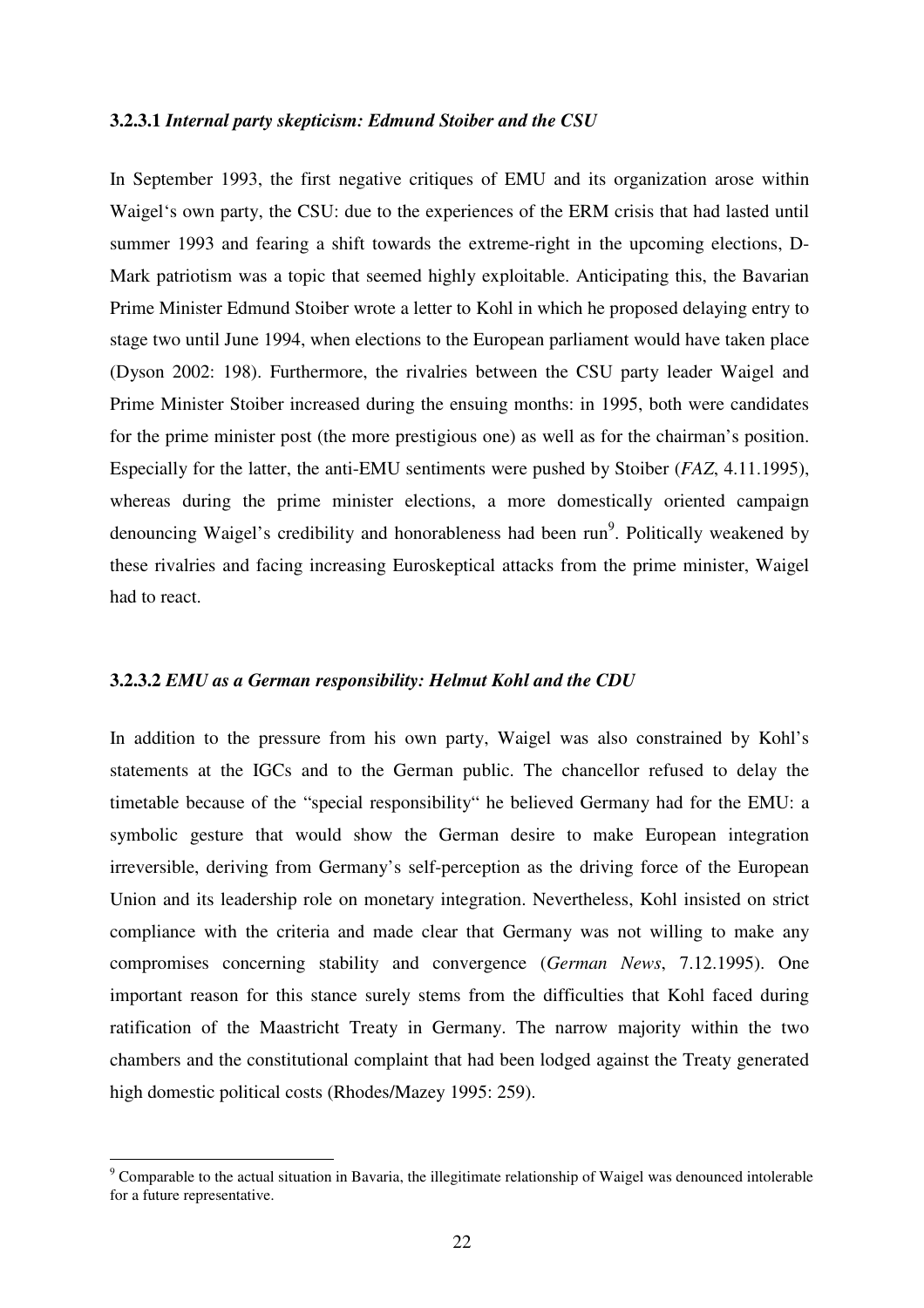While the influence of the *Bundesbank* had grown ever larger during European negotiations (see chap.3.1), Kohl also needed to convince his domestic partners to commit to the common project by making credible promises. For example, his Secretary of Finance at the time, Jürgen Stark, stressed that the introduction of the euro was clearly not a currency reform as it had no consequences for the real values, but was rather simply a technical process (Waigel 1996: 288). He thereby proclaimed the introduction of the common currency as a simple exchange of one banknote by another. Theo Waigel, on the other side, repeated incessantly that the Euro would be "at least as stable as the D-Mark" (Dyson 2002: 196). Indeed, this was also the title of an information brochure edited by the Finance Ministry on the EMU.

As the third stage of the *Delors-Report* was planned to start in 1997 and to last until 1999, another problem aggravated the situation: after having fought for strict convergence by all Member States, Germany was no longer completely sure if it would be able to reach the 3% ceiling negotiated in Maastricht. Waigel's statement that "3 percent means three point zero percent" (Ahrens/Ohr 2003: 57) now hung like a sword of Damocles over him: making a public pledge to guarantee price stability as well as Germany's economic (and thus political) credibility seemed insufficient; an institutional framework was needed. 1997 had been fixed as a reference year for measuring the achievement of the deficit criteria within the EUcountries, and in late 1995, time was running out - there was need for action. However, this did not necessarily require a strict set of mandatory rules, as the SGP would later be perceived. As originally intended, the primary objective of the pact was to calm the German public, though it also clearly spelled out the German position for the upcoming IGCs regarding the so-called "Maastricht leftovers" (Sloam 2005: 133) and put pressure on domestic politics concerning the implementation of the Maastricht Treaty. Additionally, the future accession countries (negotiations had already started), which had traditionally rather weak economies, had to be bound to the stability values on a long-term basis. In particular, Germany feared the free-riding of certain countries, which would seriously endanger the euro's credibility (Ahrens/Ohr 2003: 59).

#### **3.2.3.3** *The Federal Ministry of Finance - birthplace of the SGP*

Shortly after his re-election as leader of the CSU, Theo Waigel announced at the German *Bundestag* his initial proposals on how to guarantee a generally sound fiscal policy within the Eurozone. Immediately, a working group within the Federal Ministry of Finance (FMF) was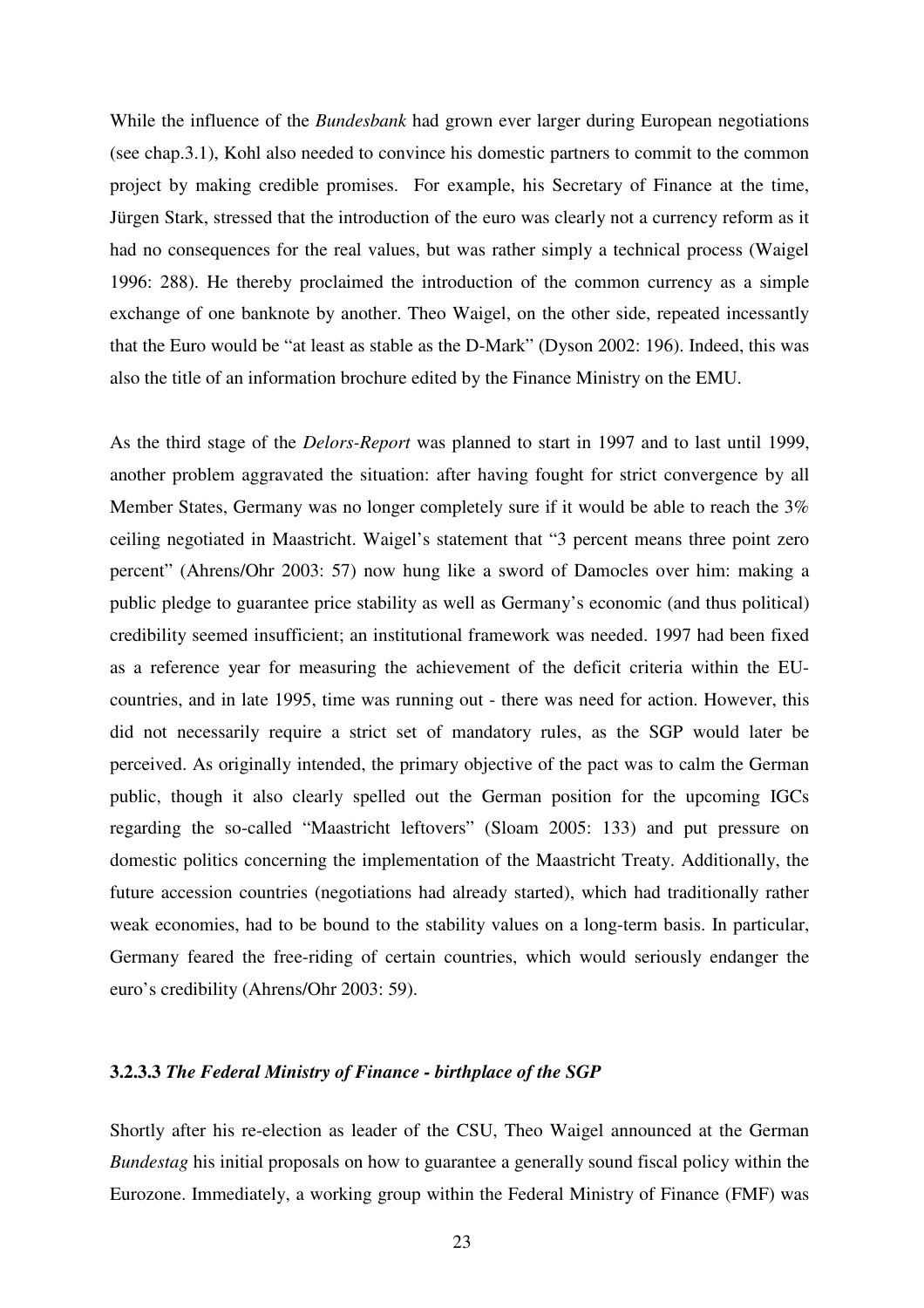set up: it consisted of four members, two from the *Grundsatzabteilung* (Department of Financial Policy) and two from the subdivision for European issues (Department for International Affairs). Only one month later, in November 1995, the FMF presented a working paper titled "Stability Pact for Europe," declared as a starting point for a common European position paper. It defined the maximum deficit ceiling at 3% and made clear that in times of economic growth, this shall be reduced by as much as 1% - thus, the 3% limit was not to be exceeded even in times of recession. In case of a breach of the rule, an automatic mechanism of sanctions would be set in motion, allowing exceptions of this mechanism in case of difficult economic situations. In addition to the convergence criteria, it foresaw a "stability council" (now called *Eurogroup*), consisting of the national ministers of economy and finance, to supervise the coordination of the fiscal policies and to work as an advisory body for Member States and the EcoFin conferences (FES 1997: 110). Even though the proposal was frequently criticized by the European partners in the following months, the domestic political controversies decreased.

#### **3.2.4** *Conclusion*

The debate amongst the political parties concerning the SGP was relatively short. It began in late 1992 with the difficult ratification process of the Maastricht Treaty in Germany and France and was aggravated by the ERM crisis in 1992, which culminated in the de facto collapse of the ERM system in 1993 (Ahrens/Ohr 2003: 62). With the presentation of Waigel's paper in November 1995, a general cross-party consensus regarding the question of how to continue toward EMU had been reached. Even if there was a sound economic argument for the SGP which derived from the European level (i.e. to guarantee a long-term fiscal discipline of the Euro-countries), the main impetus for the pact was a domestic political pressure: the annual budget debate was in full swing and the opposition parties would surely point out the flagging economic performance of Germany. The domestic pressure aspect can also be seen in the conception of the pact as it was perceived during its elaboration: it was by no means intended to be a strict set of rules, but rather as a means of reassuring the public. Consequently, the sanctions were not introduced with the intention of actually being applied (the exceptional arrangements mentioned above reveal this), but rather as a mechanism of deterrence. Nonetheless, this never challenged the common perception of the SGP as an important political arrangement that necessarily should accompany the economic integration. Generally, it was primarily due to Waigel's political abilities and his quick reaction that the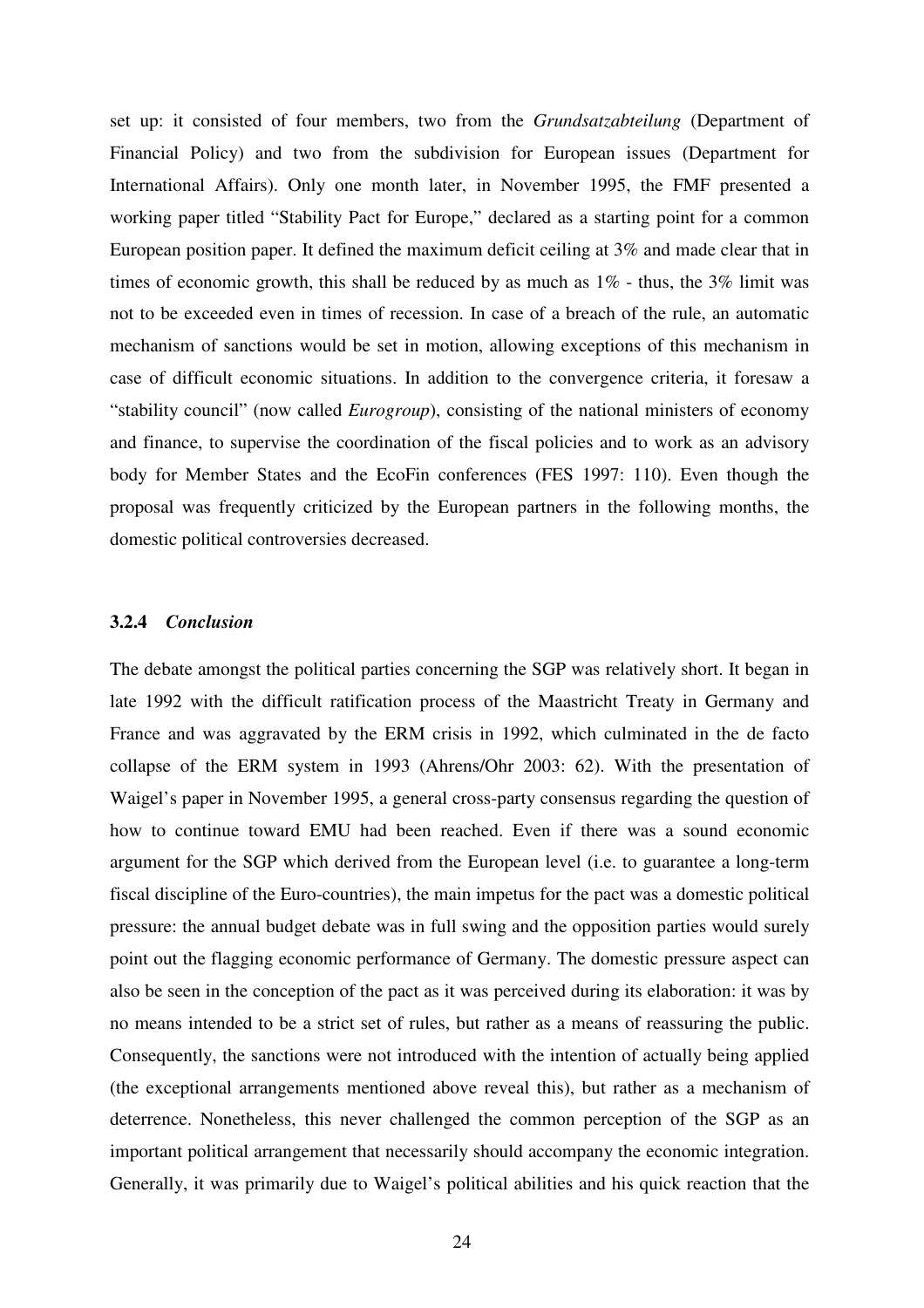SGP could convince the political parties to commit to the uncontested common goal: the introduction of a stable, credible euro. As mentioned above, the domestic discussion in Germany was mainly concerned with the question of which was more important: respecting a firm timetable or favoring the strict convergence (Dyson 2002: 192).

In the agenda-theoretic context, the political parties play an important role, in that they provide ideologies upon which voters may rely. Chancellor Kohl's symbolic self-perception as an architect of the "European house" (Sloam 2005: 139) surely contributed to the credibility of the government's performance in economic policies. By establishing the concept of the SGP, in close cooperation with the *Bundesbank*, Germany's culture of stability seemed to be safeguarded, and the Euroskeptic wing of the party-coalition (notably Stoiber) was reassured by this political accompaniment to the EMU. The voters were also newly bound - in an ideological dimension - to the European project of the government. Therefore, the criticism coming from the opposition parties as well as the escalating threat posed by the growing success of the extreme-right parties could be absorbed. The former's attempts at repeating the *Bundesbank's* arguments in order to wear the mantel of populist appeal and thereby win additional votes was thwarted by the party's inner disunity on the topic of how to successfully implement the EMU. This was further reflected in its ideological problems: there were no clear, unanimous statements from the SPD in the media regarding the SGP. Some experts saw this as a major reason for the considerable defeats of the SPD in the regional elections in early 1996 (Notermans 2001: 90). Nevertheless, it is to the merit of the SPD that the missing "stability organ" was put on the agenda of the domestic political discussion in the first place.

### *3.3 Academics*

When trying to explain the ideas and ideologies existing in Germany before and during the negotiations of the Stability and Growth Pact, one has to focus on those who formed the relevant actors' orientations. Experts like scholars and academics shape ideas, they do not make decisions – and they are therefore constitutive in influencing the public opinion and the policy makers.

The SGP was primarily a politically motivated pact and German academics did not have a say in the negotiations. Nevertheless, the academics contributed to the public debate – they seem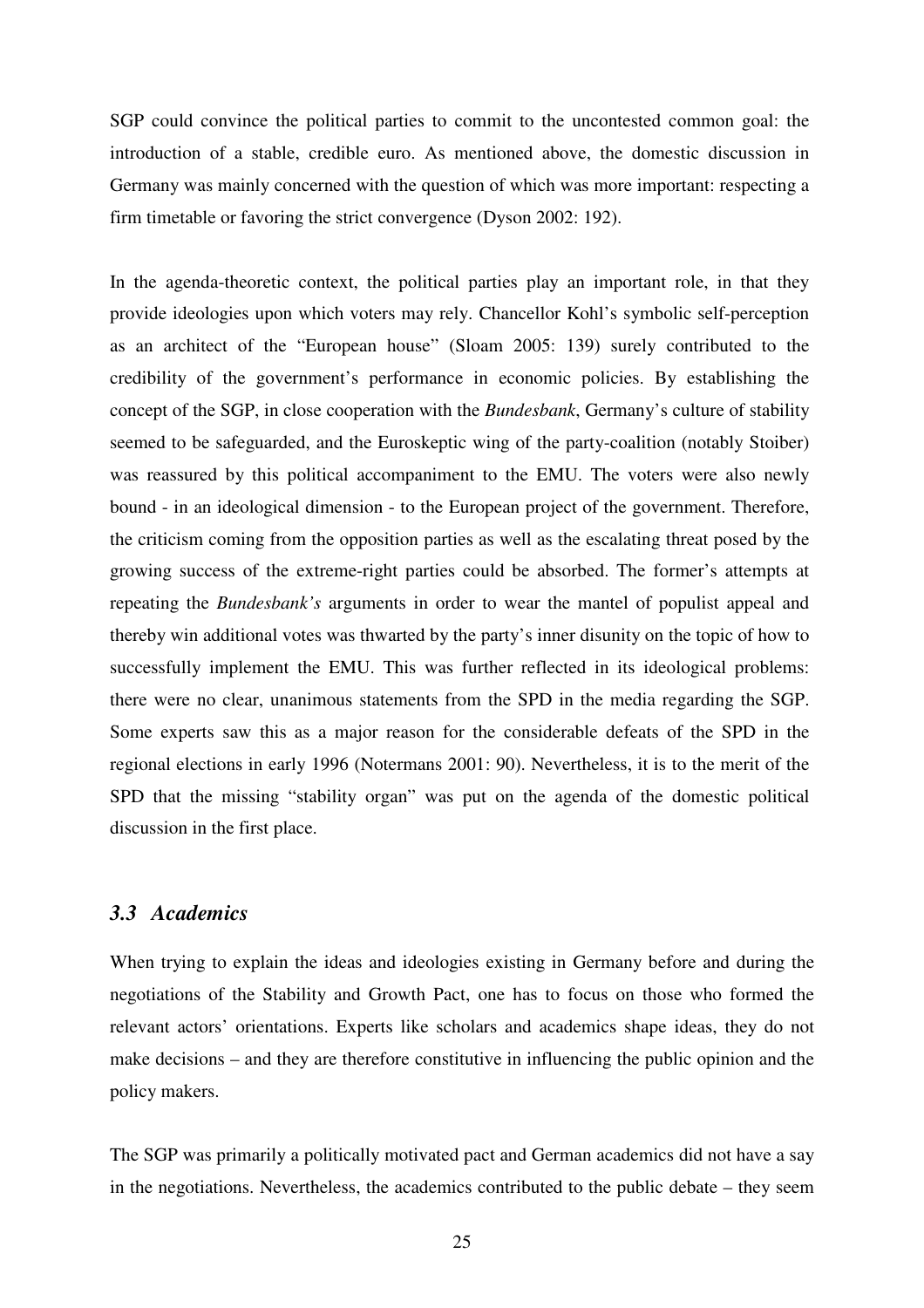to have been quite present in the German public and German media. The German Council of Economic Advisors (*Sachverständigenrat zur Begutachtung der gesamtwirtschaftlichen Entwicklung*), an academic body which advises the German government and Parliament on economic policy issues, publishes an annual report on current issues which is generally perceived as leading the economic discourse in Germany, and thus it receives effective media attention each year. The German Council of Economic Advisors is dealt with here as an institutional representative of official economic think-tanks in Germany (other important institutions like the German Institute of Economic Research (DIW) and special advisory boards of the German Ministry of Finance and the Ministry of Economics followed a similar approach). Furthermore, in addition to individually published papers, speeches, and statements which are neglected here, several manifestos of German economists expressing their passionate views on the SGP were published in well-known and popular newspapers like the *Handelsblatt* or the *Frankfurter Allgemeine Zeitung* (FAZ) during the 1990s. We will focus on two opposing manifestos: the manifesto of the Group of Sixty from June 11<sup>th</sup>, 1992 in the FAZ, which argued against the SGP and its counter-manifesto three days later.

The German political economy was respected abroad and served as a guarantee for stability and self-confidence domestically, which was of great importance for the country's particular identity. Germany's economic ideas on the efficient and long-term functioning of a competitive market in combination with its strong independent *Bundesbank* committed to low inflation and price stability served as a role model in Europe that paved the way to an Economic and Monetary Union (Dyson/Padgett 2005: 5).

The German tradition of a Central Bank independent of political pressure to assure economic stability was at the heart of German ordoliberalism. As a consequence, German academics in general favored strict rules of convergence and the coordination of monetary and fiscal policy on a large scale. But opinions differed on how and when to institutionalize a control organ and if the SGP was the right means to do so.

#### *3.3.1 The German Council of Economic Advisors*

The German Council of Economic Advisors, the most influential economic authority in Germany, argued in its annual reports in 1995 and 1996 that an effective stability pact is indispensable for economic reasons and for increasing the acceptance of EMU in public. The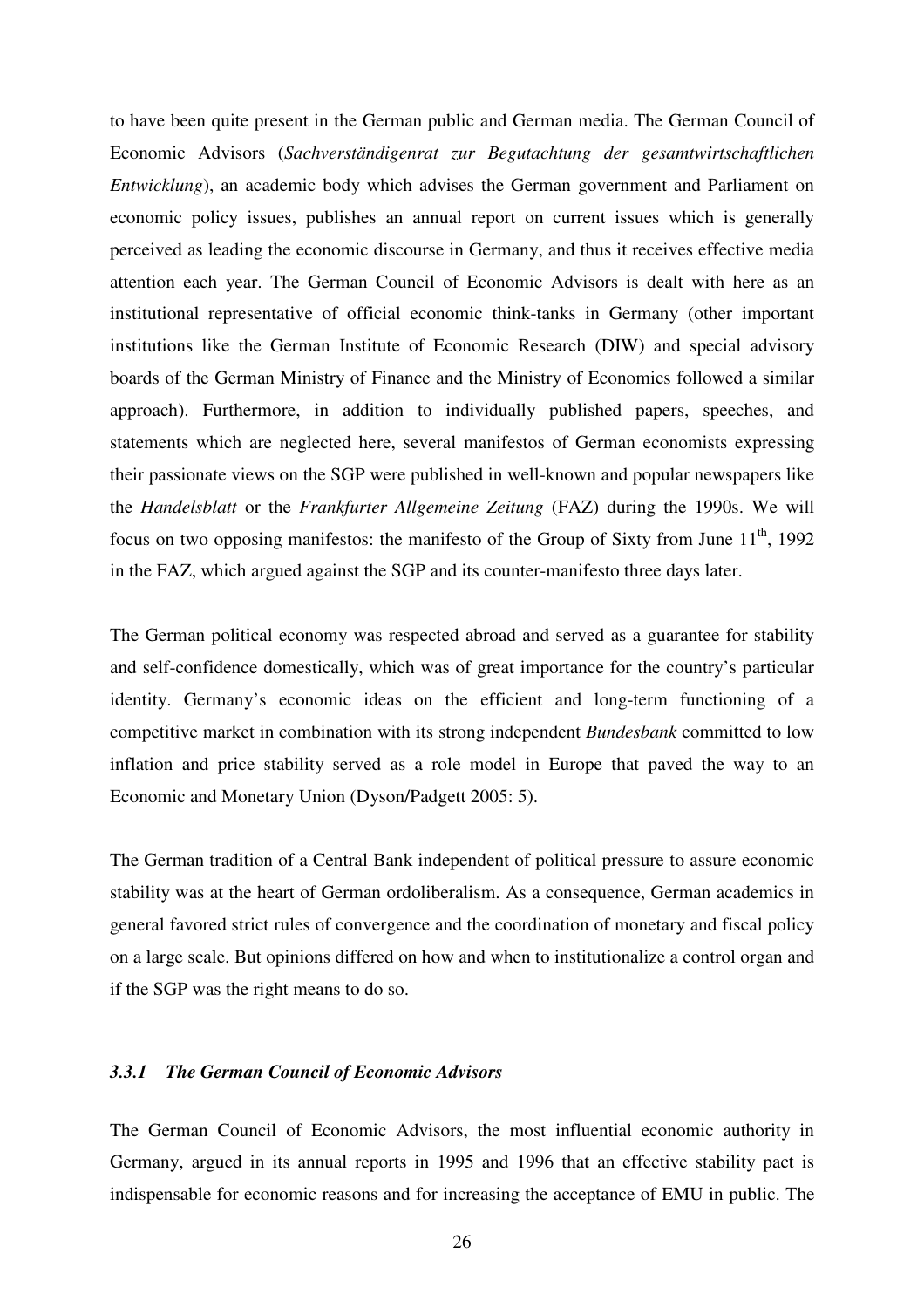Council promoted the compliance of strict convergence criteria to ensure development and growth of the European economies, to set the preconditions for a stable monetary value and to avoid the burden of excessive deficits on the public budgets. (Sachverständigenrat 1996: 219).

Although the Council was thoroughly pro-stability pact, it viewed the SGP as insufficient and inadequate to ensure the functional efficiency of EMU. To guarantee a credible mechanism of sanctions, the Council argued for a budgetary pact (*Haushaltspolitischer Pakt*) in 1995 which would go beyond the designated measures of the SGP. In addition to the 3 percent criteria and the non-interest-bearing deposit at the European Central Bank in case of violation, extensive automatic sanctions intervening with the sovereign rights of the Member States were recommended. The Council suggested prompting the Member States to include a public credit limitation in their constitutions which would safeguard the compliance of the Maastrichtcriteria concerning the deficit quota and the debt level (Sachverständigenrat 1995: 255).

As expected, the Council's proposals were refused as being too far-reaching and unenforceable; the Member States would have never agreed to such a pact. In the Council's annual report one year later, in 1996, the Council had already discarded the option of a budgetary pact and focused on the SGP, which by then was quite obviously going to be implemented one year later.

The Council then underlined the importance of strict convergence criteria without exceptions and recommended a postponement of the pact in the following scenarios:

- not enough countries adhere to the debt level and excessive deficit criteria by spring 1998;
- the Member States cannot agree on an appropriate definition of when sanctions set in;
- the mechanism for sanctions leaves too much room for interpretation, so that the stability of EMU would be endangered. (Sachverständigenrat 1996: 214-215)

The argument for securing monetary stability at any cost reflects the ordoliberal character of the academic discussion at that time. Although the German government agreed with the main points of the German Council of Economic Advisors, it was not economically, but primarily politically, motivated to push through the SGP. A postponement of the pact would have made it impossible to remain credible to the German public and to not scare off the financial markets, and Theo Waigel remained true to his principles of strict compliance with the three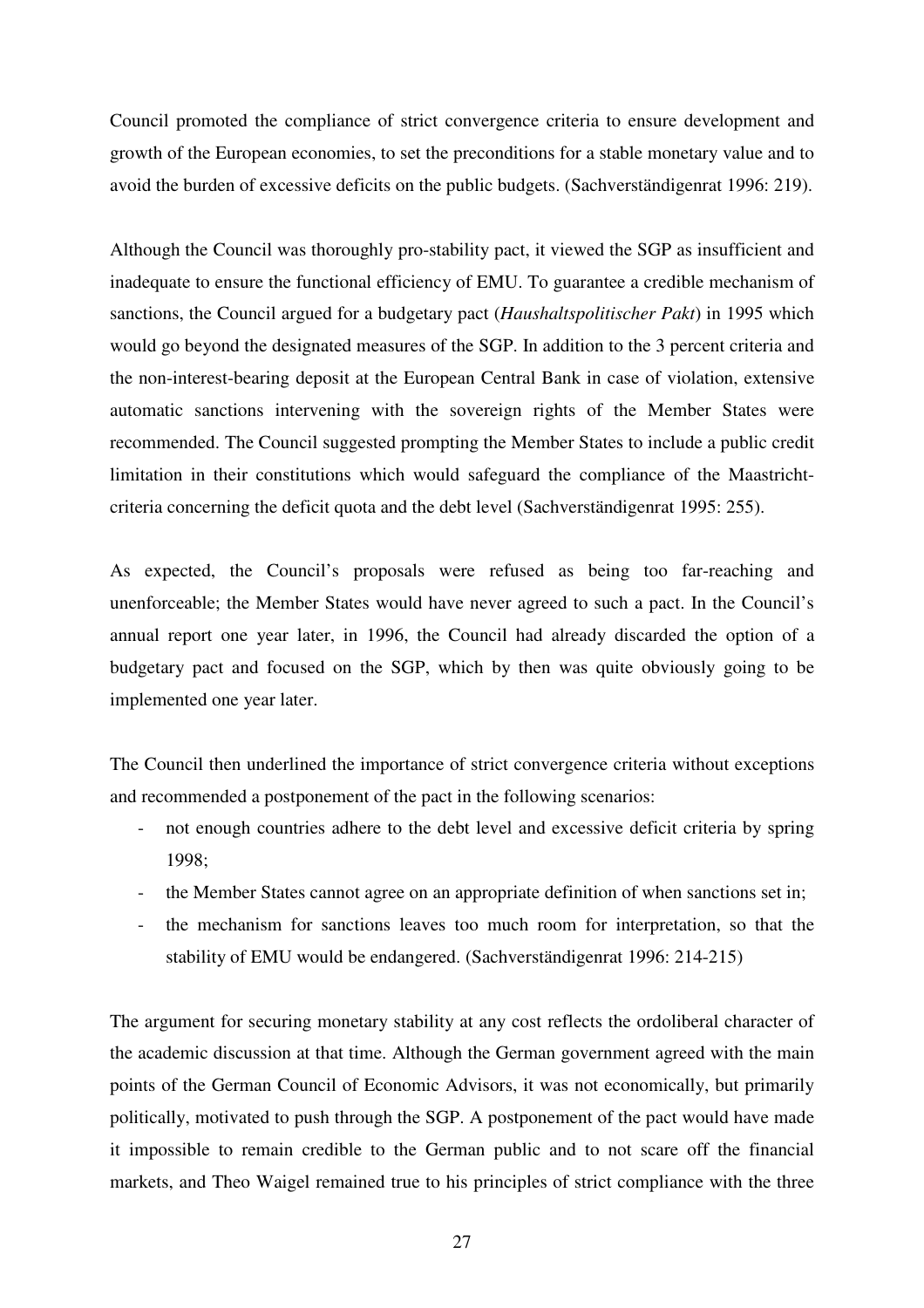percent criteria as well as the absolute refusal of new negotiations and/or postponement of the SGP (Hanke/Wernicke 1997). To sum up, the German Council of Economic Advisors feared the divergence of monetary policy and fiscal and economic policy by the Member Sates and was skeptical about the inadequate consideration of economic needs in the pact. In the end, the German Council of Economic Advisors played an important role in shaping the public academic opinion, but its recommendations remained unheard and ultimately not crucial in the decision-making process of the SGP.

#### *3.3.2 Pro and contra Stability and Growth Pact*

Due to the broad common background of ordoliberal ideas, economists in Germany were opposing one another only with regard to the discussion about when and how to implement EMU and the SGP, and not about whether to implement it at all. Since the SGP is part of EMU and cannot be separated from it adequately, this chapter deals with the pros and cons of SGP and EMU. Below are the main statements and manifestos in the 1990s:

#### Statements against Maastricht

- Manifesto of 60 economists against EMU; published on June 11<sup>th</sup> 1992 in the *FAZ*
- The Euro-lawsuit. Four professors take legal action against EMU and SGP: Wilhelm Hankel, Wilhelm Nölling, Karl Albrecht Schachtschneider and Joachim Starbatty; published on January 12th, 1998 in the *Handelsblatt*
- Manifesto of 150 economists against the early implementation of the Euro, led by the Professors Wim Kösters, Manfred Neumann, Renate Ohr and Roland Vaubel; published on February 9<sup>th</sup>, 1998 in the *FAZ*

#### Statements pro Maastricht

- Response to the Manifesto of 60 economists against EMU by the chief economists of the major banks: Ernst Moritz Lipp, Dresdner Bank, Ulrich Ramm, Commerzbank, Norbert Walter, Deutsche Bank with their counter-arguments; published on June  $15<sup>th</sup>$ , 1992
- Response to the Manifesto of 60 economists against EMU by European economists, pro-EMU; published on July  $8<sup>th</sup>$ , 1992
- Manifesto by more than 50 economists: Plea for the Euro 10 points to counter Euroskepticism; published in September 1997 in the *Manager-Magazin*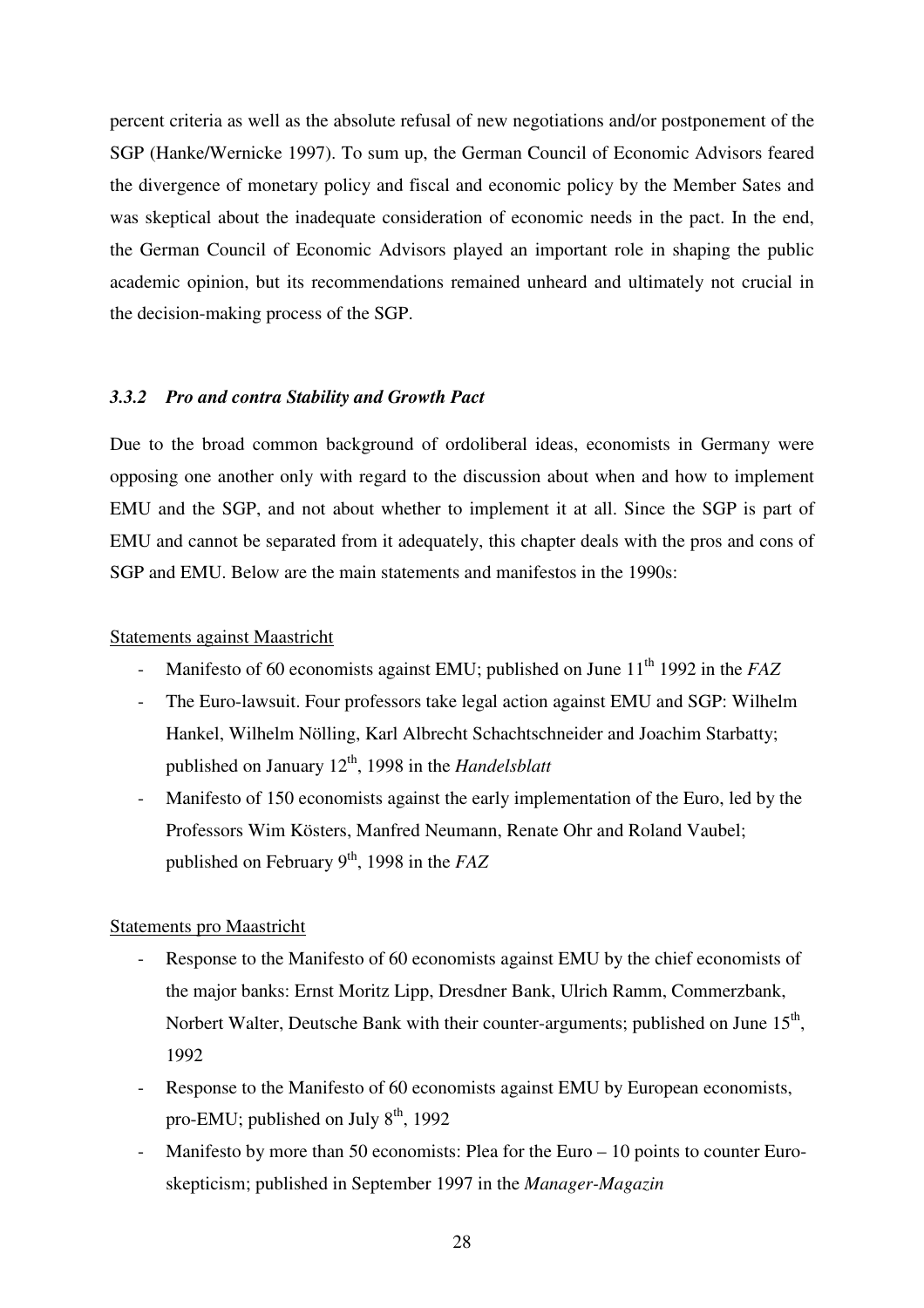#### *3.3.3 Manifesto of 60 economists against EMU and the response of chief economists*

The two main opposing manifestos will be dealt with now in more detail. On June 11<sup>th</sup>, 1992, sixty German economists published a manifesto in the *Frankfurter Allgemeine Zeitung* in which they criticized in eleven statements why the steps towards EMU have been taken too early and are not sufficient. One of the signers was Roland Vaubel, professor of economics at the University of Mannheim, who promoted "thoroughness before rapidity" (Vaubel 2001: 63) and opposed the process towards EMU and SGP. Vaubel would later argue that between 1988 and 1998, the majority of the German citizens were against EMU, but the *Bundestag*  nevertheless voted for EMU in 1993 and 1998. Claiming an insurmountable gap between Europe's politics and the European citizens' will, especially during the negotiations towards EMU, one can grasp his and other economists' frustrations over their lack of impact on the decision-making process (Vaubel 2001: 115).

On June  $15<sup>th</sup>$ , 1992, only three days later, the chief economists of Germany's major banks, Ernst Moritz Lipp (*Dresdner Bank*), Ulrich Ramm (*Commerzbank*) and Norbert Walter (*Deutsche Bank*) responded to the Manifesto of 60, trying to disprove each of the eleven arguments and to generate pro-EMU counterarguments. They complained that the Group of Sixty's statements endangered Europe's institutional design and the process of integration in Europe. By coming out as absolutely pro-European, they tried to counteract the impression that most German economists were against EMU and SGP.

Below, each of the eleven statements is set in contrast with the corresponding counterargument of EMU's advocates (Bofinger/Collignon/Lipp 1993: 233-234):

| <b>Group of Sixty:</b><br><b>Arguments against EMU</b>                                                                                                                                                                                                                                                          | <b>Chief economists of major banks:</b><br><b>Counter-arguments pro EMU</b>                                                                                                                                                                                                                                          |
|-----------------------------------------------------------------------------------------------------------------------------------------------------------------------------------------------------------------------------------------------------------------------------------------------------------------|----------------------------------------------------------------------------------------------------------------------------------------------------------------------------------------------------------------------------------------------------------------------------------------------------------------------|
| An economic and monetary union is a desirable<br>aim for the European integration process.<br>However, the Maastricht decisions are unsuitable<br>for doing so.                                                                                                                                                 | An economic and monetary union is not only a<br>"desirable aim," but rather the consistent<br>completion of the European Single Market.                                                                                                                                                                              |
| A functioning economic and monetary union<br>requires the long-lasting and proven convergence<br>of relevant economic structures of the Member<br>States. A one-time compliance at a reference date<br>does not give evidence if a country will be able to<br>fulfill the convergence criteria in the long run. | Convergence has been in process – statistically<br>verifiable – for many years, and the adjustment of<br>the Member States' economic structures is at the<br>heart of the agreement. Furthermore, the Member<br>States committed to present perennial convergence<br>programs (which has already been carried out by |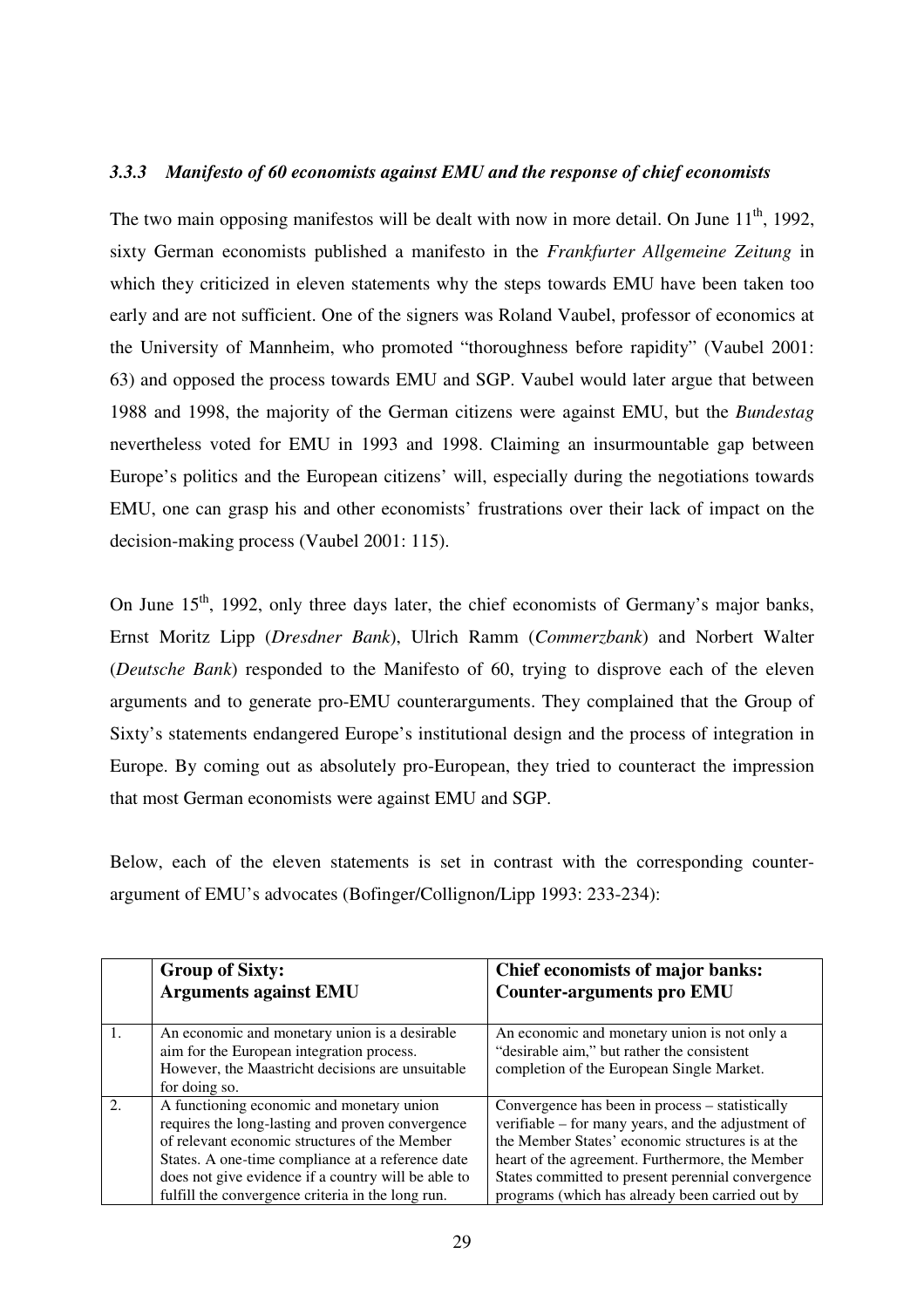|     |                                                                                                                                                                                                                                                                                                      | six countries, among them Germany).                                                                                                                                                                                                                                                                                                                                                                  |
|-----|------------------------------------------------------------------------------------------------------------------------------------------------------------------------------------------------------------------------------------------------------------------------------------------------------|------------------------------------------------------------------------------------------------------------------------------------------------------------------------------------------------------------------------------------------------------------------------------------------------------------------------------------------------------------------------------------------------------|
| 3.  | The Maastricht convergence criteria are not<br>binding enough. As an economic precondition,<br>price stability has to be defined in absolute terms.                                                                                                                                                  | The convergence criteria are rigorous indeed. The<br>criterion of 60 percent for the public debt gives<br>even stability-oriented countries like Belgium and<br>Ireland a hard time to comply. If one calls for<br>absolute price stability, this should already be<br>demanded of the Bundesbank now, which is<br>unrealistic for Germany and Europe.                                               |
| 4.  | By fixing the date of the implementation of EMU<br>to January $1st$ , 1999, political decisions will<br>weaken the agreed convergence criteria: In<br>particular, the inflation and deficit criteria will be<br>softened so as not to discriminate against single<br>countries.                      | This statement is a reproach to the Treaty of<br>Maastricht, implying that the stability-oriented<br>German economic politics will be softened and not<br>followed anymore. Softening the convergence<br>criteria would breach the Treaty of Maastricht and<br>will not be considered.                                                                                                               |
| 5.  | The European Central Bank will not achieve price<br>stability, even if independent, since diverging<br>interests of national decision-makers preclude a<br>strong incentive to do so. There are no sanctions if<br>price stability is disobeyed.                                                     | An institutional independent European Central<br>Bank has the incentive to guarantee stability since<br>there have been strategies to fight inflation even in<br>weak currency countries since the 1980s. The<br>statute of the European Central Bank provides for<br>the priority of price stability and the institutional,<br>operational and personal independence of the<br>executive committee. |
| 6.  | To achieve price stability, the European Central<br>Bank must be endowed with the competence to<br>assign exchange rates towards third countries.<br>Otherwise, there is the danger that the stability of<br>monetary policy will be negatively affected due to<br>lobbying over the exchange rates. | It is true that the policies of price stability have to<br>be supported by the European Central Bank's<br>competence to decide over exchange rates towards<br>third countries. The Maastricht Treaty explicitly<br>ensures that monetary value stability takes<br>precedence over the decisions made by the<br>Council of Ministers on exchange rates.                                               |
| 7.  | A consensus on price stability as the top priority,<br>as it has traditionally been in Germany, has not<br>been reached in all of Europe.                                                                                                                                                            | This argument might have been true in the early<br>1980s, but is not valid any more. A consensus on<br>price stability has already been reached in<br>Germany, France, Ireland, Denmark and the<br>Benelux-Countries; other states are on the right<br>track to follow a policy of price stability.                                                                                                  |
| 8.  | The economically weaker European countries will<br>suffer from increasing competition in EMU. Their<br>weaker productivity and competitiveness will lead<br>to increasing unemployment. Thus, high transfer<br>payments will be inevitable.                                                          | The argument that EMU will lead to a cutthroat<br>competition for weaker European countries would<br>only be valid if all European Community Member<br>States had to participate in EMU ab initio.<br>Member states have to qualify to enter EMU by<br>complying with the Maastricht criteria.                                                                                                       |
| 9.  | Pushing through a monetary union in an<br>economically and socially diverse Europe cannot<br>be economically justified. The realization of a<br>European Single Market does not necessarily<br>involve a common European currency.                                                                   | The Member States themselves decide whether to<br>enter EMU or not; it is not a top-down procedure.                                                                                                                                                                                                                                                                                                  |
| 10. | The hasty implementation of EMU will lead to<br>serious tensions within western Europe and will<br>jeopardize the integration process.                                                                                                                                                               | The achieved convergence processes not only<br>prove this argument wrong, but a reference date<br>puts positive pressure on the Member States to<br>fulfill the criteria.                                                                                                                                                                                                                            |
| 11. | The Maastricht decisions, not the criticism of<br>them, put Europe's integration at great risk.                                                                                                                                                                                                      | European integration has to advance and become<br>successful right now $-$ the perpetuation of the<br>status quo is not an alternative.                                                                                                                                                                                                                                                              |

Retrospectively, one can say that much of the misgivings concerning EMU and the SGP have come true later on – countries were allowed to enter EMU without complying with the 60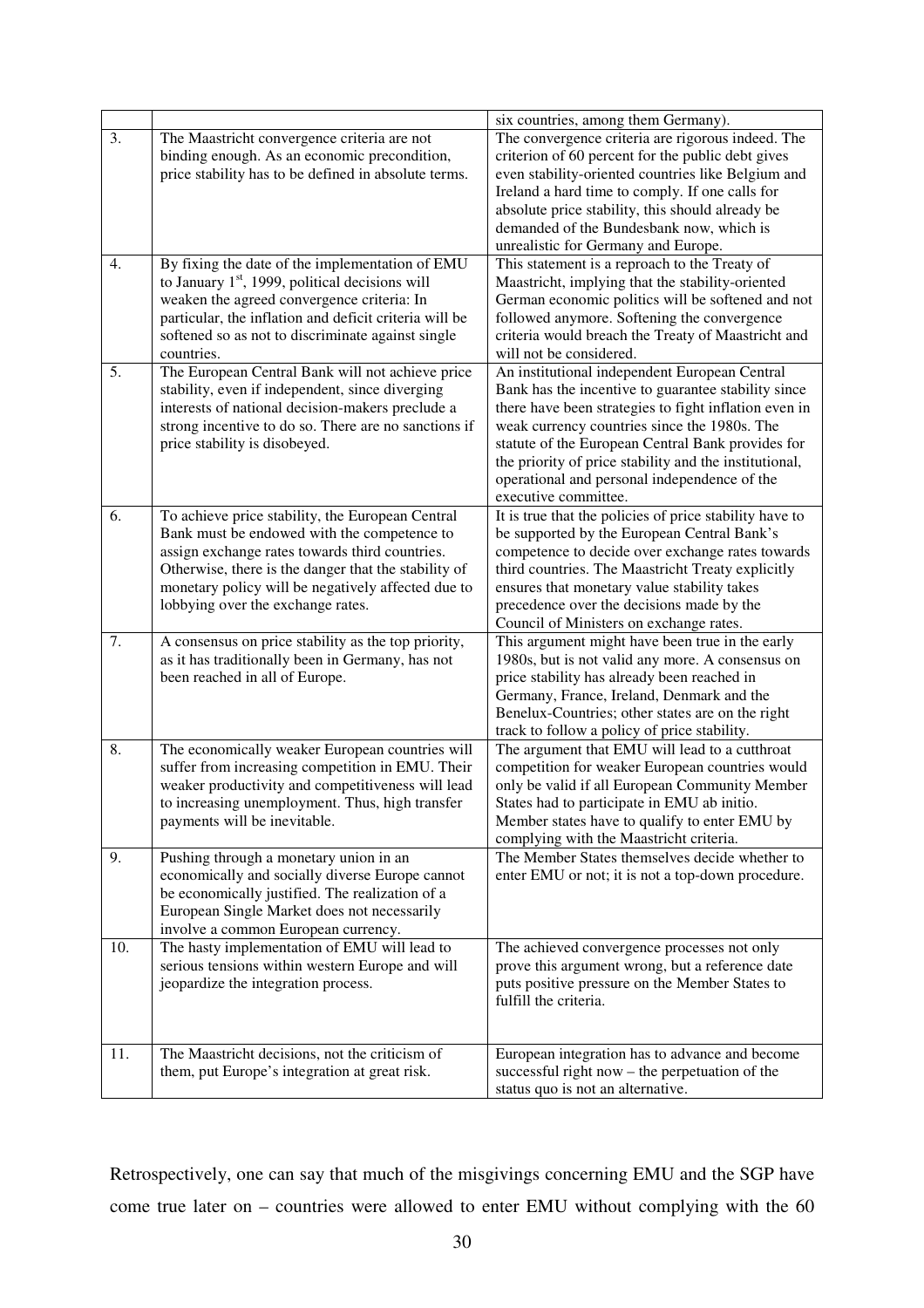percent criterion and many countries breached the 3 percent criterion many years in a row, such as Germany from 2002 to 2005. Sanctions were not imposed on Germany: the Council of Ministers did not follow the recommendations of the European Commission for political reasons. The SGP was discredited as being an ineffective political instrument. On the other hand, the Euro has become a stable and reliable currency, the European Central Bank follows a stability-oriented and worldwide accepted monetary policy, and the SGP actively prevented free-riding and overly excessive deficits.

#### *3.3.4 Conclusion*

Economic institutions like the German Council of Economic Advisors supported a Stability and Growth Pact, but feared that economic needs were inadequately considered. The Council's approach was rather cautious; it favored a substantiated economic groundwork to eliminate all risk of failure and pleaded for a policy of price stability oriented on the German model, based on German ordoliberalism. In its annual report in 2001, the Council acknowledged the achievements of the stability-oriented policy of the European Central Bank. Although the ECB was criticized for being too ambitious for setting its target at less than two percent, the Council stated that stable monetary conditions are a prerequisite for sustainable economic growth and that the ECB carried on its stable monetary policy in an environment affected by many uncertainties. Per the Council, the ECB was able to strengthen its credibility, to stabilize the inflation expectations at a low level, and therefore to contribute to dynamic economic growth (Sachverständigenrat 2001: 19).

Academics in Germany were split into several camps. German economists convened to publish manifestos before the eyes of the public. The Manifesto of the Group of Sixty argued that EMU required a longer process of adjustment, that the convergence criteria were not binding enough, that the European Central Bank would be influenced by national interests, and that there was no consensus concerning price stability among the Member States. Staking out the opposing view, the chief economists of Germany's major banks published a response to this manifesto and countered that EMU was a motor for European integration, that the convergence criteria were binding enough, that the European Central Bank would be even more independent than the *Bundesbank,* and that the policy of price stability was followed by all Member States, documented through the experience of the last decades.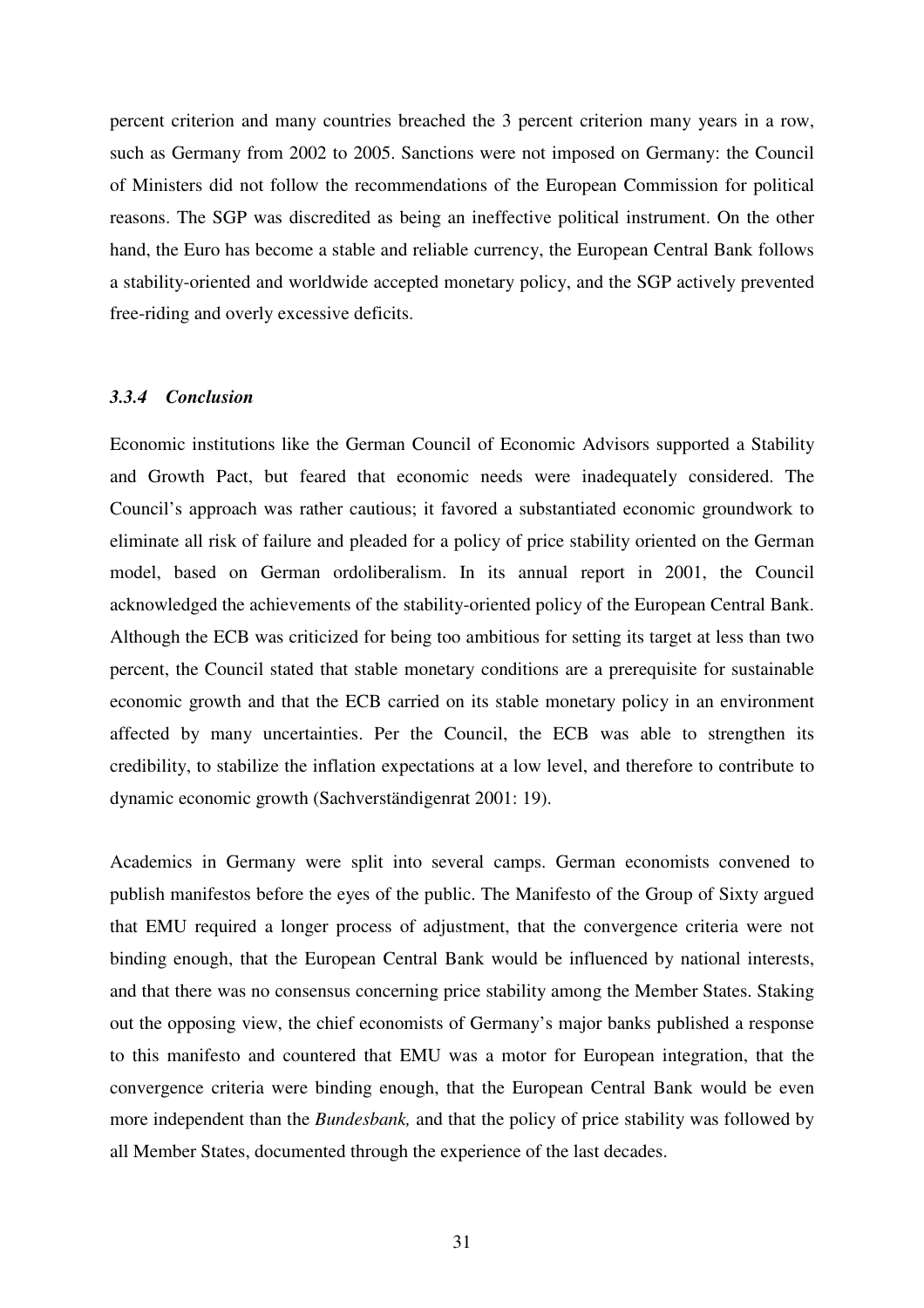One can conclude that the prevailing opinion was positive about European unity, but many academics as well as the German public were skeptical about the decisions made in Maastricht. Per Vaubel, this was due to the fact that the citizens' and academics' influence and impact on the political decision-making process was minimal (Vaubel 2001: 114-115).

Using a domestic politics approach, academics are able to influence the agenda building process, meaning the attempt to get certain issues and their interpretation into the media and therefore make them publicly available. The manifestos as well as the annual reports of the German Council of Economic Advisors can be interpreted as such an attempt. It is the only channel with which academics can influence the decision-making process – the media consequently set the agenda. Academics shape ideas – and are important actors to influence the public opinion and politics (Heise 2005: 8-9). Before and during the negotiations of the SGP, the interests of the citizens as well as the academics were overridden by pure political interests (Vaubel 2001: 115). Therefore, academics contributed to the public debate, but were unable to influence the political decision-making process.

### *3.4 German trade unions and employer associations*

The last actors which we will discuss in this chapter are German trade unions and German employer associations. Additional business interest groups will also be mentioned during the analysis. Not only is it worthwhile to highlight whether these actors were able to influence their members, but it is also important to determine whether they had any affect on public opinion and whether they were able to influence the political parties or the government.

#### *3.4.1 Trade unions*

In examining the role of the German trade unions, statements from the largest umbrella association of German trade unions, the *Deutscher Gewerkschaftsbund* (DGB), will be analyzed. The DGB was fully in favor of EMU from the beginning, even though a monetary union would lead to higher pressures to reduce the relatively large German social benefits. Through its support for EMU, the DGB hoped to achieve a better coordination of employment and tariff policies on the European level. Moreover, it criticized the stability-oriented view of the German *Bundesbank* and supported a more employment-oriented approach (DGB 1995). As the German industry is primarily export-oriented, the fixing of exchange rates and the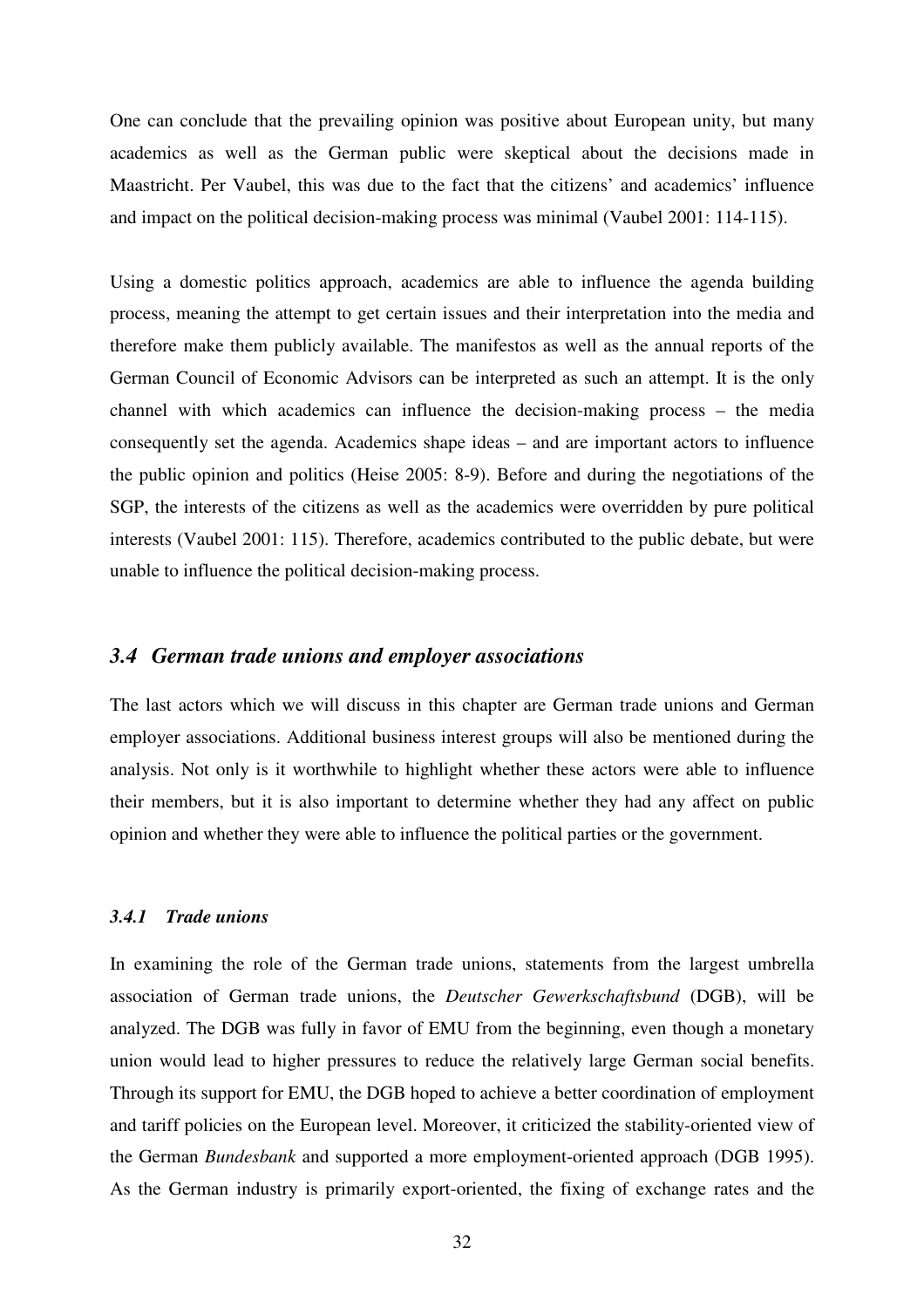consequential adoption of a common currency throughout Europe would also be beneficial for the German labor market. This was the first of five theses that the DGB presented in a position paper in May 1997, approximately one month prior to the summit of Amsterdam (June 1997). The second thesis stated that the EMU would lead to higher prosperity throughout the EU. But, in its third thesis, the DGB put forward a request for compensation for the resulting reduction in the scope of national maneuvering with regard to economic policy. Thesis four was contrary to the view of the *Bundesbank*, stating that compliance with the Maastricht criteria should not be the most important factor when entering into stage three of EMU, because the rigid budgetary policy that would be required to meet the criteria would lead to an economic downturn and thus to higher unemployment rates. In its final thesis, the DGB clarified that EMU would not implicitly lead to higher employment rates in Europe. Therefore, it insisted upon the inclusion of an explicit employment policy in the Treaty (DGB 1997b). Furthermore, the DGB asked the government to assure that there would be no additional reductions concerning social policy and no further cutbacks of public investment (DGB 1997a).

German trade unions, especially the DGB, tried to further develop a European Social Policy and a European Employment Policy. The DGB's largest success in this field came via the Luxemburg, Cardiff and Cologne Processes<sup>10</sup>. At the Luxemburg Summit in 1997, the coordination of labor market policies was agreed upon, while at the Cardiff Summit in 1998, the Member States' governments decided to support the liberalization of the financial markets in order to enhance the structural change of the European economies in terms of knowledge and education. The Cologne Summit in 1999 then introduced a new term called "EU macrodialogue". The Cologne Process "recognize[d] that a favorable macroeconomic situation is the prerequisite for lasting improvements in growth and employment, and that coordination of budgetary, monetary and incomes policy (…) [was] therefore desirable" (Heise 2002: 89). In this dialogue – for the first time – social partners, meaning mainly the trade unions, would be bound together in a process at the European level in which the European Central Bank's activities had been set in a framework of employment policy (Heise 2002: 89).

By analyzing these statements, one can conclude, even if the DGB did not openly mention the SGP, that the trade union was in favor of EMU overall, though not necessarily of the SGP, as

 $\overline{a}$ 

 $10$  A detailed description of the developments and enhancements through these summits can be found in Heise 2001 and Heise 2002.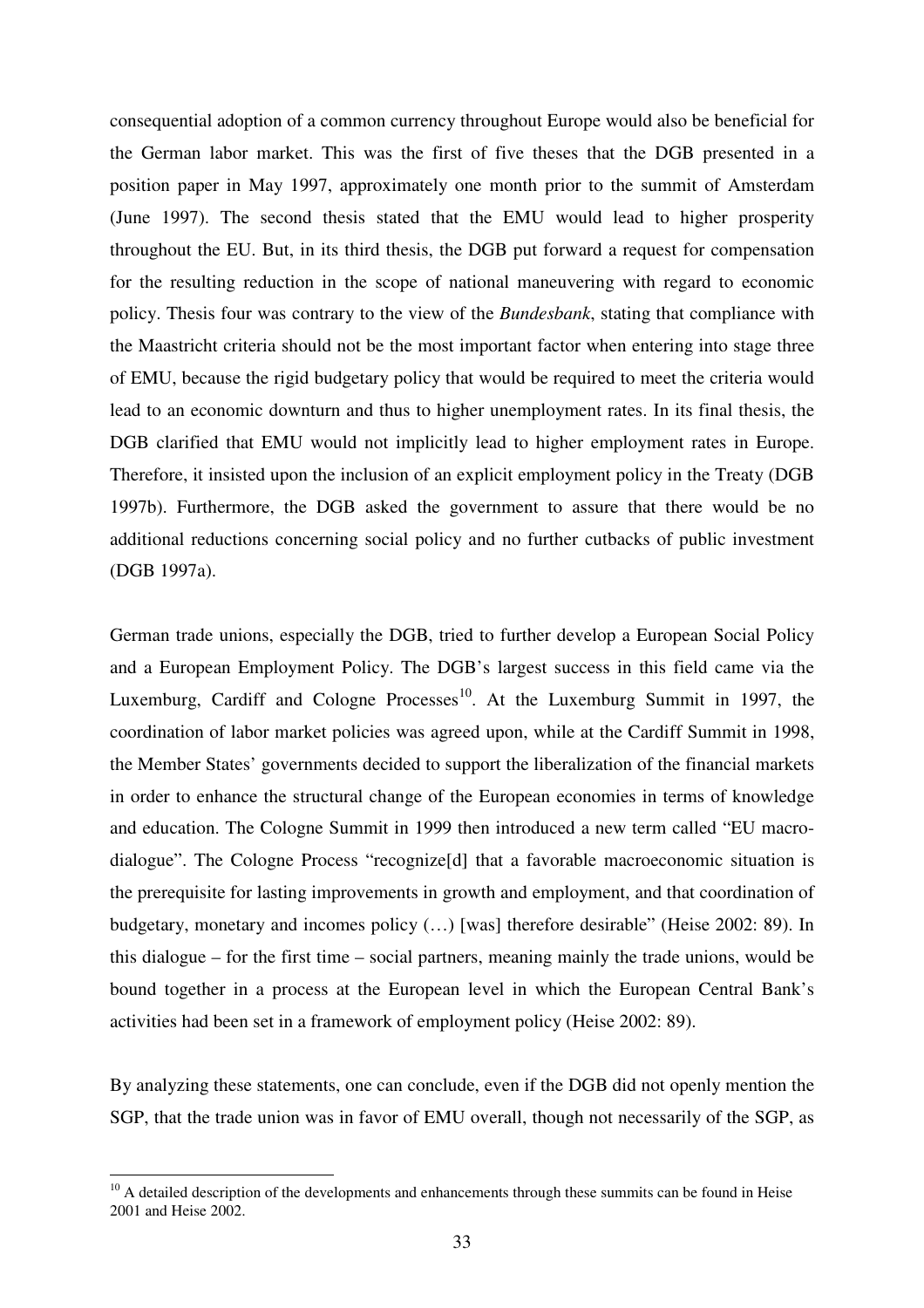it criticized the *Bundesbank* for its stability-oriented rather than employment-oriented approach.

#### *3.4.2 Employer associations and business interest groups*

In examining the employer associations, statements of the *Bundesvereinigung der Deutschen Industrie* (BDI – Federation of German Industry), of the *Bundesvereinigung der Deutschen Arbeitgeberverbände* (BDA – Confederation of German Employer) and of the *Deutscher Industrie- und Handelskammertag* (DIHT – umbrella association of the chambers of commerce and industry) will be analyzed. By naming those organizations, one can see that not only employer associations but also business interest groups are considered here. As they often took the same positions regarding EMU and the SGP, both types of groups will be analyzed together here.

All three of the organizations mentioned above were in favor of creating a monetary union, but they all stipulated that such a union would have to be stability-oriented. Moreover, the BDI stated that such a stability-oriented monetary union would push forward the support for European integration and for a political union. In 1990, the DIHT and the BDI affirmed the *Bundesbank's* statement and again claimed the need for a political union which they argued should be federally and decentrally organized. Later on, as an elementary precondition for the integration of the currencies, all three organizations came out in favor of strict compliance by all Member States with the Maastricht criteria and parroted the *Bundesbank's* approach that compliance with the convergence criteria should be of the utmost importance, more so than strictly adhering to the schedule (Wendt 2002: 298-300). In 1995, the BDI postulated the need of framework conditions for the protection of price stability and consequently supported the idea of establishing some kind of sanctioning mechanism to deal with those states that were not in compliance with the convergence criteria (BDI 1995).

#### *3.4.3 Conclusion*

By analyzing the DGB's statements, one can readily conclude that it supported EMU. However, although it did not openly mention the SGP, it is clear that they held reservations regarding the pact. This is especially evident in its criticism of the *Bundesbank* for its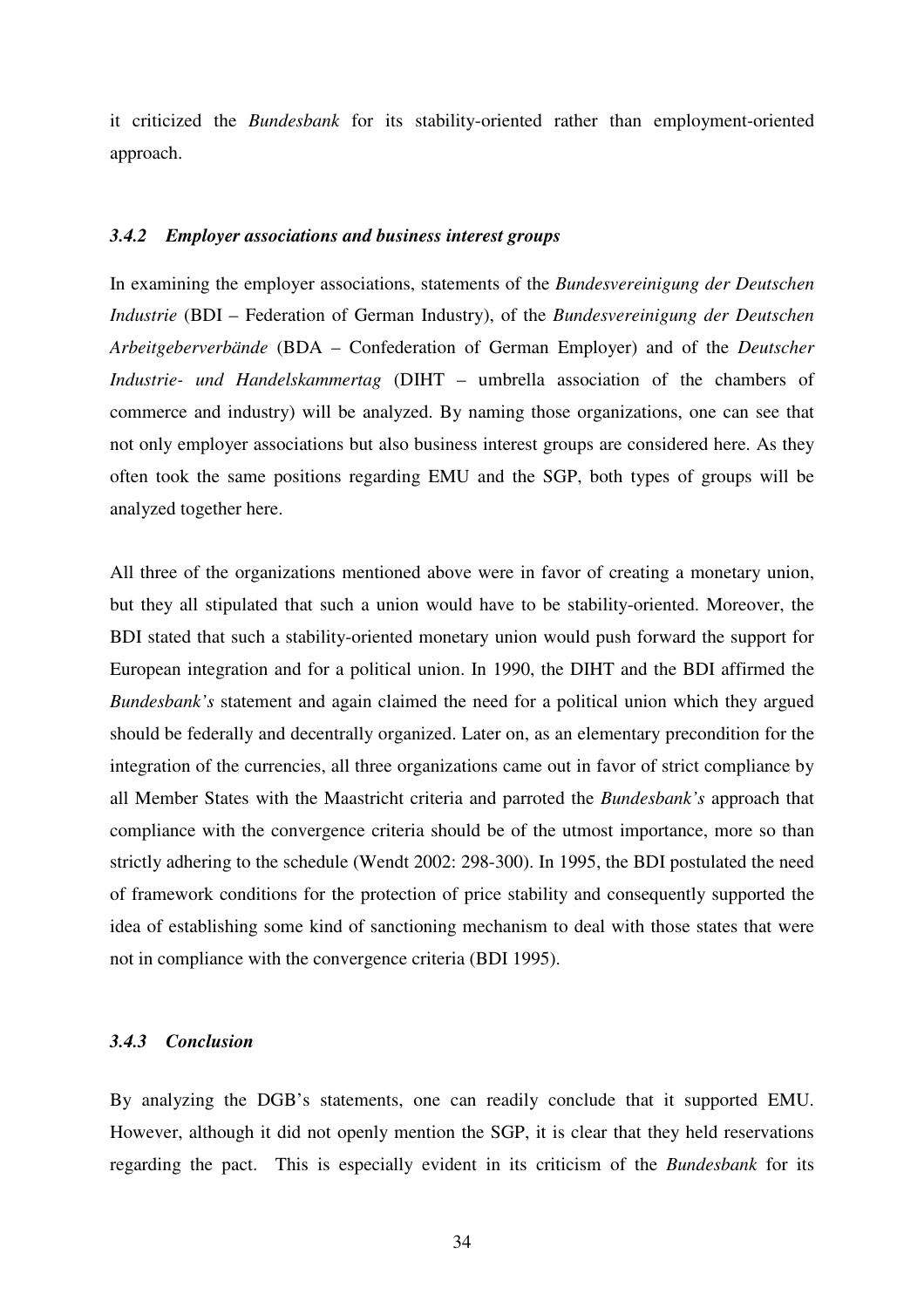stability-oriented, rather than employment-oriented, approach. Employment orientation was, and of course remains, the main concern of the trade unions.

The employer associations and the business interest groups were of a different opinion. Overall, they were in favor of EMU and were clear proponents of the *Bundesbank's*  orientation toward stability. They demanded strict compliance with the Maastricht convergence criteria by all Member States when entering into stage three of EMU.

Viewing both "parties" as lobbies within the framework of the Agenda Theory, one must analyze their impact and influence upon the process of policy agenda building. In this process, voters try, via the help of lobbies, to let their opinion be known to the political parties. As the analysis above indicates, the influence of the lobbying parties was not particularly large. The DGB's claim for a greater emphasis on employment-oriented policies was only pursued long after EMU and the SGP came into force. The Cologne Process can be seen as a gain for the DGB, but the question of to what extent it shaped the political parties' opinions can not be answered. Oskar Lafontaine, German Finance Minister from 1998 to 1999, was perhaps the strongest advocate of the EU macro-dialogue. But with his resignation, the window of opportunity was closed (Heise 2001: 391). As for the employer associations and business interest groups, their influence on EMU and the SGP are often described as "piggybacking on the Bundesbank" (Heisenberg 2005: 98), meaning that they often took the same position as the most recent *Bundesbank* declaration. One can therefore conclude that their influence on the political parties was not particularly strong.

### **4 Public opinion**

Public opinion plays an important role within the agenda theory, since it is the voting public that influences political parties through the policy agenda building process. Indeed, the electorate provides the parties with the mandate they need to enact their agendas, and without pre-existing public support for their proposals, elected officials are faced with the challenge of convincing a skeptical electorate and media of the virtue and necessity of their plan or abandoning it and pursuing a new agenda. The final alternative would of course be to get voted out of office, a prospect no respectable party member is likely to opt for.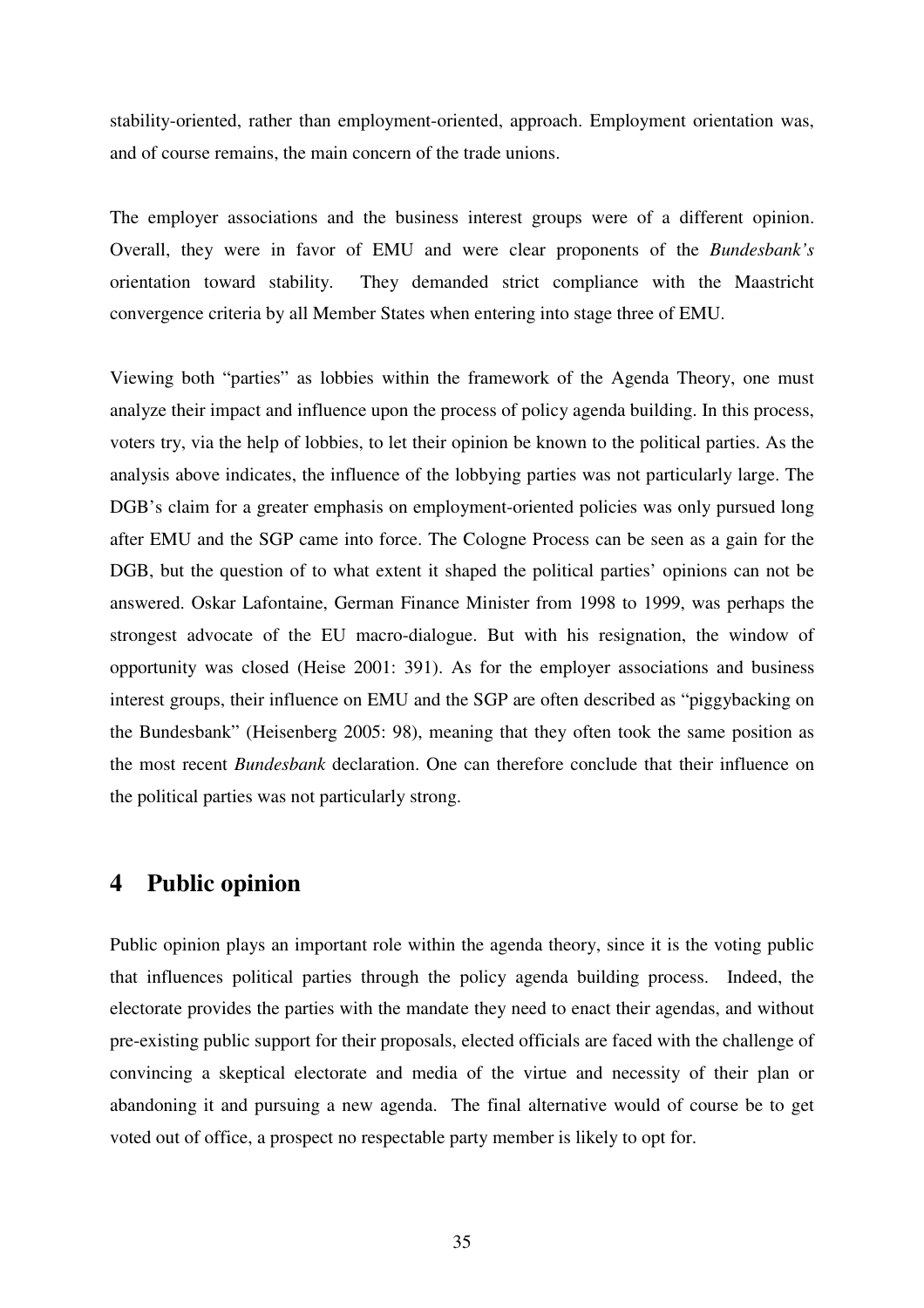

*Figure 4.1*  **Views on EC Membership in West and East Germany**

Mar-86 Mar-87 Mar-88 Mar-89 Mar-90 Mar-91 Mar-92 Mar-93 Mar-94 Mar-95 Mar-96 Mar-97 Mar-98

(Source: Eurobarometers 25-49)

### *4.1 The rise of Euroskepticism*

In West Germany, as evidenced by Figure 4.1, public support for European integration generally hovered between 60-70% before 1990 (based on responses to the question "Generally speaking, do you think that Germany's membership in the European Community is a good thing, a bad thing, or neither bad nor good?"). With the fall of the Berlin Wall and the reunification of East and West Germany, a brief (and distinctly out of character) political euphoria enveloped the country, and polling data from 1990-91 show the German public's enthusiasm for seemingly any political proposal that fostered integration or unification of any sort. However, this enthusiasm was short-lived, and as it became clear that the opening of the Iron Curtain and the end of the Cold War were not going to lead to political utopia, the large upward spike was soon followed by a sharp erosion of support for European integration. Indeed, from 1991-97, positive responses to the question of whether EC membership is a good thing for Germany dropped thirty-four percentage points in the West and fifty-six percentage points in the East! (European Commission)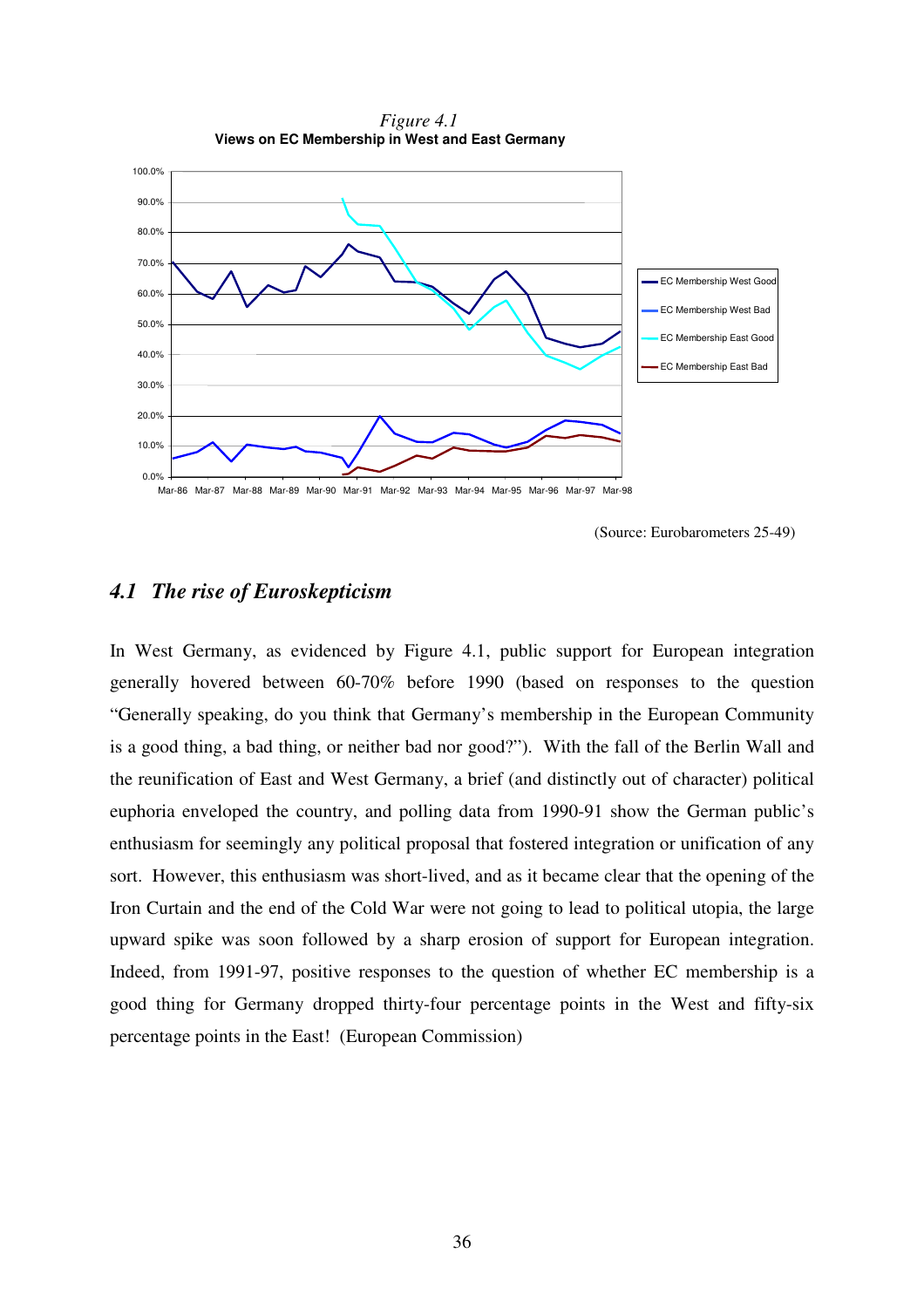*Figure 4.2*  **Views on the Benefits of EC Membership in West and East Germany**



(Source: Eurobarometers 25-49)

The only consolation for supporters of the integration process was that the percentage of Germans who felt EC membership is bad for Germany stayed relatively low and stable, between 10-20%, as most of the former supporters only dropped into the "Neither/Nor" response category. Nonetheless, the growth of negative sentiment, rather than a mere drop in positive sentiment, can clearly be seen in Figure 4.2. The question posed was "Taking everything into consideration, would you say that Germany has benefited or not from being a member of the European Community?" Here, one can clearly see the reversal of public opinion from overwhelmingly positive in 1991 to mostly negative in both East and West Germany just five years later (European Commission).

One possible explanation for this massive increase in Euro-skepticism in Germany is that as the dates for monetary and political integration drew ever closer, the German public began to pay more attention to the process. The European Union became less an idyllic abstract notion and more a concrete reality with consequences that would affect ordinary German citizens. As public interest (and doubts) began to grow, media coverage followed suit, and the popular press found it much easier (and more profitable) to resort to Euro scaremongering than to write thorough, incisive articles on the pros and cons of integration. This only reinforced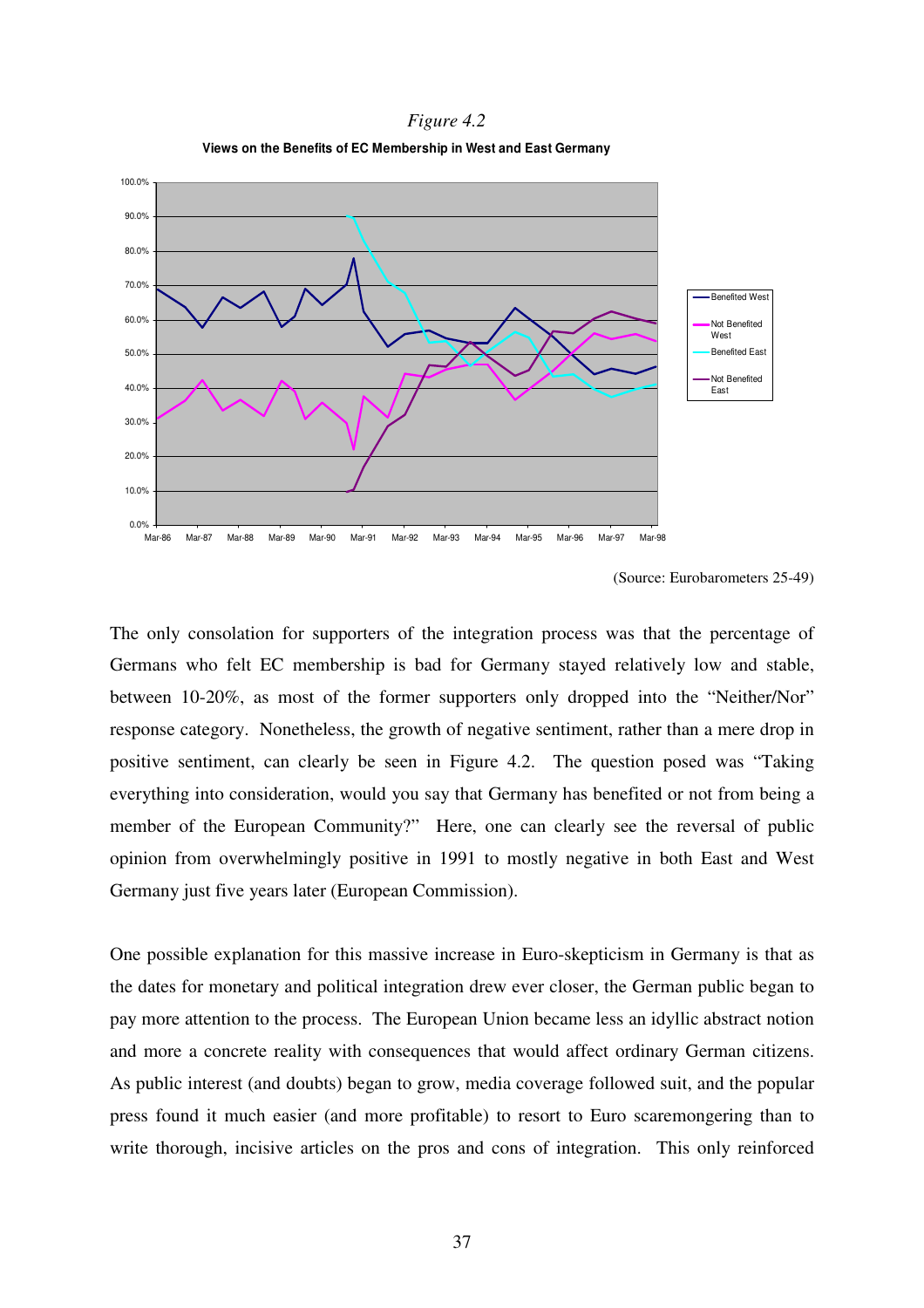public doubts and contributed further to the downward slide of support for the European Union within Germany.

#### *4.2 Waigel's response*

It was against this backdrop that German Finance Minster Theo Waigel proposed the SGP in late 1995. There were certainly economic justifications for such a pact; however the primary impetus for Waigel's proposal was domestic political pressure. Chancellor Helmut Kohl was under pressure from the opposition parties, in particular regarding federal budgetary issues. The main opposition party had just achieved success in the state elections in Baden-Württemberg by campaigning on an anti-Euro platform. There were clear signs that the German electorate was growing increasingly Euroskeptical (Kastrop/Heipertz 2007).

Waigel's proposal was essentially a political device designed to alleviate the German public's fears of an unstable EMU. Eurobarometer poll data from 1994-95 show that nearly 70% of the German public supported a European policy of monetary stability. The SGP would assure the public that their currency would remain stable under EMU. However, as it was originally conceived, the SGP was supposed to be a rather toothless pact. To the public, it was to appear strong enough that it would placate a riled-up electorate, yet it was designed so as not to impose too large a constraint upon fiscal policy in Germany. The means through which this toothless pact acquired its bite will be dealt with in the following chapter (Kastrop/Heipertz 2007; European Commission).

#### *4.3 Conclusion*

In the aftermath of German reunification, public support in Germany for European integration reached all-time highs. From that point on, however, public support quickly eroded as skepticism over the benefits and fears of the disadvantages grew. The SGP was designed to counter this precipitous drop in support by allaying fears that EMU would lead to economic instability within Germany. According to Agenda Theory, this is a clear example of the voters utilizing their policy agenda building role to put their concerns about European integration on the political parties' agendas. As noted in Chapter 1, public opinion is also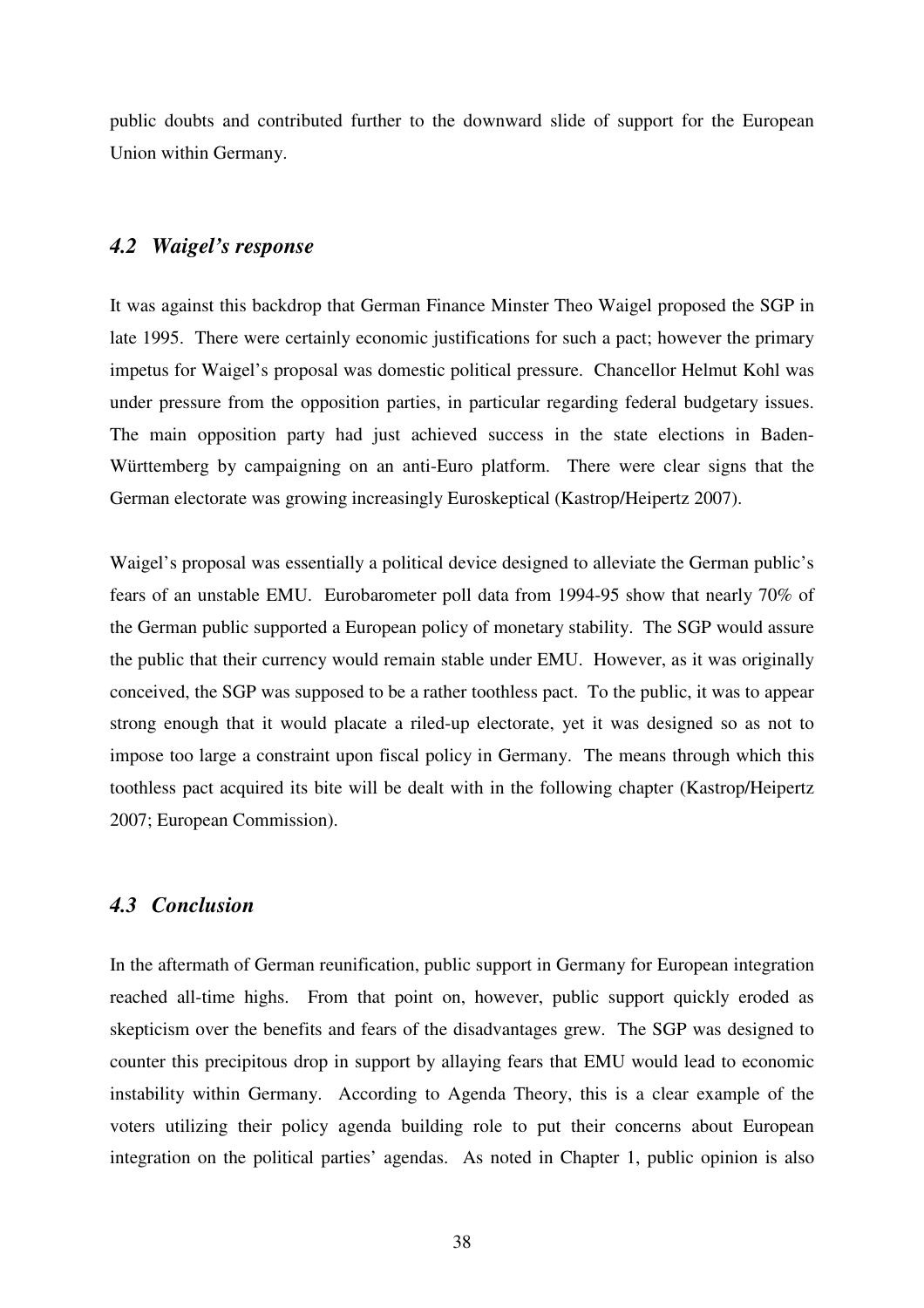intrinsically connected to the media's agenda setting role. We will therefore examine this interplay as well as the overall role of the media in the next chapter.

### **5 Media**

Having analyzed the majority of the actors who influenced the German position during the SGP negotiations, we turn now to the one remaining actor, who is involved in nearly every issue considered by the public: the media. Because they do not stand for a single opinion or policy preference, the motives of this actor are more difficult to pigeonhole than those of the previous actors we have examined. At the same time, they are subject to their own rules, due to the media competition that produces conditions like acceleration, entertainment, and news on demand (Meckel 2003: 278), which guide their economic aspirations.

*"Mass media became an integral part of the glasses through which we view realitytogether with the mass media itself." (Meyer 2001: 11)* 

#### *5.1 Media democracy*

Media Democracy, along with other terms such as Mediocracy or Audience Democracy, is a concept with which media and communication scientists have tried to describe the modified relation between politics and media. In order to analyze the evolution of the SGP in media democracies, the overarching goal of this paper, it is important to clarify the various meanings of the term.

Media democracy basically refers to the form of political decision-making in which the mass media and their communication rules take over a crucial position within the political process. "Media democracy is not a community in which the media merely play a role comparable to the other actors. It is rather the colonization of the political system through the media system" (Meyer 2001: 242). According to this view, the process would be completed when the media's rules encroach upon the political system and eventually override that system's rules. This process is already well underway, as indicated by the following three tendencies: the increasing Americanization of election campaigns, the personalization of political messages, and the professionalization of political communication.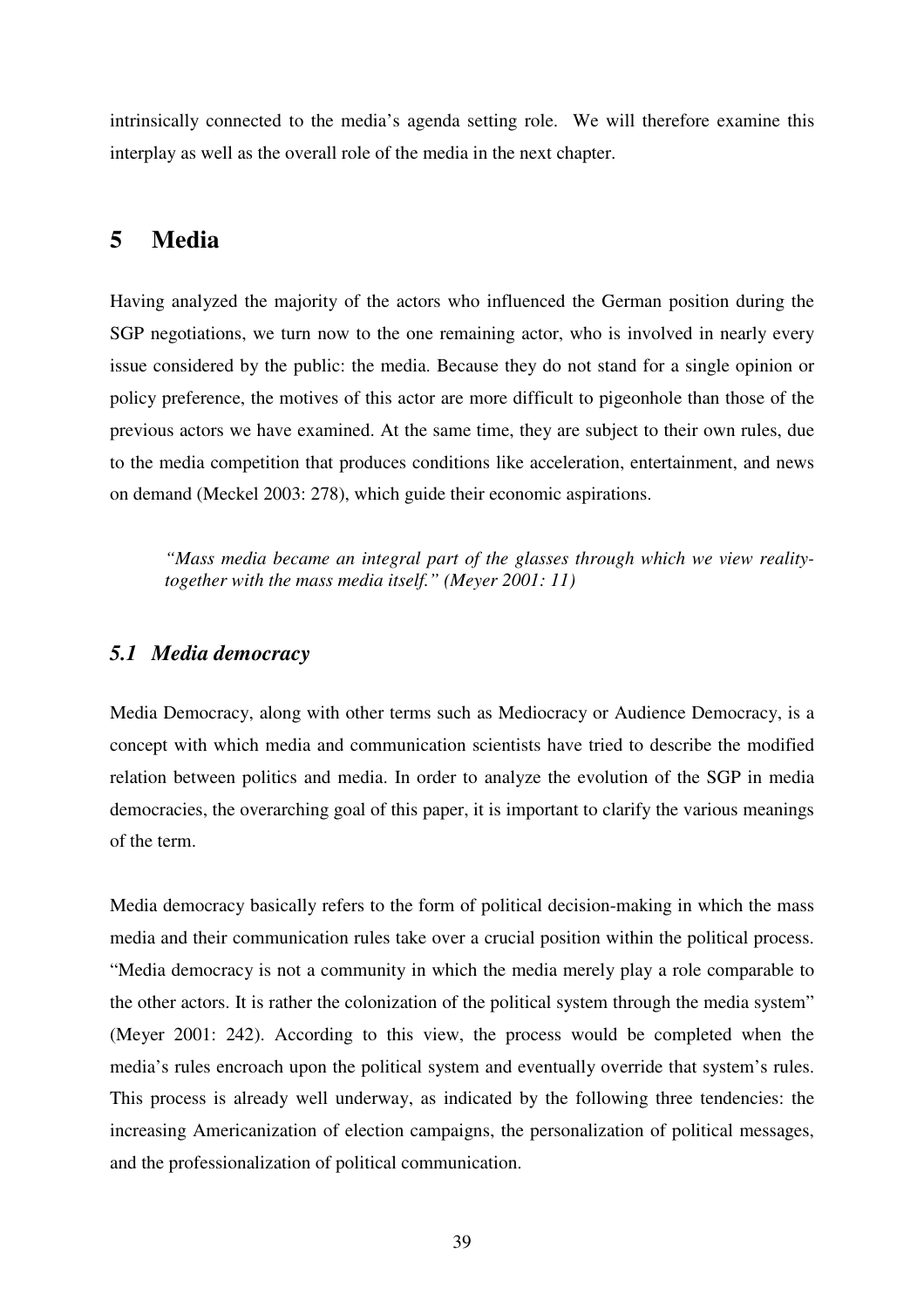The similar term 'mediocracy' goes even further, linguistically abolishing the "*demos*" from the previous term and thereby emphasizing the disempowerment of the real sovereigns, the citizens. This concept goes back to the studies of media scientist Thomas Meyer, who pins his hopes on civil society prevailing against the media powers through the democratic process. Furthermore, one could argue that the loss of the parties' importance signifies simultaneously the shrinking importance of the citizens, changing the original form of participative democracy into an "audience democracy" (Manin 1997: 218, "democratie du public") – by rendering the citizens to the role of mere observers of the political debate in the media, no longer able to actively intervene. This new form of governance is mainly characterized by personality-driven political campaigns and the rise in the number of practitioners and the importance of political spin and public relations over substantive communication (Kriesi 2003: 208).

With the terms now defined and the media democracy criteria established, we return to the behavior of the various actors during the SGP negotiations in the mid-1990s.

### *5.2 SGP negotiation*

#### *5.2.1 Coverage during the SGP negotiations*

The awareness that the development of the EMU also occurred in the climate of a mediocracy provides the necessary sensitivity when observing the media's statements during this period, as we will undertake below. The very first realization one makes when observing the media coverage of the SGP negotiations during the defined period (1995-1997) is that the overwhelming majority of the coverage deals broadly with the euro. Very rarely does one find media coverage specifically concerning the impending entry into the third stage of the economic and monetary union (EMU), which would be most relevant for our purposes. As this appears to be a common characteristic of the German press reporting on the subject, we will refer only to a small selection of the journals when talking about media in this chapter. Looking into the extended debate over the European integration process and Germany's difficult position therein, we examined articles from the following newspapers, which represent a wide area of the German political spectrum: *Die Welt* (conservative), *Die Zeit* (intellectual/liberal), *Süddeutsche* (critical/liberal) and the news magazine *Spiegel* (critical/ impartial). In addition, the German populist newspaper *Bild* (conservative, business-friendly) will be taken into consideration due to its large circulation, because of which it can not be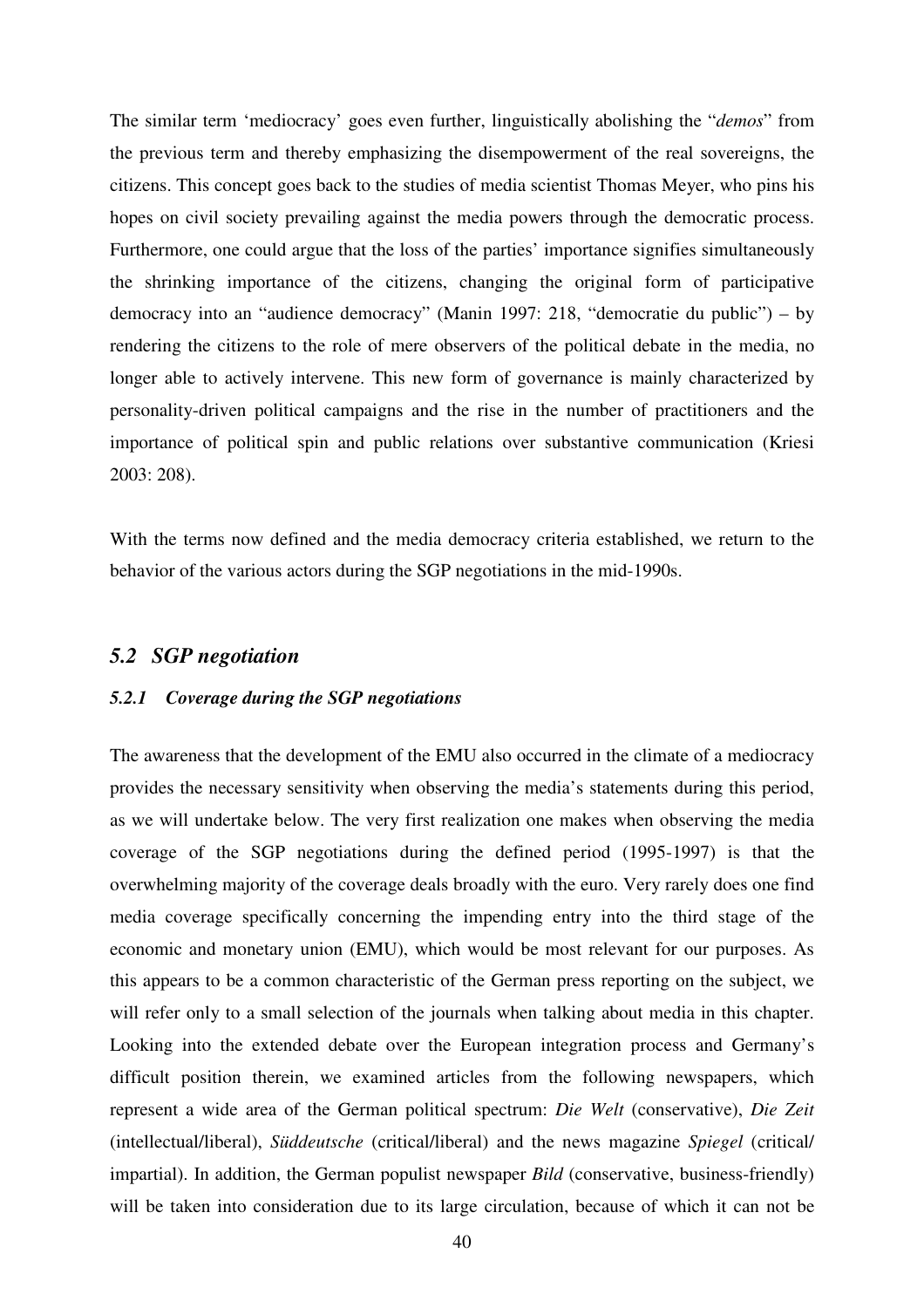disregarded. The restriction of the press research to one medium (print journalism) is a result of parameters like accessibility and comparability. Based mainly on this selection during the respective period, various observations (without universal validity) are summarized in order to achieve insight into the SGP coverage.

Initially, the two opposing interests were stability versus economic interests (growth), as best exemplified by, on the one hand, Germany's insistence that any replacement for the D-Mark would absolutely need to be just as stable and, on the other hand, the primary French interest of raising exports. In the advanced stages, the catchword of the debates was "automated sanction mechanism", proposed by the German Finance Minister and refused by the French one, who was anxious to protect his country's political sovereignty when dealing with cases of a failure to fulfill deficit or new indebtedness criteria. Later, the media (and thereby the public) reduced the broad range of fiscal policy terms and interdependences into a personal battle between four, and even two, people: The ministers of economomic and financial affairs in Germany and France, Theo Waigel versus Jean Athuis (later Strauss-Kahn), and these countries' heads of government, Helmut Kohl versus Jacques Chirac.

#### *"Chirac: Die Franzosen nennen ihn (Helmut Kohl) 'Bulldozer'"(Bild, 05.05.1998).*

*"For weeks, Paris and Bonn had argued with each other over the Stability Pact. On Thursday, the emergency meeting of the finance ministers in Dublin turned into a sort of cultural struggle. (…)That the negotiations over the euro didn't collapse was due only to the intervention of others, especially Jean-Claude Juncker, the Luxembourgian Premier and Finance Minister. He worked for hours, massaging egos and finally proposing the compromise formula that Jacques and Helmut, the Tall One and the Fat One, sealed with a handshake the next day". (Zeit, 20.12.1996, authors' own translation)* 

Additionally, it has to be mentioned that this kind of personification was supported by one of the key actors, Chancellor Helmut Kohl. Called the father of integration (first because of his engagement for the reunification), he made no secret of the fact that the realization of the EMU is also a personal project of his. Although the issues were not suited for heightening the opposition parties' profiles, the media took on every opportunity where this might be attempted. This attitude sharpened the pressure which the government already was subject to (as described in 3.2).

*"Nationales Thema entdeckt" , SPD: Währungsunion – Wahlkampfhit (Spiegel 30.10.1995)*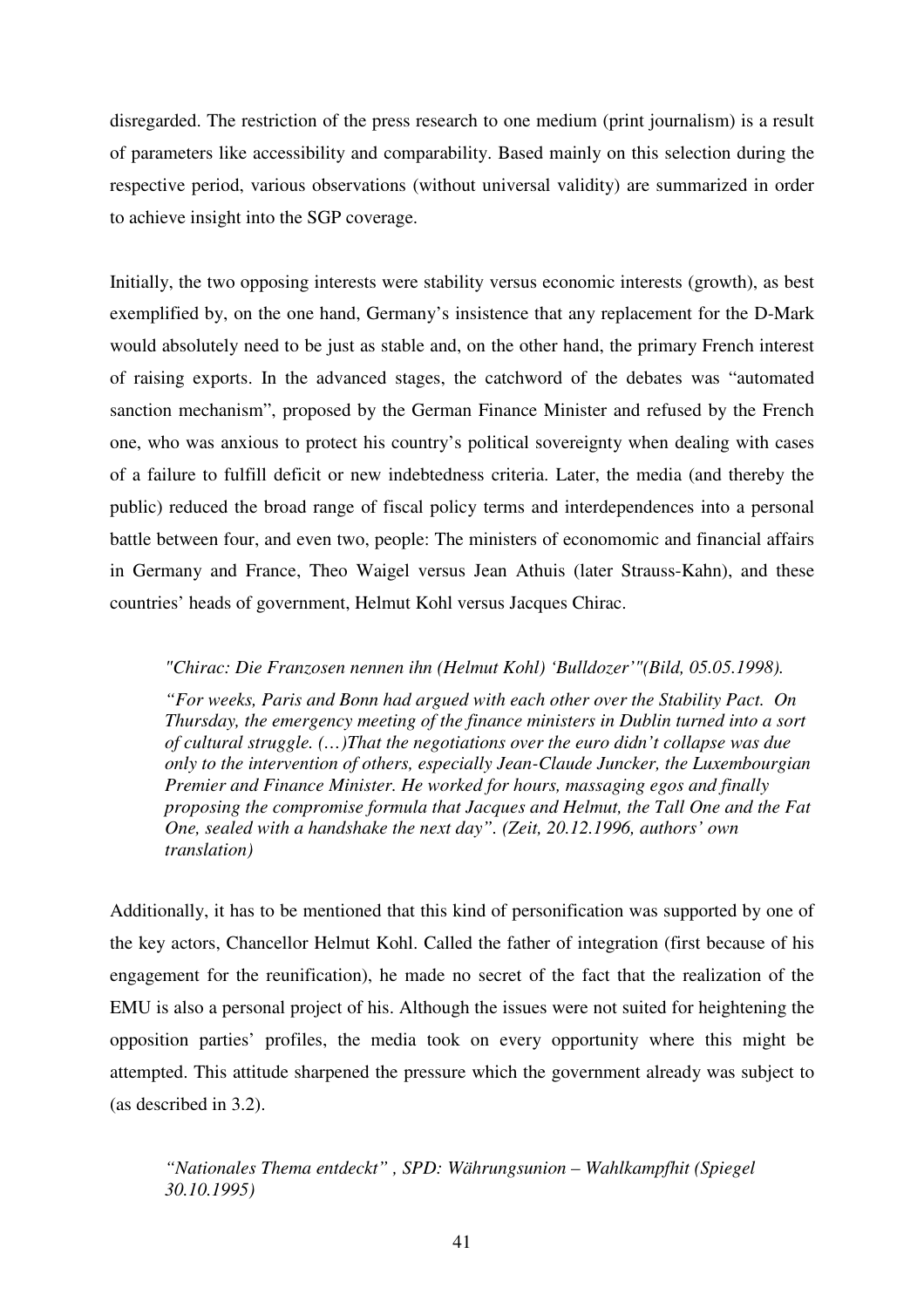*"Und dann gute Nacht" The SPD leadership believes they've discovered a campaign hit: citizens' fears of the new euro currency. (Spiegel, 06.11.1995, authors' own translation)* 

*"Euro - die wichtigste Debatte im Bundestag": Kohl wants to withstand all attacks, making the European unification "irreversible." (Bild, 13.12.1996, authors' own translation)* 

Generally speaking, the tabloid *Bild* can be singled out for its rather pro-euro coverage. Due to the relatively objective approach of the other newspapers when referring to the EMU in news reports, a clear categorization of them as for or opposed to EMU cannot conclusively be made. However, the term media democracy can now be seen from a new perspective. By examining the random sample of newspaper reports, one can observe all three tendencies (Americanization, personalization and professionalization of political communication) during the SGP negotiations, one can see evidence of all three having taken place, though this paper will be primarily concerned with the personalization of the political actors (or conflict) and the professionalizing of political communication (which will be looked at in more detail in 5.3.3.).

#### *5.2.2 Public opinion during SGP negotiations*

The initial mood of the public regarding the impending adoption of the euro in Germany was mainly one of anxiety. Germans feared that by discarding their strong D-Mark in favor of the common euro, they might potentially also be discarding the stability and prosperity that they had long associated with their currency. Their deep connection to the D-Mark can certainly be understood and even justified; after the losses and uncertainties of the post-war period (including the monetary uncertainties), the strong and growing German economy, based on a stable currency, had over the previous half-century become an integral part of the German identity. The German adherence to the DM can be understood as a logical consequence of historical imprinting. In this context, the strong emotions fueled by the imminent arrival of the euro can be appreciated. Survey data show that in 1996, about 55 percent disapprove of the Euro while only 38 percent approve, whereas the European average lies around a 54 percent pro-Euro sentiment (Focus survey, 04.03.96). It is therefore by no means astonishing that there was a strong public outcry in the same year to hold a referendum upon the adoption of the euro, which suggests that people had taken some lessons with them from the (in their eyes) poorly executed reunification several years earlier (Focus survey, 30.12.96).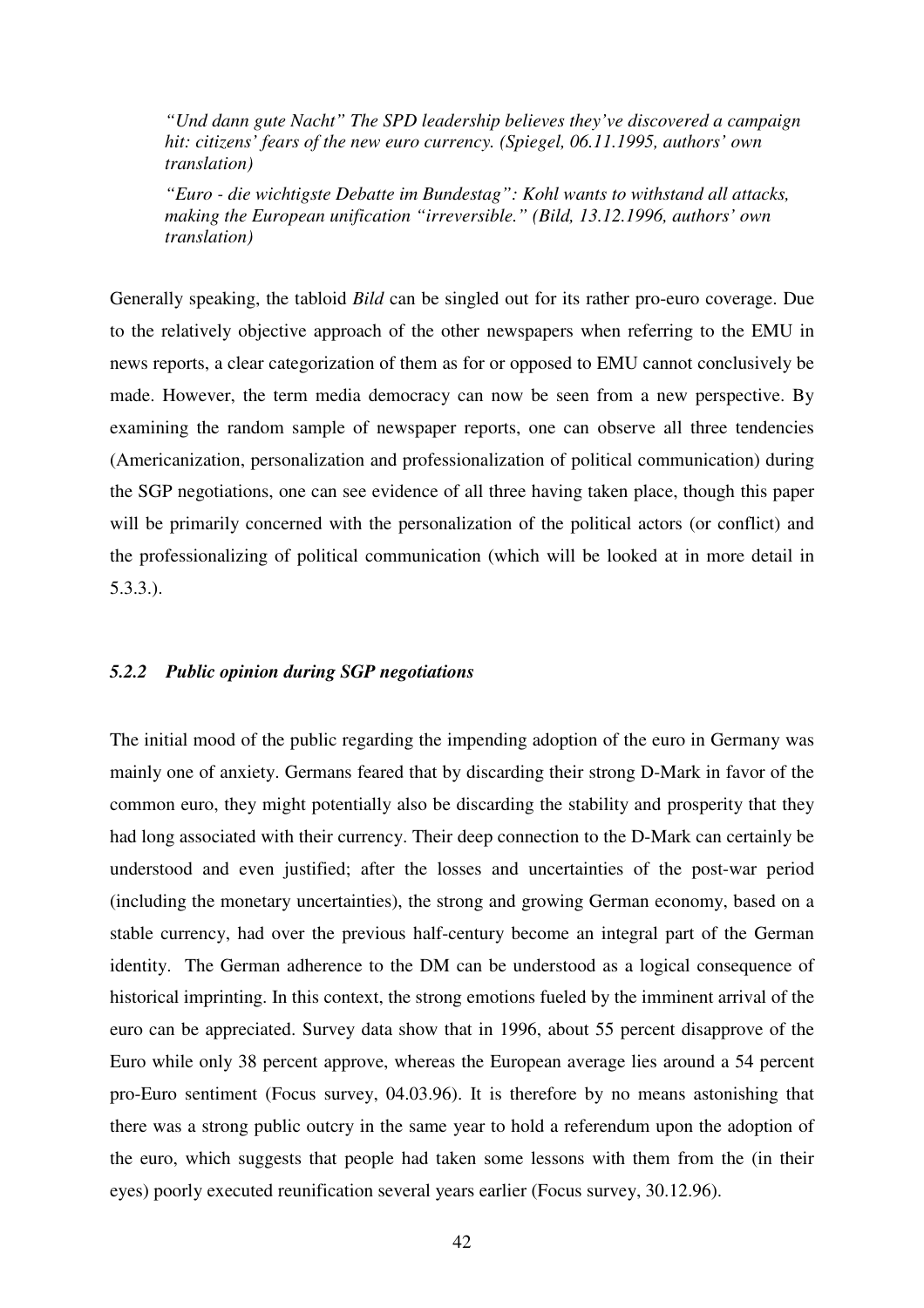Taking these figures, which demonstrate the generally negative attitude of Germany's public opinion towards the euro, in combination with the findings of chapter four provides a basis from which one can further understand the public reception to the SGP's development in particular. It is plainly evident that the main desire of the German public with regard to the new currency, namely a guarantee of continued stability, was in perfect compliance with the German government's official position at the European level. It is interesting to note that this aspect of monetary policy was not only being discussed by bodies of experts, but also by ordinary citizens at all levels. According to experts' statements<sup>11</sup>, it was primarily the SGP that brought such issues out of the ivory towers and into the neighborhood pubs.

#### *5.3 Media and Agenda Theory*

#### *5.3.1 Approach to the theory*

 $\overline{a}$ 

Originally arising out of scientific communication research, the Agenda Theory has been expanded and modified within different disciplines to suit the particular needs of the field. For that reason, different assumptions regarding the functioning of the actors need to be understood. In this chapter, we have thus far analyzed the media's role in the political process via a political-economic view of the theory. We will now briefly examine the precursors to the Agenda Theory from the point of view of the communications sciences, which is where they were originally conceived of and developed.

The first assumption regarding the agenda effect and simultaneously the theoretical base for all further research on this matter was the thesis of Bernard C. Cohen (Cohen 1963: 13) who famously stated: "The mass media may not be successful in telling us what to think, but they are stunningly successful in telling us what to think about." Hardly ten years later, Maxwell E. McCombs and Donald Shaw confirmed his thesis empirically. During the 1968 presidential elections in Chapel Hill (North Carolina, USA), they were able to demonstrate the agenda setting effect in an experiment known as the "Chapel Hill study." Undecided voters were asked to outline the key issues of the election as they perceived them. Researchers also analyzed the issues that received the most print and airtime in the mass media. The nearly perfect correlation between the predominant issues on the media agenda and the public's

<sup>&</sup>lt;sup>11</sup> Personal interview conducted by the authors with Christian Kastrop and Martin Heipertz, 11.01.2007.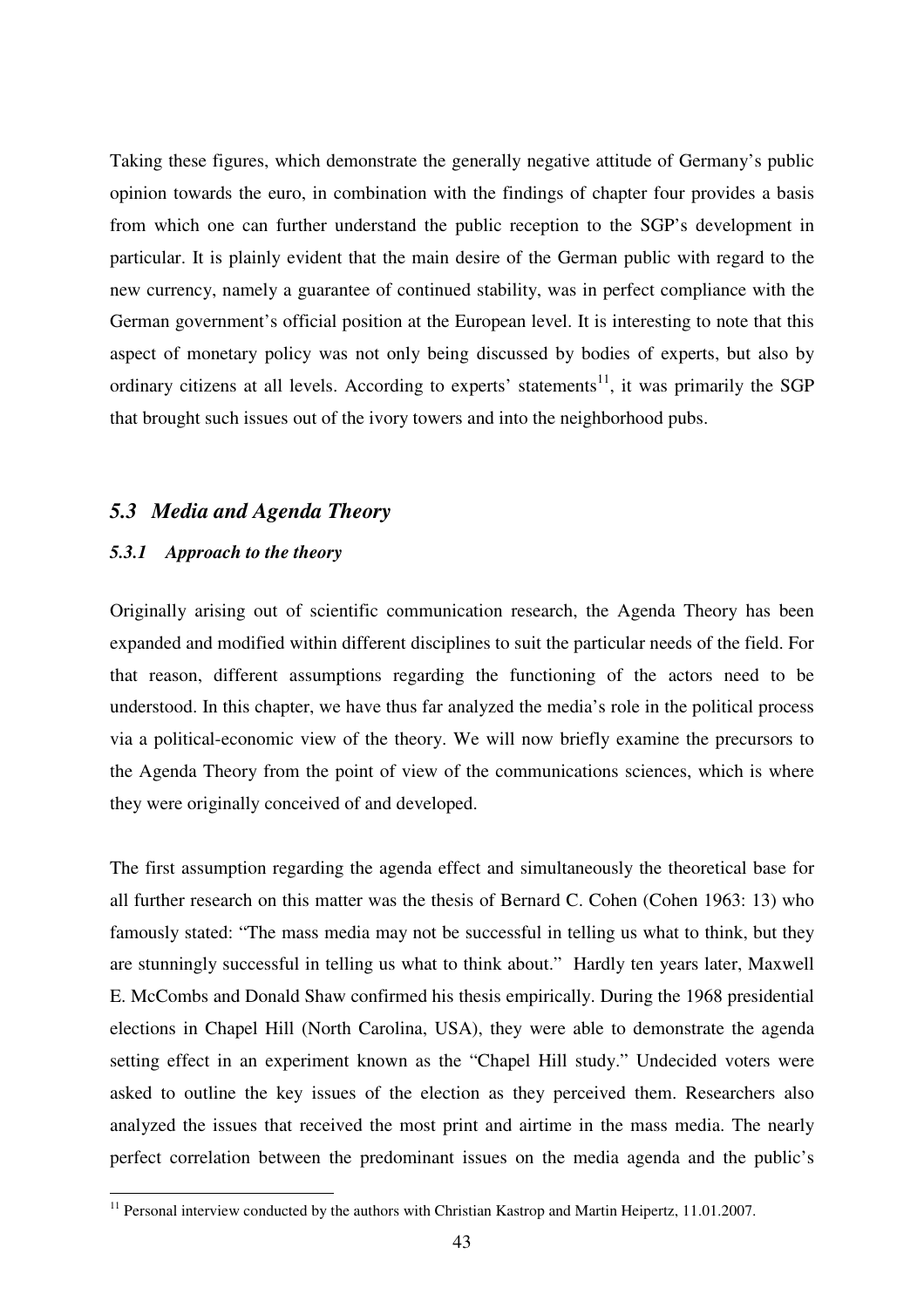agenda led them to the conclusion that "while the mass media may have little influence on the direction or intensity of attitudes, it is hypothesized that the mass media set the agenda for each political campaign, influencing the salience of attitudes toward the political issue" (McCombs/Shaw 1972: 177). Since then, many scientists have further enhanced these findings (amongst others McCombs/Shaw 1993) by focusing on different actors in the interrelation between policy, media and the public opinion – depending on the research field. One of these, which deals with the emergence of the media's agenda, is the agenda-building process. At present, the communication science research indicates that issues are intensified and settled in both processes, through the media via agenda setting and the parties via agenda building (Nieland 2003: 134). Both processes are included in the comprehensive Agenda Theory, which, given the political science and economic leanings of its originators, expanded further to include policy agenda setting and policy agenda building functions. The interplay between the three interrelated actors (media, political parties, and voters/lobbies), as structured within three of these four agenda processes, will be considered in the following observations of the media's role during the debate over the SGP in Germany. (Policy agenda building, the fourth Agenda Theory process will not be covered in this chapter, as the media is not directly involved in this process.)

#### *5.3.2 Agenda-Setting*

The agenda is the instrument through which the media are able to exert the most influence over the public. Communicating certain political issues through the press or via broadcast as well as deciding the relative importance of the topics to be discussed gives the mass media access to the individual mind and particularly to the public mind, with the effect of shaping public opinion on (policy) preferences.

### *"Das Ende der Mark?" Germans don't want to accept it, but the common European currency is coming. (Spiegel, 11.07.1994, authors' own translation)*

Regarding the development of the SGP, this process needs to be supported with political background information. As pointed out in the previous chapter, the emergence of the socalled Waigel Plan came during a period marked by Euroskepticism. German politicians responded to this domestic pressure with the SGP. Having perceived the population's sensitivity to the loss of their D-Mark, they responded with a proposal for an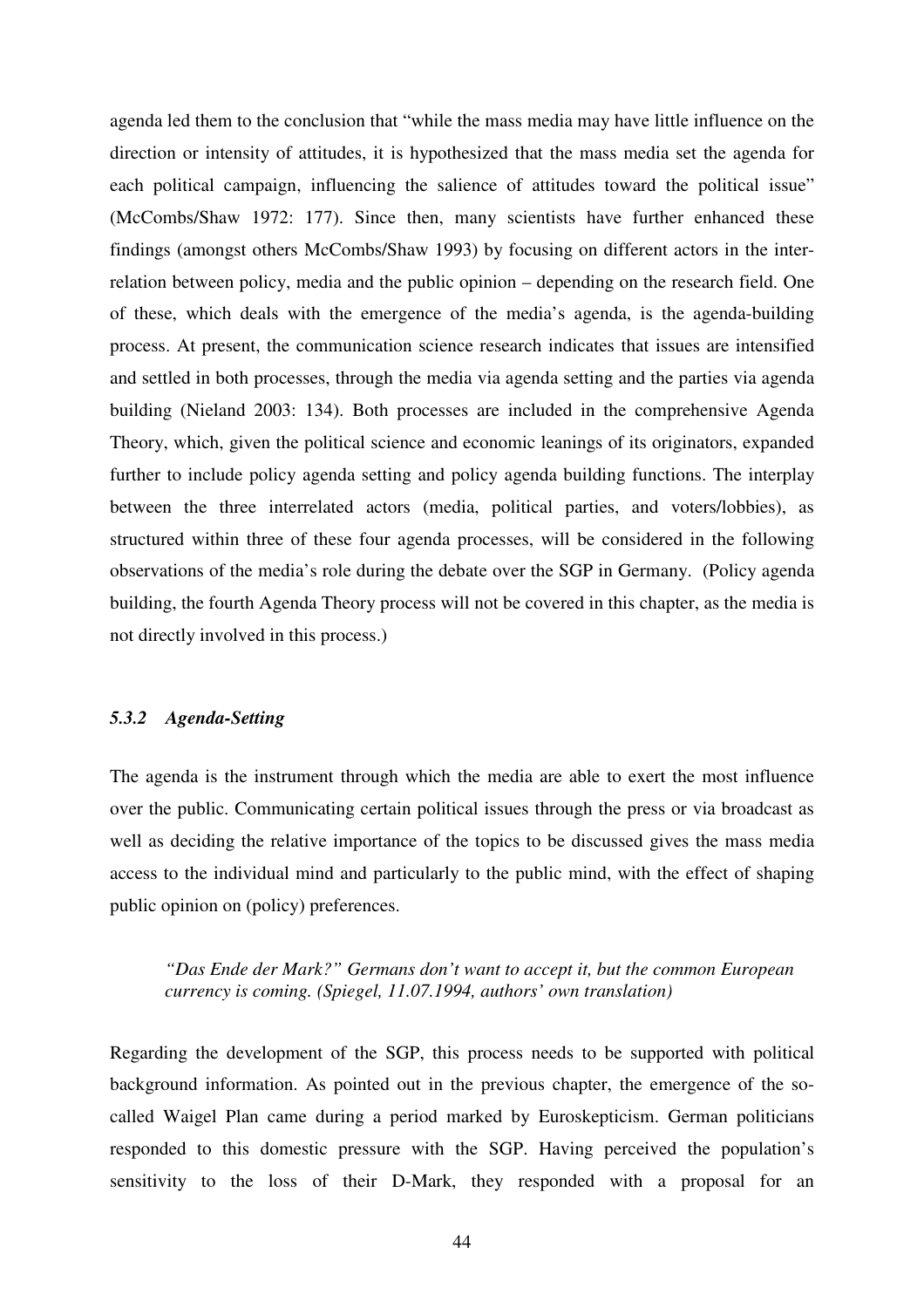intergovernmental agreement, complementary to the Maastricht criteria and calling for common and mutually binding criteria, in order to secure a stable currency. Seeing the pact from this slightly exaggerated point of view as a mere public pacification measure transforms our perception of each article and television report into part of a political plan. Interviews with politicans, generally seen as being in the common public interest, could now be regarded as mere platforms for politicians to sound off. A *Spiegel* Interview (30.12.1997) with Wolfgang Schäuble, former head of CDU/CSU party in parliament, exemplifies this:

*(Sp)The chancellor and the finance minister consistently say that the euro will be just as stable as the D-Mark. Is it possible to keep this promise? (Sc) It is an observable fact: the average inflation rate for all EU Member States has been reduced well more than half since the signing of the Maastricht Treaty. The Stability Pact, which was approved in Dublin in mid-December after much debate and negotiation, markedly improves the chances for stability even further. (Sp) Citizens could decide to invest their savings in Swiss francs or the dollar or a similar currency in order to avoid the risk from the euro. (Sc) So far we've seen few signs of that. There's a relatively large confidence in the stability of the European currency. (Authors' own translation)* 

When politicians make their political statements and give their policy opinions, it is an indication that we have entered the policy agenda process (5.3.3.). Here the objective is the pacification of the public's fears, for which the media is being used by the political actors.

#### *5.3.3 Policy agenda setting*

Policy agenda setting is not related to mass communication research on public agenda setting. However, Walter Lippmann, Bernard Cohen, Maxwell McCombs, Donald Shaw and Shanto Iyengar, forerunners of agenda setting, had turned their attention to policy agenda setting in addition to their research on the influential role played by the mass media (Dearing & Rogers 1996). This theory was mainly developed by political scientists and sociologists. Policy agenda setting presumes the media's impact on political parties by informing them about public opinion and thereby positioning issues from the public and/or media agenda on to the policy agenda. (Dearing and Roger identified three constituent parts of this process, distinguishing between media, public, and policy agendas.) Consequently, an issue, when placed on the policy agenda, eventually prompts the government to address or to solve a social problem.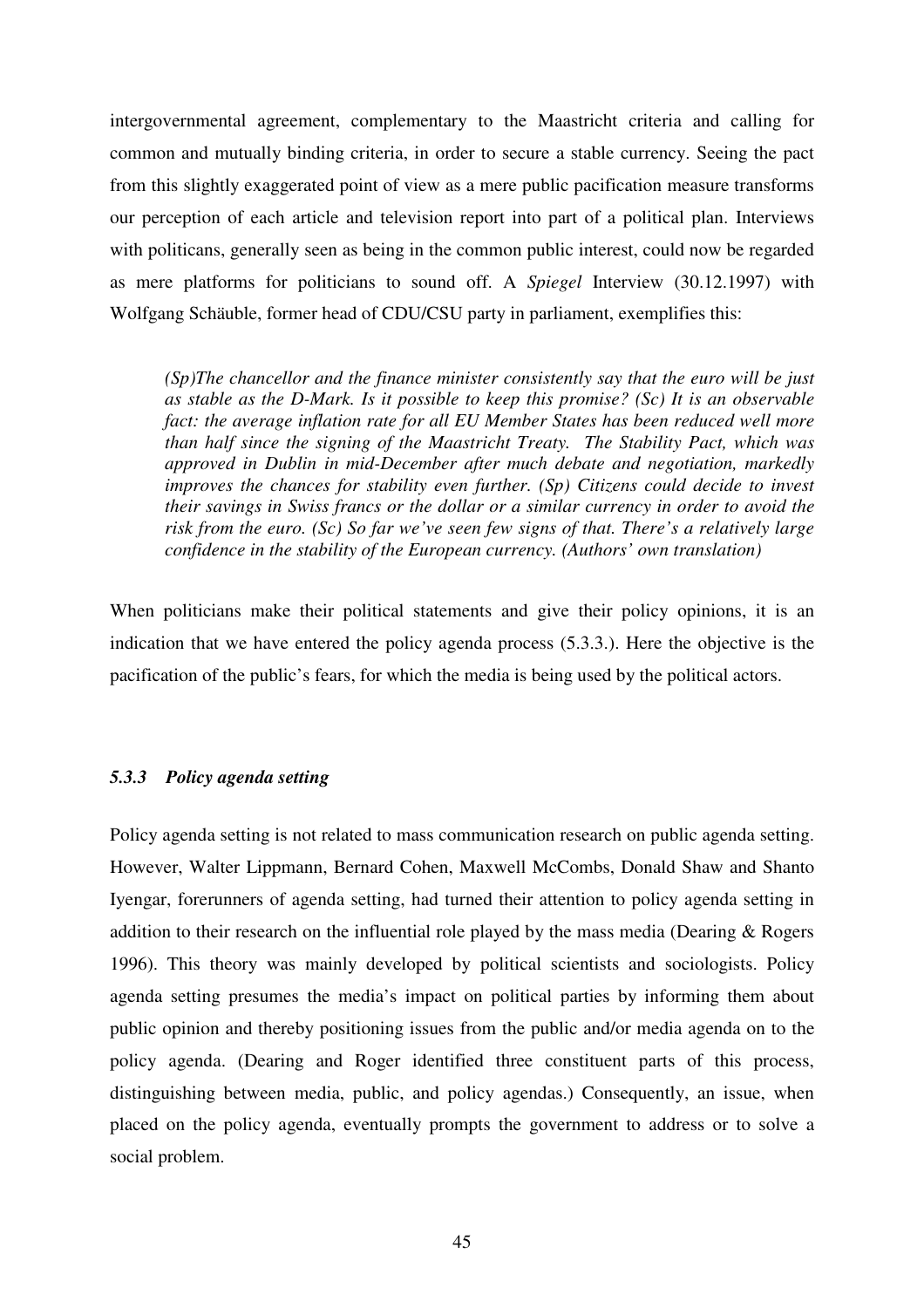Regarding the effect the media had on the behavior of political parties during the French-German dispute over the SGP, various studies (mentioned in 5.2.2) commissioned by media companies can provide a first approach to this interplay. Highlighting and consistently repeating the Germans' fears and refusal with respect to the new currency and the EMU generally was one commonly used approach.

*"Angst vor Populisten:" Almost no one in Bonn still believes that a common currency will be achieved in 1999, because the political and economic risks are too high. (…) Furthermore, Germans desire additional rules to ensure stable budget policies in all Member States. (Spiegel, 02.10.1995, authors' own translation)* 

The public's demand for a referendum at the national level concerning the implementation of the euro made this impression even more apparent. The political actors took this attitude seriously and released the Waigel Plan as a measure to positively influence the voters. This plan eventually evolved into the SGP after years of debate.

### *5.3.4 Agenda building*

Of course all this occurs within a very tight interplay which makes the parties involved mutually dependent. Hence, it is consistent that political actors also try to influence the priority of the media's agenda issues via public statements, broadcasted discussion groups or printed interviews in highly circulated journals. This is exactly what happened during the negotiations over the pact (compare also Spiegel, Schäuble Interview, 41/1996), though much more so after the SGP has already been established.

*"Theo hat alles gegeben": Europe just took a step closer to a common currency: at their conference in Dublin, the heads of government agreed to a Stability Pact that, according to the Germans, is necessary in order to make the euro stable. (Spiegel, 16.12.1996, authors' own translation)* 

*"Euro Die Wunderdroge": The euro is effective against inflation, against budget deficits and also against unemployment? Yes, it creates one monetary and one economic area from Lapland to Algarve, and the economic cycle booms everywhereincluding here. Wonder-Euro, Euro-Wonder. (Bild, 27.02.98, authors' own translation)* 

Additionally, opinion makers in this process attempted to support the proposal by making use of the media platform.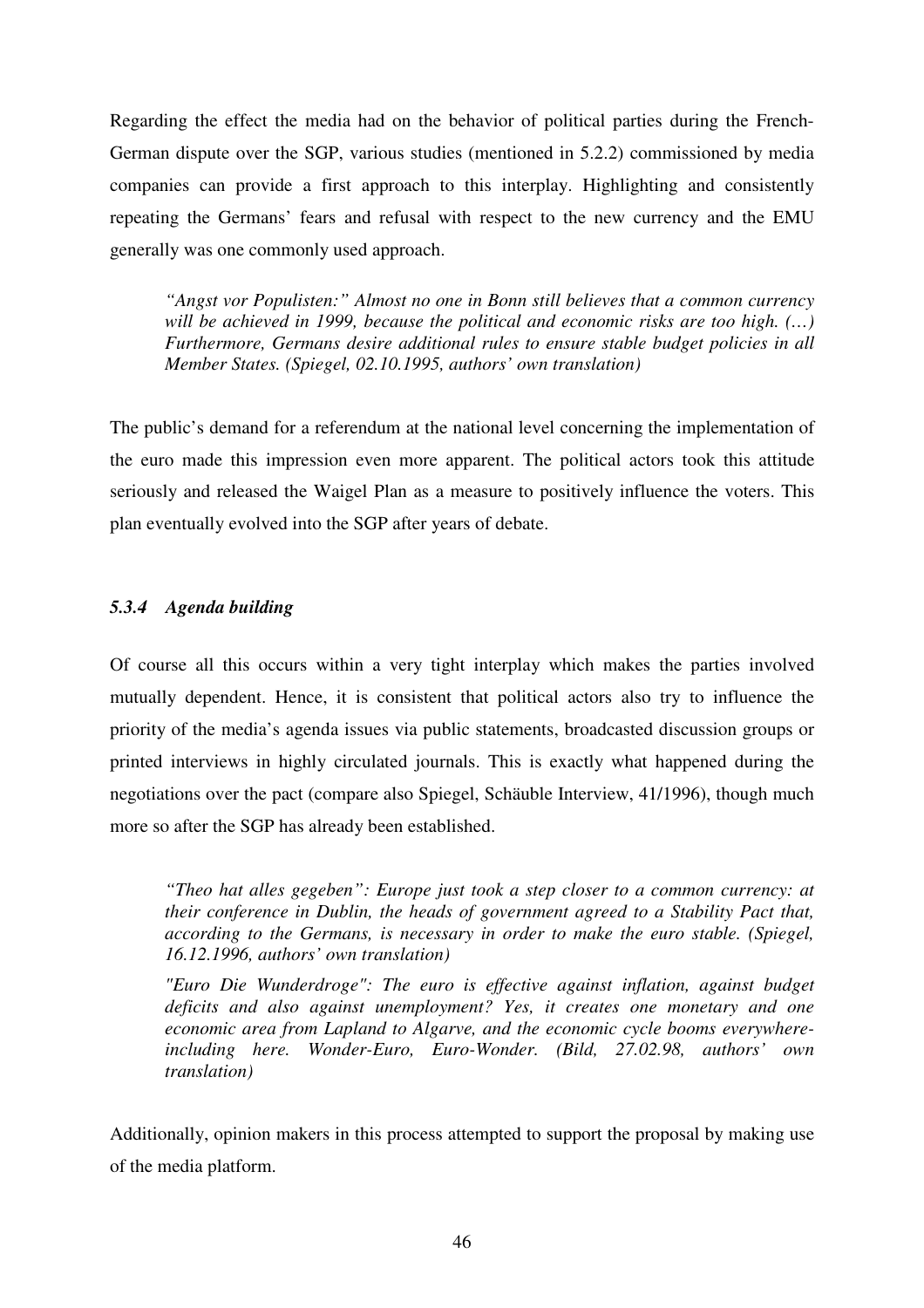*"Bundesbank: Niedrigstzinsen kein Hindernis für mehr Beschäftigung": Quotes by the German Central Bank president Hans Tietmeyer that extremely low interest rates do not contribute to unemployment, but to favorable investment conditions. "This is also an important contribution for a good start to the Euro." (Bild, 19.02.97, authors' own translation)* 

This procedure has particular significance during election campaigns, where the topics, presented by candidates and their parties, are given more consideration than usual. Here, the media agenda becomes a political instrument with outstanding importance, affecting public opinion even more when the agenda-theoretical assumption that voters have only incomplete information is taken into account. During the negotiations over the criteria in the third stage of the EMU, this process could also be observed (see chapter 3.2). The SPD, the main opposition party, had just achieved success in the state elections in Baden-Württemberg by campaigning on an anti-Euro platform.

### *5.4 Conclusion*

The deeply interwoven relations between the relevant Agenda Theory actors (parties, media, and voters) help to explain the very causally determined outcomes. Summing up the processes that led to the establishment of the Stability and Growth Pact as viewed through the prism of the Agenda Theory, one can distinguish between two periods: (1) before Waigel's proposal for a European stability pact in Dublin in late 1995 and (2) after this event.

(1) With the deadline for implementation of the euro drawing ever closer, the German public's fear and rejection increased. Rarely perceptible before the European monetary integration, their apprehension of the threats posed by the adoption of a new currency placed the outcome of the entire integration process in doubt. The media responded to this fear by attending to its duty and publicizing the issue. The intense and diverse media reports concerning this issue only served to reinforce the public awareness and skepticism (agendasetting). The domestic pressure on the government (see chapter 3.2. on political parties) was enforced through this public pressure, which in turn was communicated by the media (policy agenda setting). (2) Once Waigel made his proposal, it was then the policy agenda which influenced the media and thereby the public agenda. The message of the SGP's effect as a currency-stabilizing measure had to be communicated to the public via the media (agendabuilding).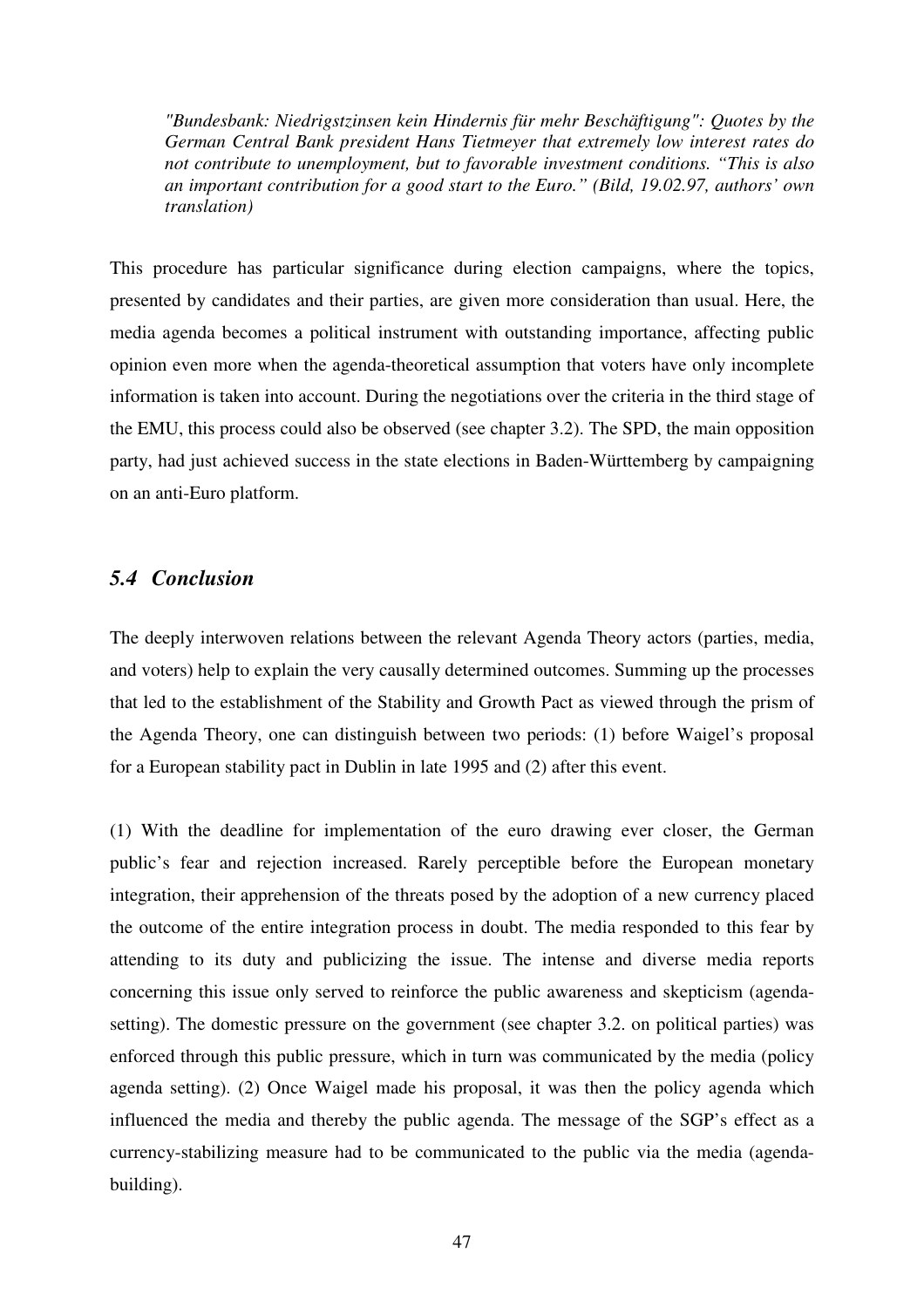Finally, we can integrate the role of the media into the pact's development. The general growth of the media's importance in a media democracy can be seen first by its role in prompting Waigel to initially propose a stability pact for Europe. Furthermore, it has been made quite clear that this proposal, which would become the Stability and Growth Pact, was well-received by the media and the public, which again reinforced and reaffirmed each other's view, placing pressure on the government to push this pact through at the European level.

### **6 Conclusion**

Returning to our initial research question, the following ideas, interests, and ideologies were identified during the creation and development of the Stability and Growth Pact in Germany: Germany's principal ideas of monetary stability and the absolute adherence to the timetable for the entry to stage three of EMU heavily biased the negotiation process. With the establishment of the European Central Bank, the Member States were deprived of their sovereignty over monetary policy, while fiscal policy remained in the hands of the States and could therefore not be sufficiently controlled at the European level. Consequently, via the criteria of the Stability and Growth Pact, Germany wanted to push through its interest in the stability-oriented coordination of Member States' fiscal policies. Furthermore, Germany wanted to ensure that excessive budgetary deficits and free-riding by poorer Member States would be avoided. These German ideas and interests were shaped by two underlying ideologies, namely D-Mark patriotism and ordoliberalism. The historical success of the German model resulted in Germany's strong position during the negotiations on the SGP. Using a domestic politics approach, Germany's dominating role can be explained by the ideas, ideologies and interests of domestic actors. This paper focused on the impact of the *Bundesbank*, the political parties, the academics, the trade unions and employers association, the public opinion and the media on the German national debate. Below, these actors' individual positions are summarized in light of the Agenda Theory.

The German *Bundesbank*, long recognized as the guarantor of price stability, was the most important actor in the conceptualization period of the SGP, thanks in large part to its widely accepted credibility. Its influence on public opinion and its resultant informal veto position were factors that could not be ignored by the German government and the Federal Ministry of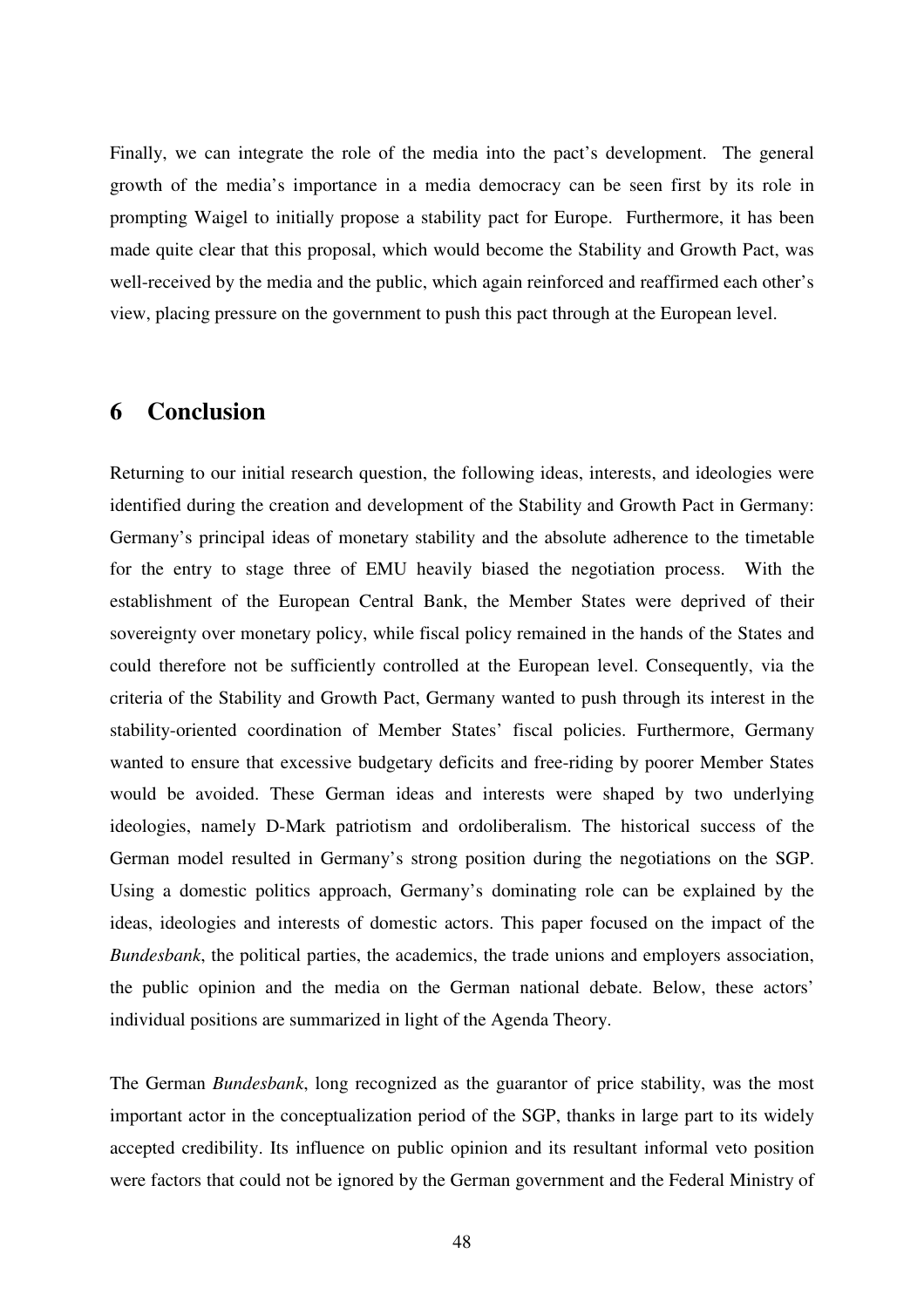Finance. The political costs of a negative statement by the *Bundesbank* would have been extremely high, due to its elevated status in the public opinion. Therefore, the government decided to incorporate the bank as an advisor in the process of establishing and negotiating the SGP. In terms of the Agenda Theory, the *Bundesbank* influenced the media by stating the need for a stability-oriented fiscal policy, which then set that issue on the agenda. Hans Tietmeyer, in particular, was an influential representative of the *Bundesbank*, and his frequent interviews and statements to the media certainly influenced the public discussion.

The political parties in Germany played an important role in providing ideologies for the voters on which they could rely on. Chancellor Helmut Kohl had tied the politics of his party (CDU) to the ideal of European integration in pushing forward EMU. In close cooperation with the *Bundesbank*, Kohl and his finance minister, Theo Waigel, were able to impose the German stability culture on the other Member States at the European level and reassure the Euroskeptical tendencies of their party-coalition. The voters were newly ideologically bound to the European project of the government, owing to the governing parties' promotion of the SGP as a means of furthering fiscal stability in the EU. The attacks of the opposition could thus be absorbed as being empty populist rhetoric, since all parties were generally in favor of EMU. Nevertheless, it is to the SPD's merit that the missing "stability organ" was put on the agenda of the domestic political discussion.

Academics in Germany were able to influence the agenda building process by getting certain issues and their interpretations of them into the media and thereby making them publicly available. The manifestos as well as the annual reports of the German Council of Economic Advisors shaped ideas – and therefore also influenced the public opinion. However, although academics contributed to the public debate and were effective at promoting German ordoliberalism, they were unable to influence the political decision-making process.

Within the agenda-theoretical framework, trade unions and employer associations can be interpreted as lobbies that are able to influence the process of policy agenda building. In this process, voters attempt, via the assistance of lobbies, to let their opinion be known to the political parties. During the negotiations for the SGP, the influence of the German trade unions was not very strong, while employer associations and business interest groups tried to "piggyback" on the *Bundesbank*. Therefore, any potential influence they may have exerted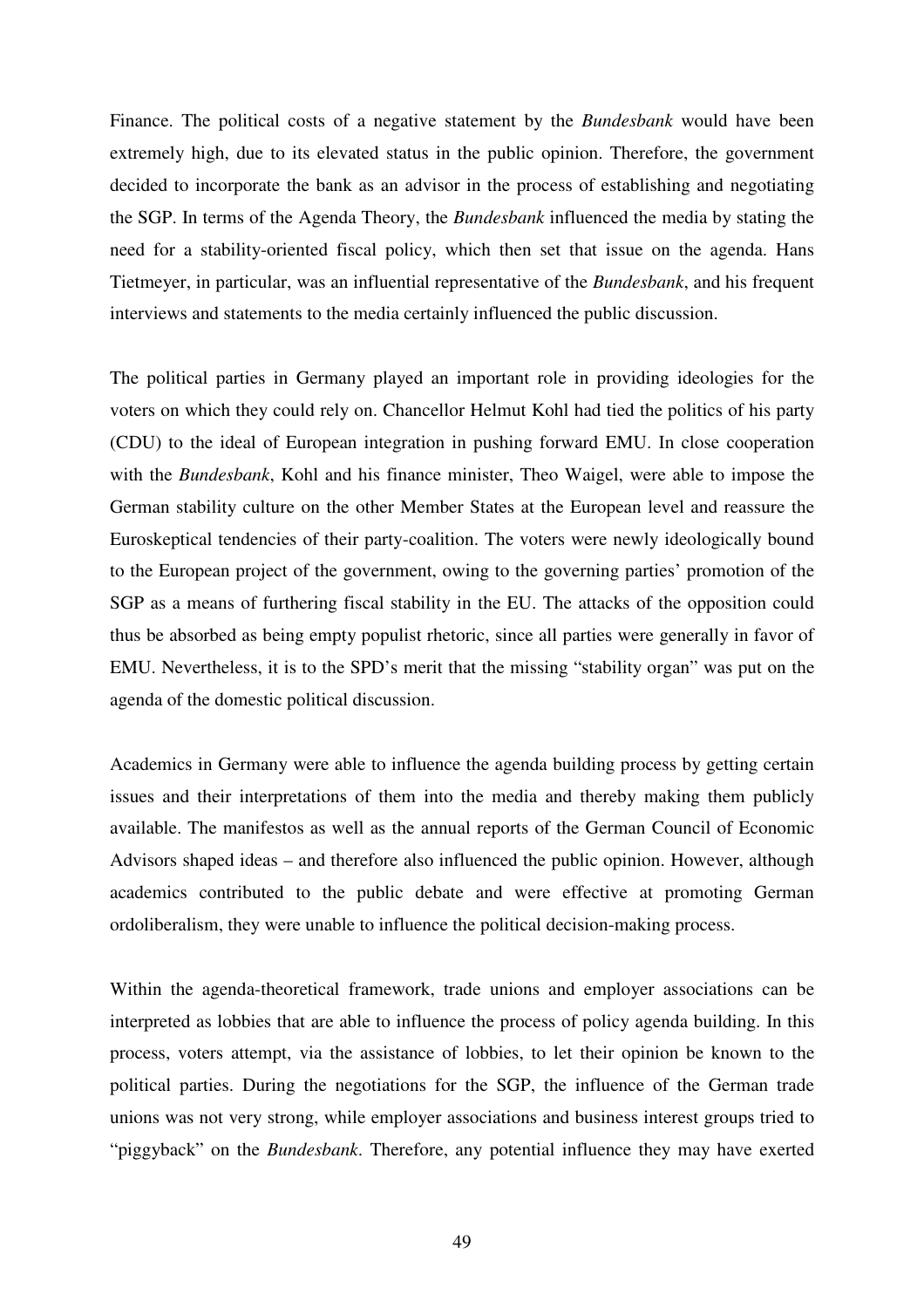upon the process cannot be adequately evaluated due to these groups' nearly complete overlap with the *Bundesbank*'s positions. Suffice it to say that their role was minor.

Turning to the prevailing public opinion in Germany, we now take a look at the opposite side of the Agenda process. In the mid-1990s, the German public was very skeptical about EMU and the introduction of a common currency. The SGP was designed to overcome this skepticism. This is a clear example of voters utilizing their policy agenda building role to put their concerns about European integration on the political parties' agendas. Therefore, German public opinion did indeed play a role and exert an influence on the German position during the negotiations.

Finally, integrating the role of the media in the pact's development, it can be concluded that the media, being involved in three out of four Agenda Theory processes, serve as the communicational forum for all the actors in Germany. The media took up the public fears that led to the domestic political pressure that ultimately resulted in the formulation of a stability pact. The interplay of the media and the German public can therefore be interpreted as the driving force behind Germany's position. Not only was the public opinion displayed in and formed by the media, but also the different actors were represented by the media's agenda setting.

Returning to the initial question, the evolution of the SGP can quite adequately be explained by the aforementioned ideas, interests and ideologies of the German media democracy. As we have shown, many actors who may not have directly influenced the political decision-making process were nonetheless crucial in shaping the public debate. Therefore, as regards Germany's role in the negotiations, the Stability and Growth Pact can be interpreted as a political response to the various actors' economic opinions, the public's skepticism toward the European integration process, and the media coverage that amplified these sentiments.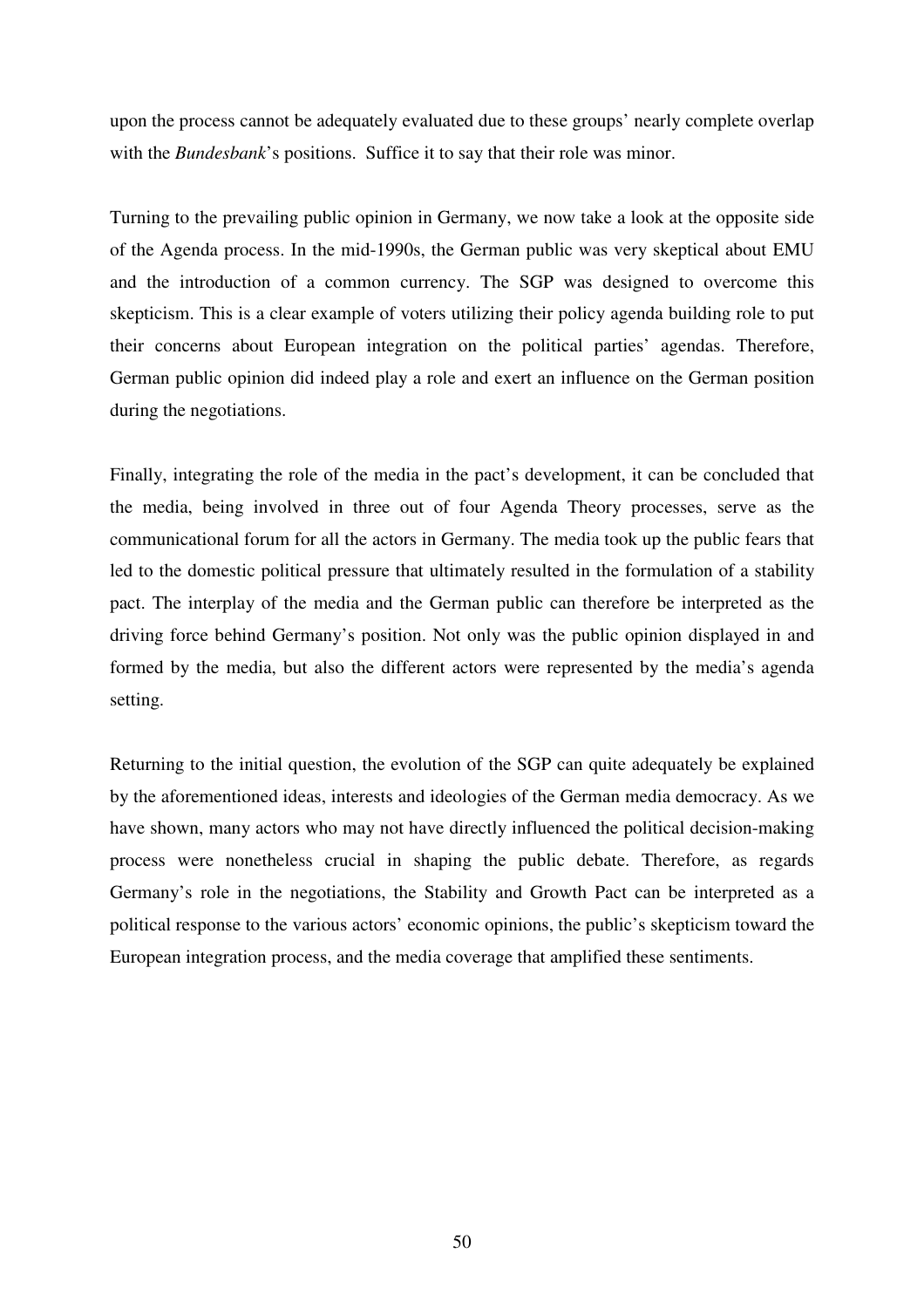## **Bibliography**

- Ahrens, Joachim/Ohr, Renate (2003): Zehn Jahre Vertrag von Maastricht. Berlin.
- Bofinger, Peter/Collignon, Stefan/Lipp, Ernst-Moritz (eds.) (1993): Währungsunion oder Währungschaos? Was kommt nach der D-Mark. Wiesbaden.
- Brunila, Anne/Buti, Marco/Franco, Daniele (2001): The Stability and Growth Pact. Hampshire.
- Bundesministerium für Finanzen (1995): Stabilitätspakt für Europa Finanzpolitik in der dritten Stufe der WWU. Bonn.
- Bundesverband der Deutschen Industrie (1995): Europäische Währungsunion: Praktische Aspekte der Währungsumstellung aus Sicht der deutschen Industrie. Köln, May 1995.
- Cohen, Bernard C. (1963): The Press and Foreign Policy. New Jersey.
- Der Zentralbankrat der Deutschen Bundesbank (ed.) (1996): Hans Tietmeyer. Währungsstabilität für Europa. Beiträge, Reden und Dokumente zur europäischen Währungsintegration aus vier Jahrzehnten. Baden-Baden.
- Deutsche Bundesbank (1990): Stellungnahme der Deutschen Bundesbank zur Errichtung einer Wirtschafts- und Währungsunion in Europa, in: *Informationsbrief zur Europäischen Wirtschafts- und Währungsunion*, Nr. 11, April 1998.
- Deutsche Bundesbank (1992): Stellungnahme des Zentralbankrats: Die Beschlüsse von Maastricht zur Europäischen Wirtschafts- und Währungsunion, in: *Informationsbrief zur Europäischen Wirtschafts- und Währungsunion*, Nr. 11, April 1998.
- Deutscher Gewerkschaftsbund (1995): Positionspapier zur Wirtschafts- und Währungsunion, December 1995.
- Deutscher Gewerkschaftsbund (1997a): DGB: Zustimmung zur EWWU abhängig von Ausgestaltung und Umsetzung, available: www.dgb.de/themen/themen\_a\_z /abisz \_doks /d/ewwu.pdf/view?showdesc=1 -, 13.03.2007.
- Deutscher Gewerkschaftsbund (1997b): Währungsunion ja aber auf die Ausgestaltung kommt es an! Gewerkschaftliches Thesenpapier zur europäischen Wirtschafts- und Währungsunion, 12.05.1997.
- Donsbach, Wolfgang/Jandura, Olaf (eds.) (2003): Chancen und Gefahren der Mediendemokratie. Konstanz.
- Dyson, Kenneth (2002): European States and The Euro. London.
- Dyson, Kenneth/Featherstone, Kevin (2003): The road to Maastricht: negotiating economic and monetary union. Oxford.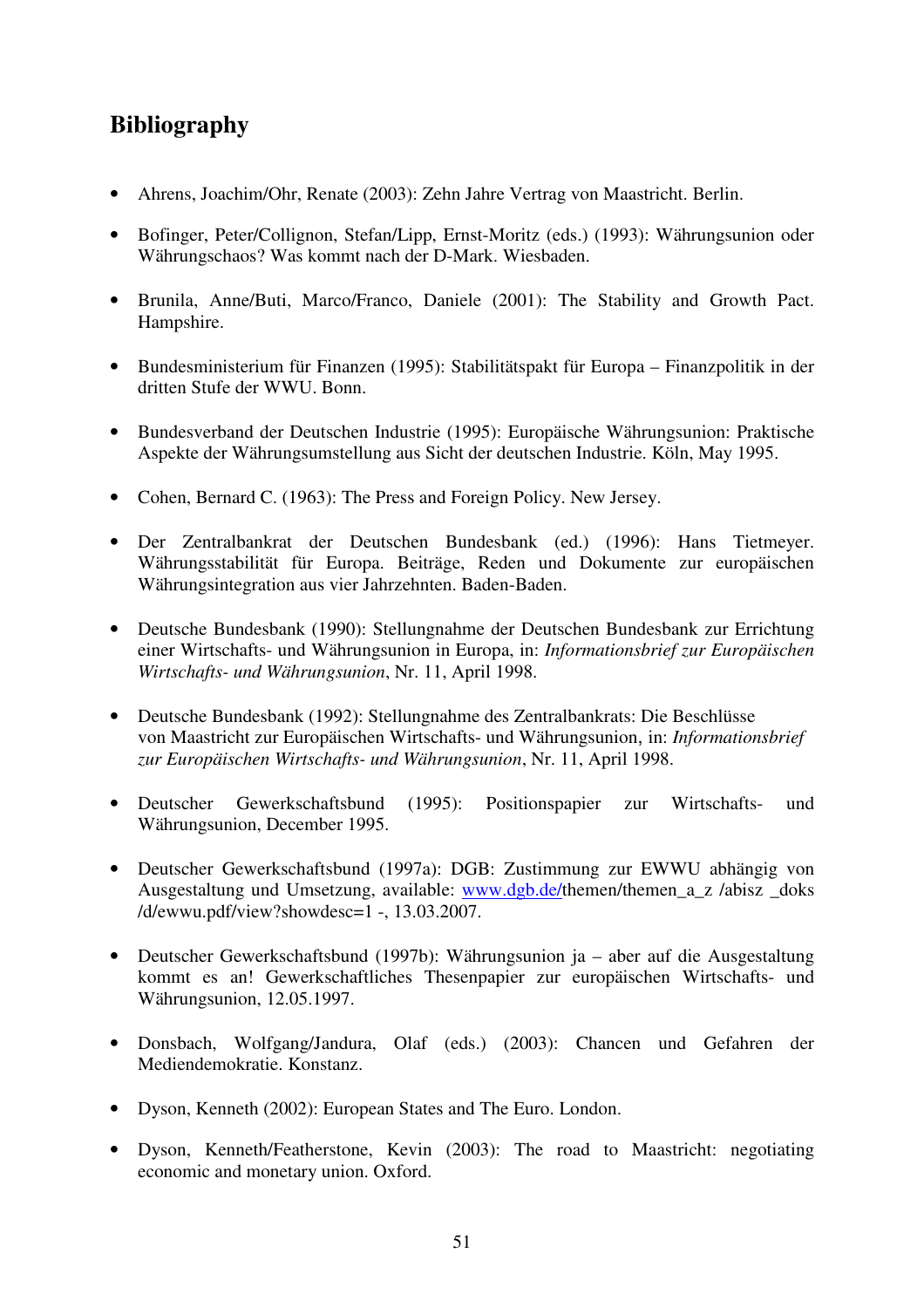- Dyson, Kenneth/Padgett, Stephen (2005): The Politics of Economic Reform in Germany: Global, Rhineland or Hybrid Capitalism? Paper prepared for the Anglo-German Foundation for the Study of Industrial Society in May 2005, available: http://www.agf.org.uk/pubs/pdfs/1473web.pdf, 18.12.2006.
- Eichel, Hans (2006): Sechs Jahre Euro Erfahrungen und Perspektiven, available: http://www.ebn24.com/pdf/hans\_eichel\_1283.pdf, 20.03.07.
- European Commission: Eurobarometer (25-49), Brussels 1986-1998, available: http://www.gesis.org/en/data%5Fservice/eurobarometer/, 16.12.06.
- Friedrich Ebert Stiftung (FES) (1997): Handbuch zur europäischen Währungsunion. Düsseldorf .
- Galahan, Gunbritt (1996): Die Deutsche Bundesbank im Prozess der europäischen Währungsintegration. Berlin.
- Hanke, Thomas/Wernicke, Christian (1997): Streit und Ranküne in Bonn, Paris und Brüssel: Wird der Euro verschoben? Kanzler Kohl will sich aus Waigels Falle befreien, in: *Die Zeit*, Hamburg, 25/1997.
- Heipertz, Martin (2001): How strong was the Bundesbank? A case study in the policymaking of German and Monetary Union, in: CEPS Working Documents 172, available: http://aei.pitt.edu/1834/01/WD172.PDF, 08.01.2007
- Heipertz, Martin (2003): The Stability and Growth Pact Not the Best but Better than Nothing. Reviewing the Debate on Fiscal Policy in Europe's Monetary Union. MPIfG Working Paper 03/10, October 2003.
- Heipertz, Martin (2005): Der europäische Stabilitäts- und Wachstumspakt. Institutionendesign im Selbstbindungsdilemma, available: http://deposit.ddb.de/cgibin/dokserv?idn=975050443, 11.12.06
- Heise, Arne (2001): Der Kölner Prozess Theoretische Grundlagen und erste Erfahrungen mit dem EU-Makrodialog, In: *Integration* 4/2001, p.390-402.
- Heise, Arne (2002): The Cologne Process: a Neglected Aspect of European Employment Policy, in: *Internationale Politik und Gesellschaft* 2/2002, p. 88-102.
- Heise, Arne (2005): German Social Democratic Economic Politics in the Light of the Agenda Theory. ERF Paper Series No. 3.
- Heisenberg, Dorothee (2005): Taking a Second Look at Germany's Motivation to Establish Economic and Monetary Union: a Critique of "Economic Interests" Claim, in: *German Politics*, Vol.14, No.1, March 2005, p.95-109.
- Herzog, Bodo (2005): Fiscal-Monetary Interaction and the Stability and Growth Pact in the European Monetary Union, available: http://www.opus-bayern.de/unibamberg/volltexte/2006/77/pdf/thesis-Herzog11.12.05mod.pdf, 12.01.2007.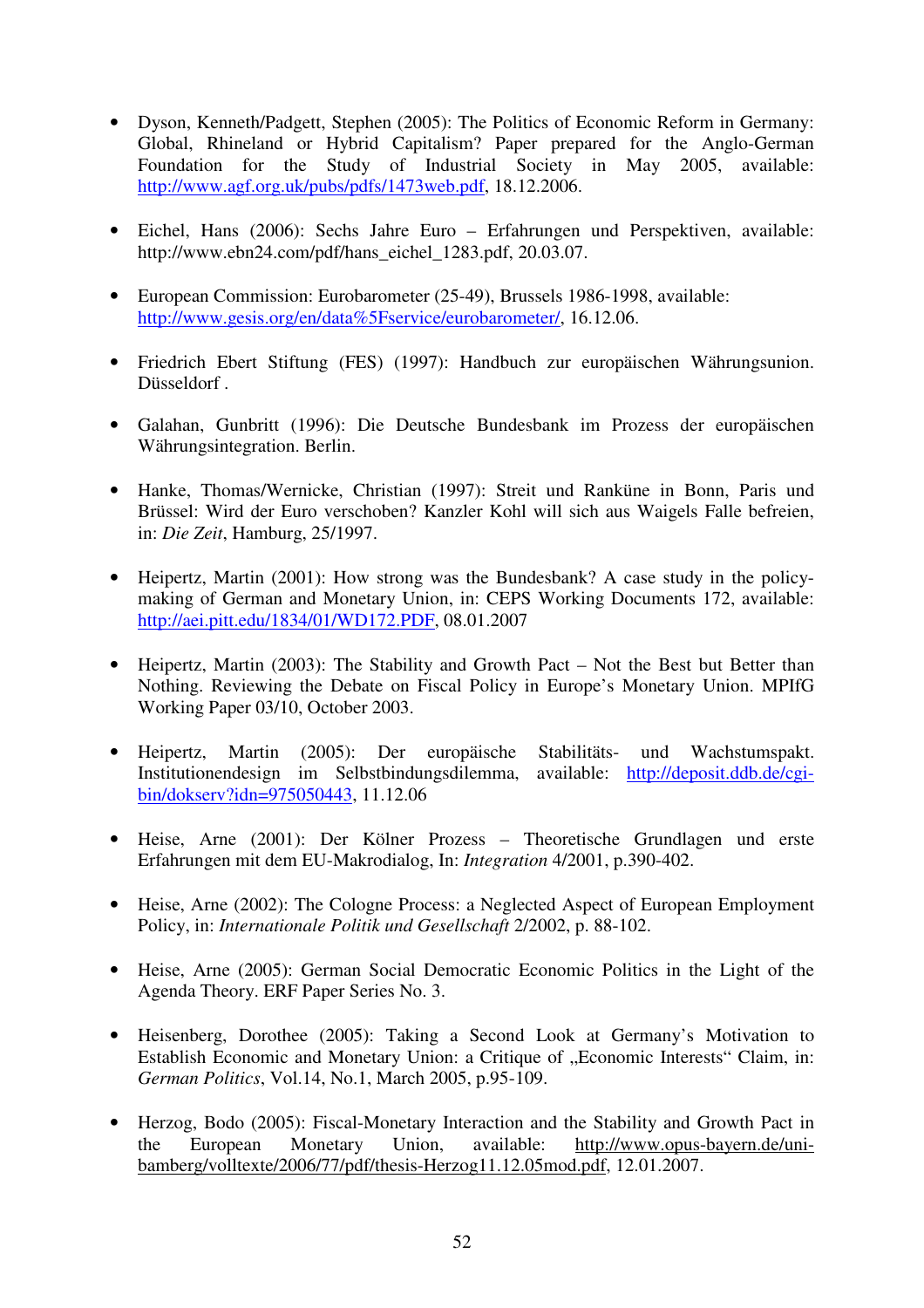- Hillenbrand, Olaf (1999): Europa als Wirtschafts- und Währungsunion. Europa-Handbuch. Bonn.
- Kastrop, Christian/Heipertz, Martin (2007): Personal interview conducted by the authors, 11.01.07, Bundesministerium für Finanzen, Berlin.
- Kriesi, Hanspeter (2003): Strategische Kommunikation. Bedingungen und Chancen der Mobilisierung öfffentlicher Meinung, in: Pfetsch, Barbara/Esser, Frank (eds.): Politische Kommunikation im internationalen Vergleich. Wiesbaden, p.208-221.
- Manin, Bernard (1997): The principles of representative government. New York.
- McCombs, Maxwell E./Shaw, Donald L. (1972): The Agenda-Setting Function of Mass Media, in: *Political Opinion Quarterly,* Vol. 36, p. 176-187.
- McCombs, Maxwell E./Shaw, Donald L. (1993): The evolution of agenda-setting research: twenty five years in the marketplace of ideas, in: *Journal of Communication,*  Vol. 43, No. 2, p.58-67.
- Meyer, Thomas (2001): Mediokratie. Die Kolonisierung der Politik durch die Medien. Frankfurt/Main.
- Meckel, Miriam (2003): Das Mismatch der Mediendemokratie. Anmerkungen zu den Spielregeln der politischen Kommunikation, in: Nieland, Jörg-Uwe/Schatz, Heribert/Rössler, Patrick (eds.): Politische Akteure in der Mediendemokratie. Politiker in den Fesseln der Medien?. Wiesbaden, p.277-284.
- Moravcsik, Andrew M. (1999): The choice for Europe: social purpose and state power from Messina to Maastricht. London.
- Nieland, Jörg-Uwe (2003): Themenmanagement in der Mediendemokratie. Der Metrorapid als Beispiel für erfolgreiches Agenda-Building im nordrhein-westfälischen Landtagswahlkampf, in: Donsbach, Wolfgang/Jandura, Olaf (eds.): Chancen und Gefahren der Mediendemokratie. Konstanz, p.131-144.
- Nieland, Jörg-Uwe/Schatz, Heribert/Rössler, Patrick (eds.) (2003): Politische Akteure in der Mediendemokratie. Politiker in den Fesseln der Medien?. Wiesbaden
- Notermans, Ton (2001): Social Democracy and Monetary Union. Oxford.
- Pfetsch, Barbara/Esser, Frank (eds.) (2003): Politische Kommunikation im internationalen Vergleich. Wiesbaden.
- Risse, Thomas (1999): To Euro or Not to Euro? The EMU and Identity Politics in the European Union, in: *European Journal of International Relations,* Vol. 5, No. 2, p.147- 187.
- Rhodes, Carolyn/Mazey, Sonia (1995): The State of the European Union, Vol. 3. London.
- Sachverständigenrat zur Begutachtung der gesamtwirtschaftlichen Entwicklung (1995): Im Standortwettbewerb. Jahresgutachten 1995/1996. Stuttgart.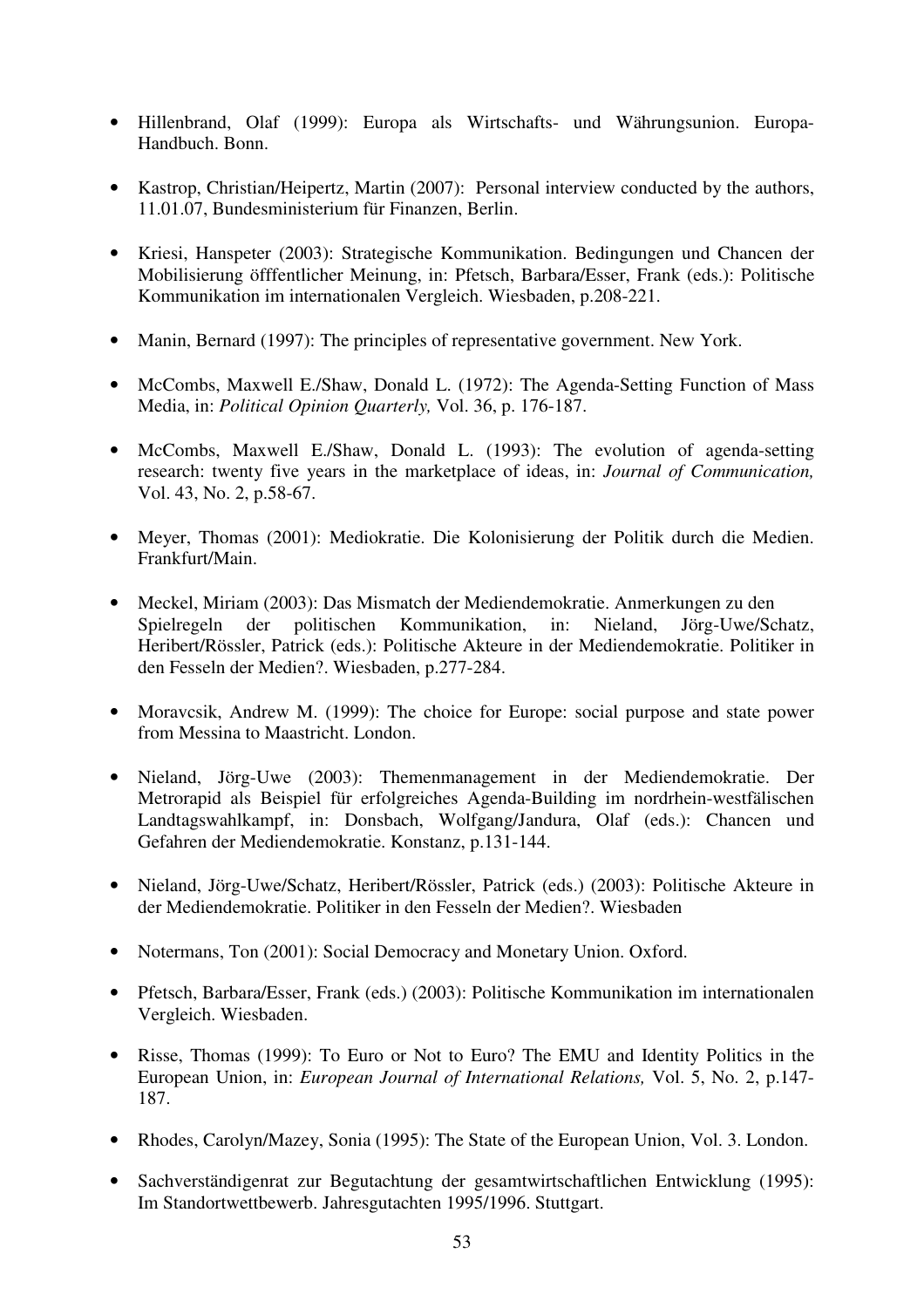- Sachverständigenrat zur Begutachtung der gesamtwirtschaftlichen Entwicklung (1996): Reformen voranbringen. Jahresgutachten 1996/1997. Stuttgart.
- Sachverständigenrat zur Begutachtung der gesamtwirtschaftlichen Entwicklung (2001): 20 Punkte für Beschäftigung und Wachstum. Jahresgutachten 2001/2002. Stuttgart.
- Sloam, James (2005): The European policy of the German Social Democrats. Hampshire.
- Vaubel, Roland (2001): Europa-Chauvinismus. Der Hochmut der Institutionen. München.
- Verdun, Amy (ed.) (2002): European Integration Theory and Economic and Monetary Union. New York.
- Verdun, Amy (2003). The Dog that Would Never Bite? The Past and Future of the Stability and Growth Pact. Paper delivered at the First EUI Alumni Conference, European University Institute, Florence, Italy. October 3 and 4, 2003.
- Von Hagen, Jürgen (2002): Fiscal Discipline and Growth in Euroland. Experiences with the Stablity and Growth Pact. Zentrum für Europäische Integrationsforschung, Bonn.
- Waigel, Theo (ed.) (1996): Unsere Zukunft heißt Europa: der Weg zur Wirtschafts- und Währungsunion. Düsseldorf.
- Wendt, Volker (2002): Die Schaffung der Europäischen Wirtschafts- und Währungsunion: Spill-over und intentionale Entscheidung? Eine Analyse für Deutschland und Frankreich, available:http://deposit.ddb.de/cgi-bin/ dokserv ? idn =96 981 8653,12.03.2007.

### **Quoted Newspapers and Magazines**

- Bildzeitung
- Frankfurter Allgemeine Zeitung (FAZ)
- German News
- Spiegel
- Süddeutsche Zeitung
- Die Welt
- Die Zeit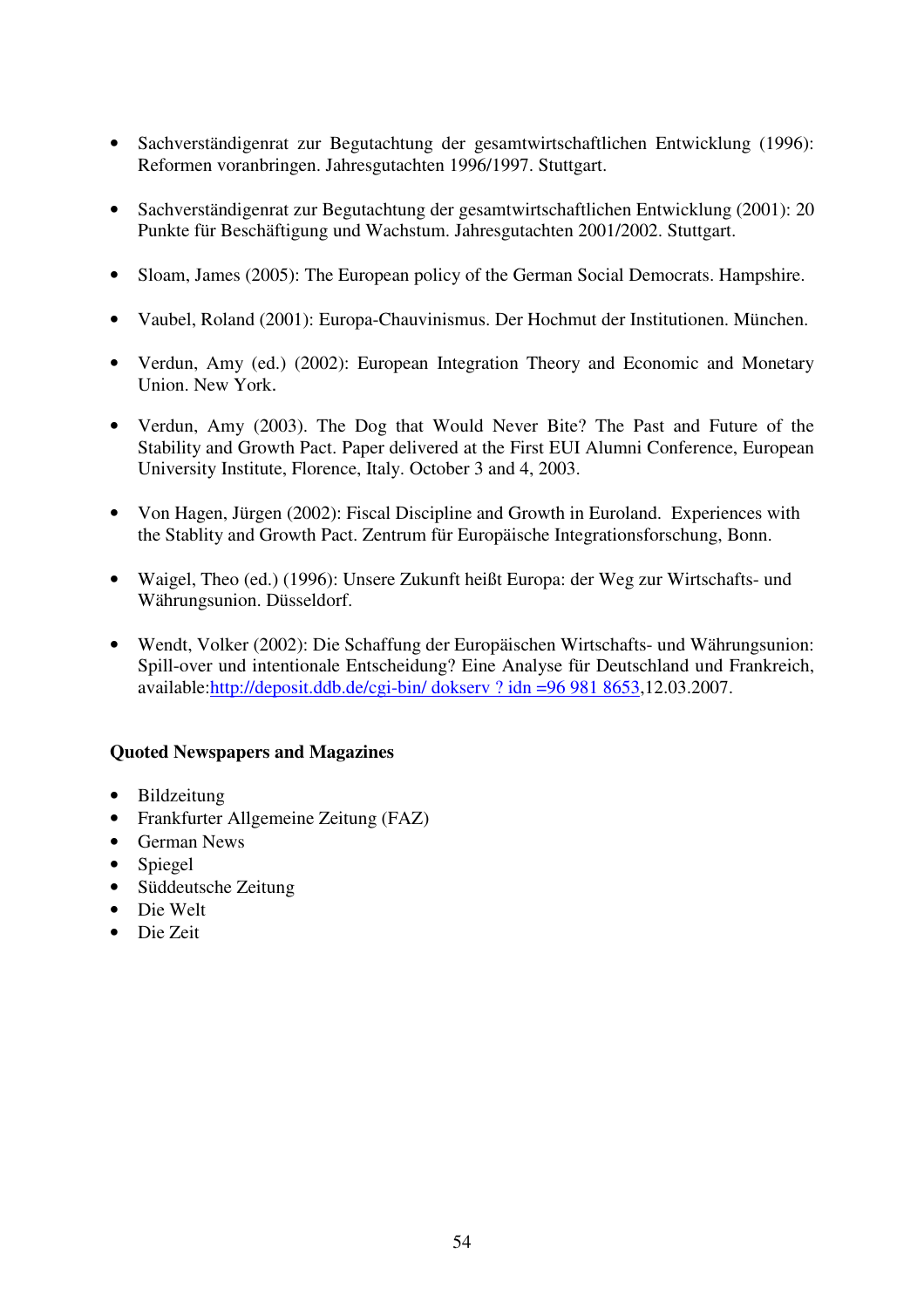## Bisher erschienene Arbeitspapiere

Nr. 1 Arne Heise: EMU, Coordinanted Macroeconomic Policies and a Boost to Employment in the European Union, September 2002

Nr. 2 Arne Heise: Makroökonomisches Economic Governance: Makro-Dialoge auf nationaler und EU-Ebene, Februar 2002

Nr. 3 Arne Heise: Das Ende der Sozialdemokratie? Konstruktiv-kritische Anmerkungen zu einer dramatischen Entwicklung, Mai 2003

Nr. 4 Arne Heise: Optimale Verschuldung, Konsolidierungstrajektorien und Makroeffekte, Oktober 2003

Nr. 5 Arne Heise: Polit-ökonomische Betrachtung zur Sozialdemokratie. Die Wirtschaftspolitik der "Neuen Mitte' im Lichte von Public Choice- und Agenda-Theorie, November 2003

Nr. 6 Arvid Kaiser: Finanzielle Selbstbeteiligung in der Gesundheitsversorgung, Dezember 2003

Nr. 7 Arne Heise: Deutsche Finanzpolitik zwischen Wachstum und Konsolidierung, März 2004

Nr. 8 Leonhard Hajen: Steuerung über Preise erfordert Stewardship, April 2004

Nr. 9 Wulf Damkowski/ Anke Rösener: Good Governance auf der lokalen Ebene, Juni 2004

Nr. 10 Anke Rösner/ Wulf Damkowski: Gender Controlling in der Kommunalverwaltung, Juni 2004

Nr. 11 Arne Heise: The Economic Policies of German, Third Wayism' in the Light of Agenda Theory, October 2004

Nr. 12 Sybille Raasch: Antidiskriminierungsgesetze: Zum Umsetzungsstand der neuen EU-Antidiskriminierungsrichtlinien in Deutschland, Dezember 2004

Nr. 13 Leonhard Hajen: Präventionsgesetz im Interessenkonflikt zwischen Bund, Ländern und Sozialversicherung, Dezember 2004

Nr. 14 Arne Heise: Limitations to Keynesian Demand Management through monetary policy – whither Cartesian policy control, December 2004